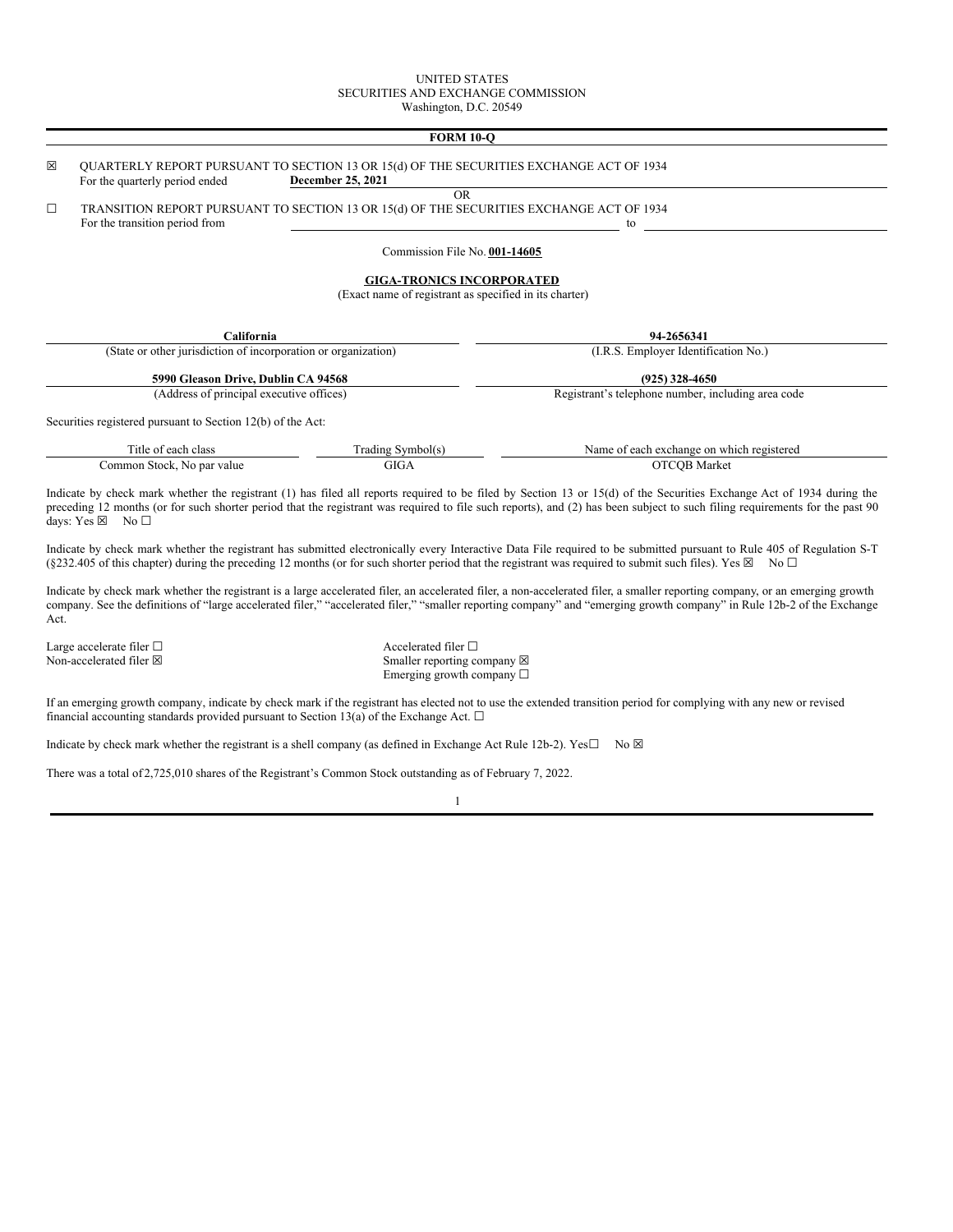## **TABLE OF CONTENTS**

**Page No.**

# **PART I - FINANCIAL INFORMATION**

|                   | Item 1.  | <b>Financial Statements</b>                                                                                                                    |                |
|-------------------|----------|------------------------------------------------------------------------------------------------------------------------------------------------|----------------|
|                   |          |                                                                                                                                                |                |
|                   |          | Unaudited Condensed Consolidated Balance Sheets as of December 25, 2021 and March 27, 2021                                                     | $\overline{4}$ |
|                   |          |                                                                                                                                                |                |
|                   |          | Unaudited Condensed Consolidated Statements of Operations, Three Month and Nine Month Periods Ended December 25, 2021 and<br>December 26, 2020 | 5              |
|                   |          |                                                                                                                                                |                |
|                   |          | Unaudited Condensed Consolidated Statements of Shareholders' Equity, Nine Month Periods Ended December 25, 2021 and<br>December 26, 2020       | 6              |
|                   |          |                                                                                                                                                |                |
|                   |          | Unaudited Condensed Consolidated Statements of Cash Flows, Nine Month Periods Ended December 25, 2021 and December 26,<br>2020                 | $\overline{7}$ |
|                   |          |                                                                                                                                                |                |
|                   |          | Notes to Unaudited Condensed Consolidated Financial Statements                                                                                 | 8              |
|                   |          |                                                                                                                                                |                |
|                   | Item 2.  | Management's Discussion and Analysis of Financial Condition and Results of Operations                                                          | 18             |
|                   | Item 3.  | Quantitative and Qualitative Disclosures About Market Risk                                                                                     | 24             |
|                   | Item 4.  | <b>Controls and Procedures</b>                                                                                                                 | 24             |
|                   |          |                                                                                                                                                |                |
|                   |          | <b>PART II - OTHER INFORMATION</b>                                                                                                             |                |
|                   |          |                                                                                                                                                |                |
|                   | Item 1.  | <b>Legal Proceedings</b>                                                                                                                       | 25             |
|                   | Item 1A. | <b>Risk Factors</b>                                                                                                                            | 25             |
|                   | Item 2.  | Unregistered Sales of Equity Securities and Use of Proceeds                                                                                    | 25             |
|                   | Item 3.  | Defaults Upon Senior Securities                                                                                                                | 25             |
|                   | Item 4.  | Mine Safety Disclosures                                                                                                                        | 25             |
|                   | Item 5.  | Other information                                                                                                                              | 25             |
|                   | Item 6.  | Exhibits                                                                                                                                       | 25             |
|                   |          |                                                                                                                                                |                |
| <b>SIGNATURES</b> |          |                                                                                                                                                | 26             |
|                   |          |                                                                                                                                                |                |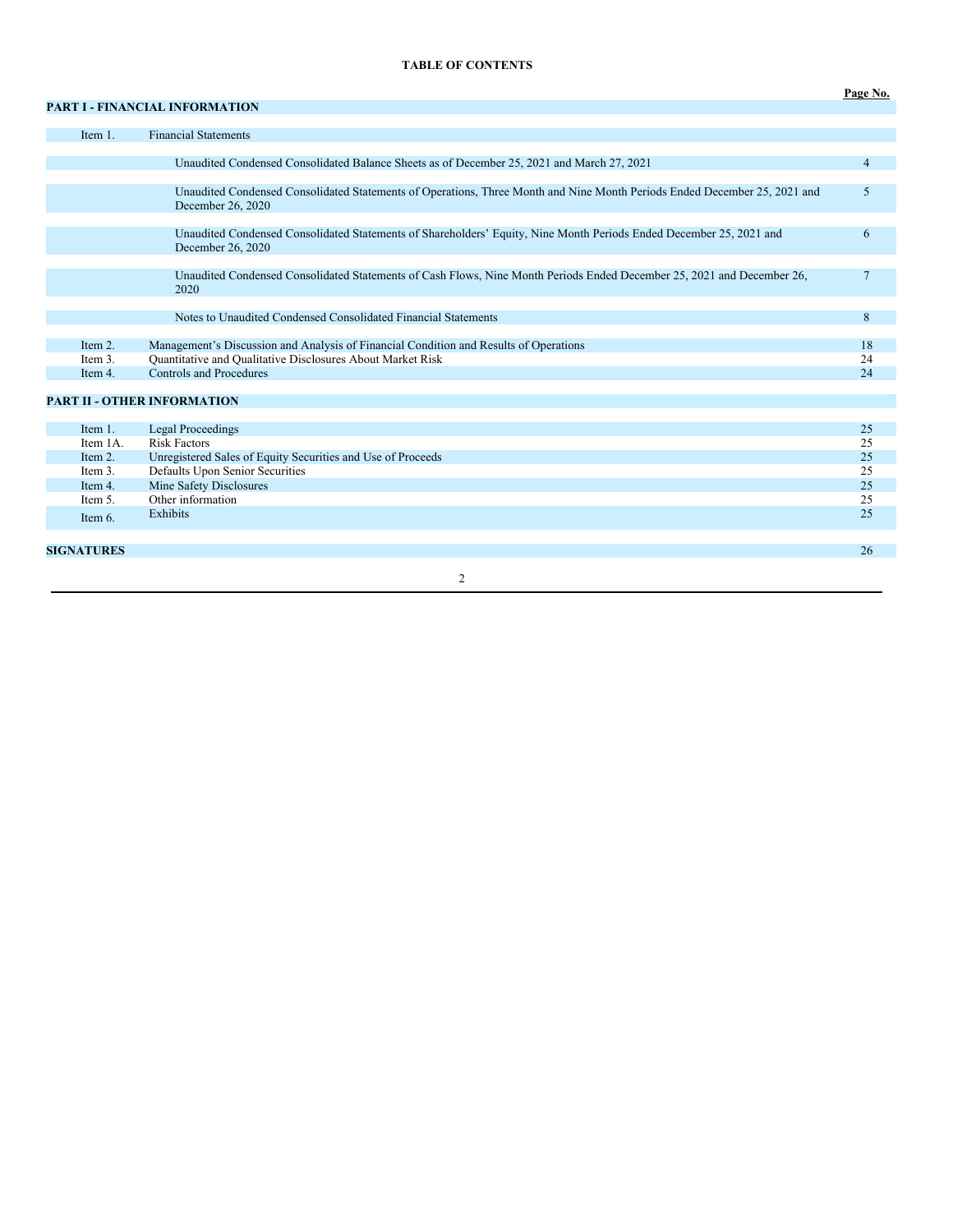### **FORWARD-LOOKING STATEMENTS**

This report on Form 10-Q contains forward-looking statements about Giga-tronics Incorporated (the "Company" or "we") for which it claims the protection of the safe harbor provisions contained in the Private Securities Litigation Reform Act of 1995. Examples of forward-looking statements include, but are not limited to: (i) projections of revenues, expenses, income or loss, earnings or loss per share, capital structure and other financial items; (ii) statements of plans, objectives and expectations of the Company or its management or board of directors, including those relating to products, revenue or cost savings; (iii) statements of future economic performance; and (iv) statements of assumptions underlying such statements. Words such as "believes," "anticipates," "expects," "intends," "targeted," "projected," "continue," "remain," "will," "should," "may," and other similar expressions are intended to identify forward-looking statements but are not the exclusive means of identifying such statements.

These forward-looking statements are based on Management's current knowledge and belief and include information concerning the Company's possible or assumed future financial condition and results of operations. A number of factors, some of which are beyond the Company's ability to predict or control, could cause future results to differ materially from those contemplated. These factors include but are not limited to risks related to (1) the Company's ability to obtain necessary capital to finance its operations; (2) the Company's ability to develop competitive products in a market with rapidly changing technology and standards; (3) the results of pending or threatened litigation; (4) risks related to customers' credit worthiness/profiles; (5) changes in the Company's credit profile and its ability to borrow; (6) a potential decline in demand for certain of the Company's products; (7) potential product liability claims; (8) the potential loss of key personnel; (9) U.S. and international economic conditions and (10) the COVID-19 pandemic, including the effects of governmental responses to the pandemic; and (11) the Company's pending acquisition of Gresham Worldwide Inc. Additional risks and uncertainties not presently known to us or that we currently deem immaterial may also affect our business operations. The reader is directed to the Company's annual report on Form 10-K for the year ended March 27, 2021 for further discussion of factors that could affect the Company's business and cause actual results to differ materially from those expressed in any forward-looking statement made in this report. The Company undertakes no obligation to update any forward-looking statements in this report.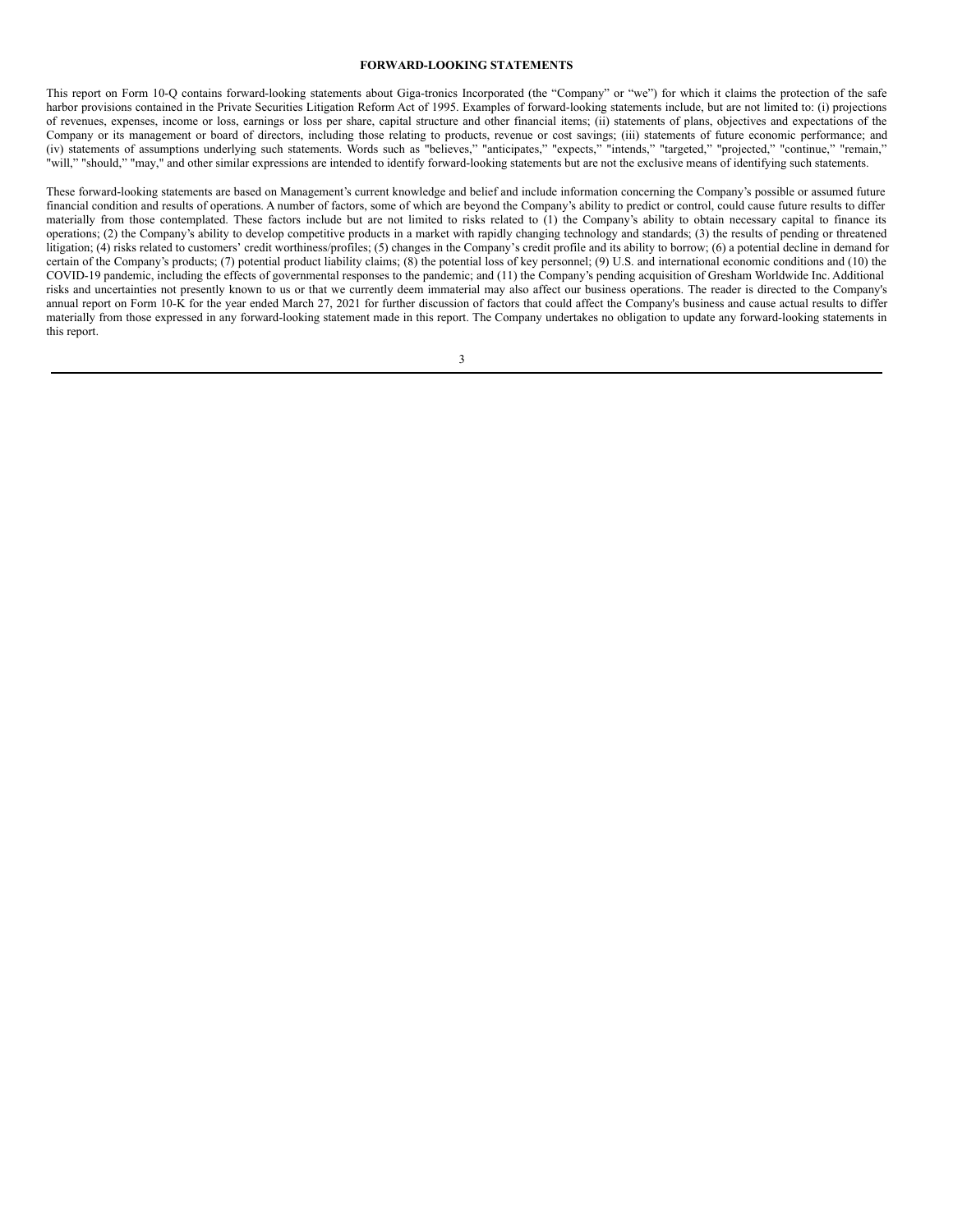### **GIGA-TRONICS INCORPORATED CONDENSED CONSOLIDATED BALANCE SHEETS (UNAUDITED)** (In thousands except share data)

| <b>Assets</b><br>Current assets:<br>$\mathbb{S}$<br>$\mathbf{s}$<br>Cash<br>316<br>736<br>801<br>Trade accounts receivable, net of allowance of \$0 and \$3, respectively<br>223<br>Inventories<br>4,645<br>3,601<br>Prepaid expenses<br>40<br>100<br>1,620<br>Unbilled receivable<br>1,120<br>6,844<br>6,358<br>Total current assets<br>370<br>455<br>Property and equipment, net<br>609<br>Right-of-use asset<br>865<br>308<br>169<br>Other long-term assets<br>7,847<br>\$<br>8,131<br>\$<br><b>Total assets</b><br>Liabilities and shareholders' equity<br>Current liabilities:<br>$\mathbb{S}$<br>1,165<br>$\mathbb{S}$<br>Accounts payable<br>1,044<br>Loans payable, net of discounts and issuance costs<br>670<br>683<br>Accrued payroll and benefits<br>580<br>446<br>Deferred revenue<br>7<br>Lease obligations<br>445<br>476<br>279<br>247<br>Other current liabilities<br>2.904<br>Total current liabilities<br>3,138<br>Other non-current liabilities<br>$\overline{4}$<br>6<br>328<br>690<br>Long term lease obligations<br>3,470<br>3.600<br><b>Total liabilities</b><br>Shareholders' equity:<br>Preferred stock; no par value; Authorized $-1,000,000$ shares<br>Series A convertible preferred stock: 250,000 shares designated; 0 shares issued and outstanding at December<br>25, 2021 and March 27, 2021<br>Series B, C, D convertible preferred stock: 19,500 designated shares; 17,782 shares issued and outstanding at<br>December 25, 2021 and March 27, 2021; (liquidation preference of \$3,367 at December 25, 2021 and<br>March 27, 2021)<br>2,745<br>2,745<br>Series E convertible preferred stock: 100,000 designated shares; 5,700 and 9,200 shares issued and<br>outstanding at December 25, 2021 and March 27, 2021, respectively; (liquidation preference of \$214 at<br>90<br>December 25, 2021 and \$345 at March 27, 2021)<br>177<br>Common stock; no par value; Authorized $-13,333,333$ shares; $2,725,010$ and $2,635,856$ shares issued and<br>outstanding at December 25, 2021 and March 27, 2021, respectively<br>34,603<br>32,306<br>(32, 777)<br>(30,981)<br>Accumulated deficit<br>4,247<br>4,661<br>Total shareholders' equity<br>8,131<br>7,847<br>\$ |                                            | December 25, 2021 | March 27, 2021* |
|--------------------------------------------------------------------------------------------------------------------------------------------------------------------------------------------------------------------------------------------------------------------------------------------------------------------------------------------------------------------------------------------------------------------------------------------------------------------------------------------------------------------------------------------------------------------------------------------------------------------------------------------------------------------------------------------------------------------------------------------------------------------------------------------------------------------------------------------------------------------------------------------------------------------------------------------------------------------------------------------------------------------------------------------------------------------------------------------------------------------------------------------------------------------------------------------------------------------------------------------------------------------------------------------------------------------------------------------------------------------------------------------------------------------------------------------------------------------------------------------------------------------------------------------------------------------------------------------------------------------------------------------------------------------------------------------------------------------------------------------------------------------------------------------------------------------------------------------------------------------------------------------------------------------------------------------------------------------------------------------------------------------------------------------------------------------------------------------------------------------------------------------------------------------------------------------------------|--------------------------------------------|-------------------|-----------------|
|                                                                                                                                                                                                                                                                                                                                                                                                                                                                                                                                                                                                                                                                                                                                                                                                                                                                                                                                                                                                                                                                                                                                                                                                                                                                                                                                                                                                                                                                                                                                                                                                                                                                                                                                                                                                                                                                                                                                                                                                                                                                                                                                                                                                        |                                            |                   |                 |
|                                                                                                                                                                                                                                                                                                                                                                                                                                                                                                                                                                                                                                                                                                                                                                                                                                                                                                                                                                                                                                                                                                                                                                                                                                                                                                                                                                                                                                                                                                                                                                                                                                                                                                                                                                                                                                                                                                                                                                                                                                                                                                                                                                                                        |                                            |                   |                 |
|                                                                                                                                                                                                                                                                                                                                                                                                                                                                                                                                                                                                                                                                                                                                                                                                                                                                                                                                                                                                                                                                                                                                                                                                                                                                                                                                                                                                                                                                                                                                                                                                                                                                                                                                                                                                                                                                                                                                                                                                                                                                                                                                                                                                        |                                            |                   |                 |
|                                                                                                                                                                                                                                                                                                                                                                                                                                                                                                                                                                                                                                                                                                                                                                                                                                                                                                                                                                                                                                                                                                                                                                                                                                                                                                                                                                                                                                                                                                                                                                                                                                                                                                                                                                                                                                                                                                                                                                                                                                                                                                                                                                                                        |                                            |                   |                 |
|                                                                                                                                                                                                                                                                                                                                                                                                                                                                                                                                                                                                                                                                                                                                                                                                                                                                                                                                                                                                                                                                                                                                                                                                                                                                                                                                                                                                                                                                                                                                                                                                                                                                                                                                                                                                                                                                                                                                                                                                                                                                                                                                                                                                        |                                            |                   |                 |
|                                                                                                                                                                                                                                                                                                                                                                                                                                                                                                                                                                                                                                                                                                                                                                                                                                                                                                                                                                                                                                                                                                                                                                                                                                                                                                                                                                                                                                                                                                                                                                                                                                                                                                                                                                                                                                                                                                                                                                                                                                                                                                                                                                                                        |                                            |                   |                 |
|                                                                                                                                                                                                                                                                                                                                                                                                                                                                                                                                                                                                                                                                                                                                                                                                                                                                                                                                                                                                                                                                                                                                                                                                                                                                                                                                                                                                                                                                                                                                                                                                                                                                                                                                                                                                                                                                                                                                                                                                                                                                                                                                                                                                        |                                            |                   |                 |
|                                                                                                                                                                                                                                                                                                                                                                                                                                                                                                                                                                                                                                                                                                                                                                                                                                                                                                                                                                                                                                                                                                                                                                                                                                                                                                                                                                                                                                                                                                                                                                                                                                                                                                                                                                                                                                                                                                                                                                                                                                                                                                                                                                                                        |                                            |                   |                 |
|                                                                                                                                                                                                                                                                                                                                                                                                                                                                                                                                                                                                                                                                                                                                                                                                                                                                                                                                                                                                                                                                                                                                                                                                                                                                                                                                                                                                                                                                                                                                                                                                                                                                                                                                                                                                                                                                                                                                                                                                                                                                                                                                                                                                        |                                            |                   |                 |
|                                                                                                                                                                                                                                                                                                                                                                                                                                                                                                                                                                                                                                                                                                                                                                                                                                                                                                                                                                                                                                                                                                                                                                                                                                                                                                                                                                                                                                                                                                                                                                                                                                                                                                                                                                                                                                                                                                                                                                                                                                                                                                                                                                                                        |                                            |                   |                 |
|                                                                                                                                                                                                                                                                                                                                                                                                                                                                                                                                                                                                                                                                                                                                                                                                                                                                                                                                                                                                                                                                                                                                                                                                                                                                                                                                                                                                                                                                                                                                                                                                                                                                                                                                                                                                                                                                                                                                                                                                                                                                                                                                                                                                        |                                            |                   |                 |
|                                                                                                                                                                                                                                                                                                                                                                                                                                                                                                                                                                                                                                                                                                                                                                                                                                                                                                                                                                                                                                                                                                                                                                                                                                                                                                                                                                                                                                                                                                                                                                                                                                                                                                                                                                                                                                                                                                                                                                                                                                                                                                                                                                                                        |                                            |                   |                 |
|                                                                                                                                                                                                                                                                                                                                                                                                                                                                                                                                                                                                                                                                                                                                                                                                                                                                                                                                                                                                                                                                                                                                                                                                                                                                                                                                                                                                                                                                                                                                                                                                                                                                                                                                                                                                                                                                                                                                                                                                                                                                                                                                                                                                        |                                            |                   |                 |
|                                                                                                                                                                                                                                                                                                                                                                                                                                                                                                                                                                                                                                                                                                                                                                                                                                                                                                                                                                                                                                                                                                                                                                                                                                                                                                                                                                                                                                                                                                                                                                                                                                                                                                                                                                                                                                                                                                                                                                                                                                                                                                                                                                                                        |                                            |                   |                 |
|                                                                                                                                                                                                                                                                                                                                                                                                                                                                                                                                                                                                                                                                                                                                                                                                                                                                                                                                                                                                                                                                                                                                                                                                                                                                                                                                                                                                                                                                                                                                                                                                                                                                                                                                                                                                                                                                                                                                                                                                                                                                                                                                                                                                        |                                            |                   |                 |
|                                                                                                                                                                                                                                                                                                                                                                                                                                                                                                                                                                                                                                                                                                                                                                                                                                                                                                                                                                                                                                                                                                                                                                                                                                                                                                                                                                                                                                                                                                                                                                                                                                                                                                                                                                                                                                                                                                                                                                                                                                                                                                                                                                                                        |                                            |                   |                 |
|                                                                                                                                                                                                                                                                                                                                                                                                                                                                                                                                                                                                                                                                                                                                                                                                                                                                                                                                                                                                                                                                                                                                                                                                                                                                                                                                                                                                                                                                                                                                                                                                                                                                                                                                                                                                                                                                                                                                                                                                                                                                                                                                                                                                        |                                            |                   |                 |
|                                                                                                                                                                                                                                                                                                                                                                                                                                                                                                                                                                                                                                                                                                                                                                                                                                                                                                                                                                                                                                                                                                                                                                                                                                                                                                                                                                                                                                                                                                                                                                                                                                                                                                                                                                                                                                                                                                                                                                                                                                                                                                                                                                                                        |                                            |                   |                 |
|                                                                                                                                                                                                                                                                                                                                                                                                                                                                                                                                                                                                                                                                                                                                                                                                                                                                                                                                                                                                                                                                                                                                                                                                                                                                                                                                                                                                                                                                                                                                                                                                                                                                                                                                                                                                                                                                                                                                                                                                                                                                                                                                                                                                        |                                            |                   |                 |
|                                                                                                                                                                                                                                                                                                                                                                                                                                                                                                                                                                                                                                                                                                                                                                                                                                                                                                                                                                                                                                                                                                                                                                                                                                                                                                                                                                                                                                                                                                                                                                                                                                                                                                                                                                                                                                                                                                                                                                                                                                                                                                                                                                                                        |                                            |                   |                 |
|                                                                                                                                                                                                                                                                                                                                                                                                                                                                                                                                                                                                                                                                                                                                                                                                                                                                                                                                                                                                                                                                                                                                                                                                                                                                                                                                                                                                                                                                                                                                                                                                                                                                                                                                                                                                                                                                                                                                                                                                                                                                                                                                                                                                        |                                            |                   |                 |
|                                                                                                                                                                                                                                                                                                                                                                                                                                                                                                                                                                                                                                                                                                                                                                                                                                                                                                                                                                                                                                                                                                                                                                                                                                                                                                                                                                                                                                                                                                                                                                                                                                                                                                                                                                                                                                                                                                                                                                                                                                                                                                                                                                                                        |                                            |                   |                 |
|                                                                                                                                                                                                                                                                                                                                                                                                                                                                                                                                                                                                                                                                                                                                                                                                                                                                                                                                                                                                                                                                                                                                                                                                                                                                                                                                                                                                                                                                                                                                                                                                                                                                                                                                                                                                                                                                                                                                                                                                                                                                                                                                                                                                        |                                            |                   |                 |
|                                                                                                                                                                                                                                                                                                                                                                                                                                                                                                                                                                                                                                                                                                                                                                                                                                                                                                                                                                                                                                                                                                                                                                                                                                                                                                                                                                                                                                                                                                                                                                                                                                                                                                                                                                                                                                                                                                                                                                                                                                                                                                                                                                                                        |                                            |                   |                 |
|                                                                                                                                                                                                                                                                                                                                                                                                                                                                                                                                                                                                                                                                                                                                                                                                                                                                                                                                                                                                                                                                                                                                                                                                                                                                                                                                                                                                                                                                                                                                                                                                                                                                                                                                                                                                                                                                                                                                                                                                                                                                                                                                                                                                        |                                            |                   |                 |
|                                                                                                                                                                                                                                                                                                                                                                                                                                                                                                                                                                                                                                                                                                                                                                                                                                                                                                                                                                                                                                                                                                                                                                                                                                                                                                                                                                                                                                                                                                                                                                                                                                                                                                                                                                                                                                                                                                                                                                                                                                                                                                                                                                                                        |                                            |                   |                 |
|                                                                                                                                                                                                                                                                                                                                                                                                                                                                                                                                                                                                                                                                                                                                                                                                                                                                                                                                                                                                                                                                                                                                                                                                                                                                                                                                                                                                                                                                                                                                                                                                                                                                                                                                                                                                                                                                                                                                                                                                                                                                                                                                                                                                        |                                            |                   |                 |
|                                                                                                                                                                                                                                                                                                                                                                                                                                                                                                                                                                                                                                                                                                                                                                                                                                                                                                                                                                                                                                                                                                                                                                                                                                                                                                                                                                                                                                                                                                                                                                                                                                                                                                                                                                                                                                                                                                                                                                                                                                                                                                                                                                                                        |                                            |                   |                 |
|                                                                                                                                                                                                                                                                                                                                                                                                                                                                                                                                                                                                                                                                                                                                                                                                                                                                                                                                                                                                                                                                                                                                                                                                                                                                                                                                                                                                                                                                                                                                                                                                                                                                                                                                                                                                                                                                                                                                                                                                                                                                                                                                                                                                        |                                            |                   |                 |
|                                                                                                                                                                                                                                                                                                                                                                                                                                                                                                                                                                                                                                                                                                                                                                                                                                                                                                                                                                                                                                                                                                                                                                                                                                                                                                                                                                                                                                                                                                                                                                                                                                                                                                                                                                                                                                                                                                                                                                                                                                                                                                                                                                                                        |                                            |                   |                 |
|                                                                                                                                                                                                                                                                                                                                                                                                                                                                                                                                                                                                                                                                                                                                                                                                                                                                                                                                                                                                                                                                                                                                                                                                                                                                                                                                                                                                                                                                                                                                                                                                                                                                                                                                                                                                                                                                                                                                                                                                                                                                                                                                                                                                        |                                            |                   |                 |
|                                                                                                                                                                                                                                                                                                                                                                                                                                                                                                                                                                                                                                                                                                                                                                                                                                                                                                                                                                                                                                                                                                                                                                                                                                                                                                                                                                                                                                                                                                                                                                                                                                                                                                                                                                                                                                                                                                                                                                                                                                                                                                                                                                                                        |                                            |                   |                 |
|                                                                                                                                                                                                                                                                                                                                                                                                                                                                                                                                                                                                                                                                                                                                                                                                                                                                                                                                                                                                                                                                                                                                                                                                                                                                                                                                                                                                                                                                                                                                                                                                                                                                                                                                                                                                                                                                                                                                                                                                                                                                                                                                                                                                        |                                            |                   |                 |
|                                                                                                                                                                                                                                                                                                                                                                                                                                                                                                                                                                                                                                                                                                                                                                                                                                                                                                                                                                                                                                                                                                                                                                                                                                                                                                                                                                                                                                                                                                                                                                                                                                                                                                                                                                                                                                                                                                                                                                                                                                                                                                                                                                                                        |                                            |                   |                 |
|                                                                                                                                                                                                                                                                                                                                                                                                                                                                                                                                                                                                                                                                                                                                                                                                                                                                                                                                                                                                                                                                                                                                                                                                                                                                                                                                                                                                                                                                                                                                                                                                                                                                                                                                                                                                                                                                                                                                                                                                                                                                                                                                                                                                        |                                            |                   |                 |
|                                                                                                                                                                                                                                                                                                                                                                                                                                                                                                                                                                                                                                                                                                                                                                                                                                                                                                                                                                                                                                                                                                                                                                                                                                                                                                                                                                                                                                                                                                                                                                                                                                                                                                                                                                                                                                                                                                                                                                                                                                                                                                                                                                                                        |                                            |                   |                 |
|                                                                                                                                                                                                                                                                                                                                                                                                                                                                                                                                                                                                                                                                                                                                                                                                                                                                                                                                                                                                                                                                                                                                                                                                                                                                                                                                                                                                                                                                                                                                                                                                                                                                                                                                                                                                                                                                                                                                                                                                                                                                                                                                                                                                        | Total liabilities and shareholders' equity |                   |                 |

*See Accompanying Notes to Unaudited Condensed Consolidated Financial Statements*

\* Derived from the audited financial statements as of and for the fiscal year ended March 27, 2021.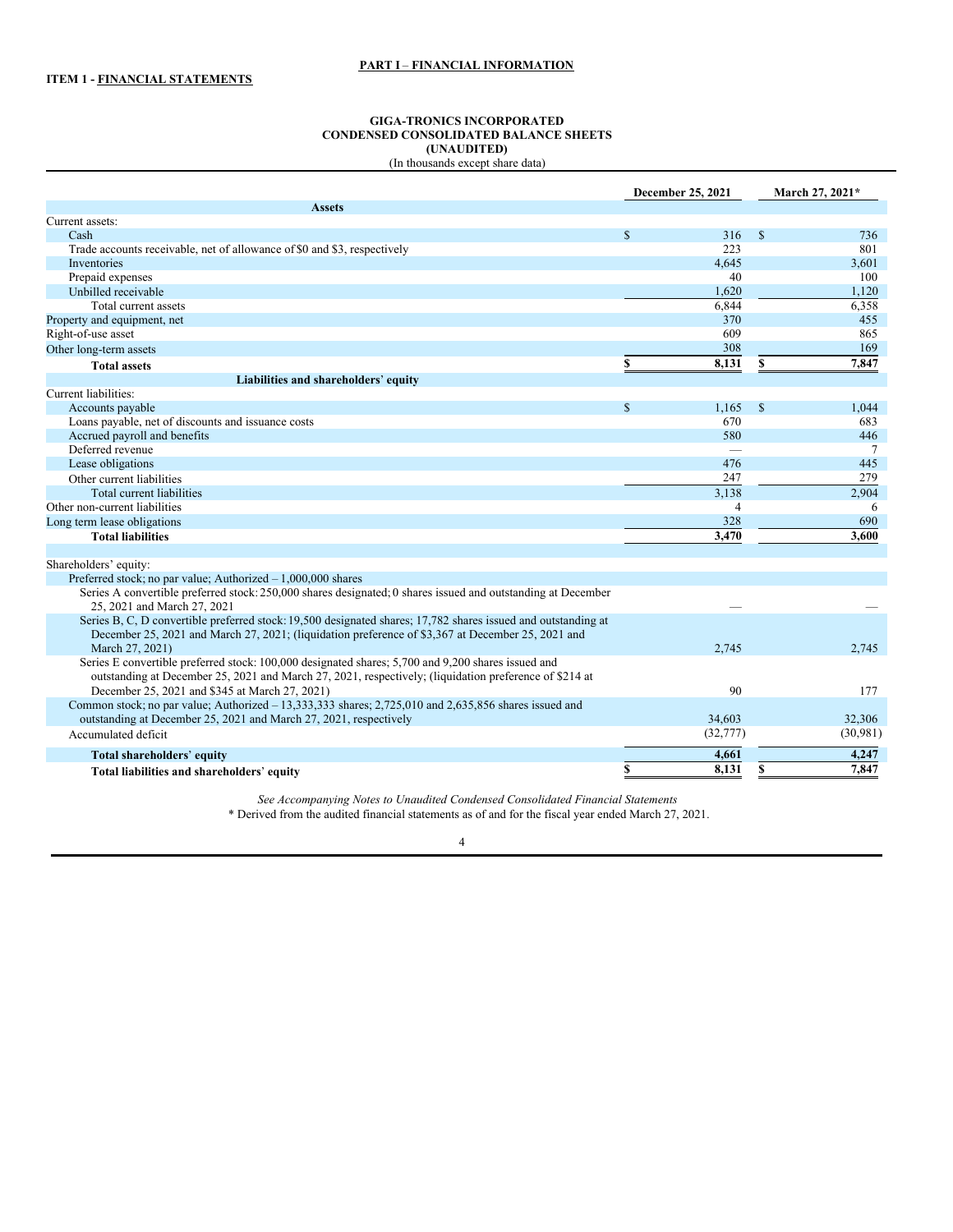#### **GIGA-TRONICS INCORPORATED CONDENSED CONSOLIDATED STATEMENTS OF OPERATIONS (UNAUDITED) (In thousands except per share data)**

|                                                               | <b>Three Months Ended</b> |                   |               | <b>Nine Months Ended</b> |               |                          |    |                          |
|---------------------------------------------------------------|---------------------------|-------------------|---------------|--------------------------|---------------|--------------------------|----|--------------------------|
|                                                               |                           | December 25, 2021 |               | <b>December 26, 2020</b> |               | <b>December 25, 2021</b> |    | <b>December 26, 2020</b> |
| Net revenue:                                                  |                           |                   |               |                          |               |                          |    |                          |
| Goods                                                         | \$                        | 164               | $\mathbb{S}$  | 1,559                    | <sup>\$</sup> | 512                      | S  | 3,490                    |
| Services                                                      |                           | 1.810             |               | 2,525                    |               | 7,079                    |    | 6,834                    |
| Total revenue                                                 |                           | 1,974             |               | 4,084                    |               | 7,591                    |    | 10,324                   |
| Cost of revenue                                               |                           | 1,238             |               | 2,527                    |               | 4,734                    |    | 6,213                    |
| Gross profit                                                  |                           | 736               |               | 1,557                    |               | 2,857                    |    | 4,111                    |
| Operating expenses:                                           |                           |                   |               |                          |               |                          |    |                          |
| Engineering                                                   |                           | 218               |               | 557                      |               | 854                      |    | 1,548                    |
| Selling, general and administrative                           |                           | 1,296             |               | 937                      |               | 3,444                    |    | 2,832                    |
| Total operating expenses                                      |                           | 1,514             |               | 1,494                    |               | 4,298                    |    | 4,380                    |
| Operating income (loss)                                       |                           | (778)             |               | 63                       |               | (1,441)                  |    | (269)                    |
| Gain on extinguishment of PPP Loan                            |                           |                   |               | 791                      |               |                          |    | 791                      |
| Interest expense, net and other:                              |                           |                   |               |                          |               |                          |    |                          |
| Interest expense, net                                         |                           | (13)              |               | (21)                     |               | (27)                     |    | (85)                     |
| Other income (expense), net                                   |                           |                   |               |                          |               | (65)                     |    |                          |
| Income (loss) before income taxes                             |                           | (791)             |               | 833                      |               | (1, 533)                 |    | 437                      |
| Provision for income taxes                                    |                           | $\overline{2}$    |               |                          |               | 10                       |    | 2                        |
| Net income (loss)                                             |                           | (793)             |               | 833                      |               | (1, 543)                 |    | 435                      |
| Deemed dividend on Series E preferred stock                   |                           | (2)               |               | (3)                      |               | (7)                      |    | (10)                     |
| Cumulative dividends on converted Series E preferred stock    |                           |                   |               |                          |               | (43)                     |    |                          |
| Net income (loss) attributable to common shareholders         |                           | (795)             | $\mathbb{S}$  | 830                      | \$            | (1, 593)                 | \$ | 425                      |
| Income (loss) per common share – basic                        | $\mathbf S$               | (0.29)            | $\mathbb{S}$  | 0.33                     | S             | $(0.58)$ \$              |    | 0.17                     |
| Income (loss) per common share – diluted                      | S                         | (0.29)            | <sup>\$</sup> | 0.28                     | <sup>\$</sup> | $(0.58)$ \$              |    | 0.14                     |
| Weighted average common shares used in per share calculation: |                           |                   |               |                          |               |                          |    |                          |
| <b>Basic</b>                                                  |                           | 2,725             |               | 2,549                    |               | 2,725                    |    | 2,549                    |
| Diluted                                                       |                           | 2,725             |               | 2,933                    |               | 2,725                    |    | 2,933                    |

*See Accompanying Notes to Unaudited Condensed Consolidated Financial Statements*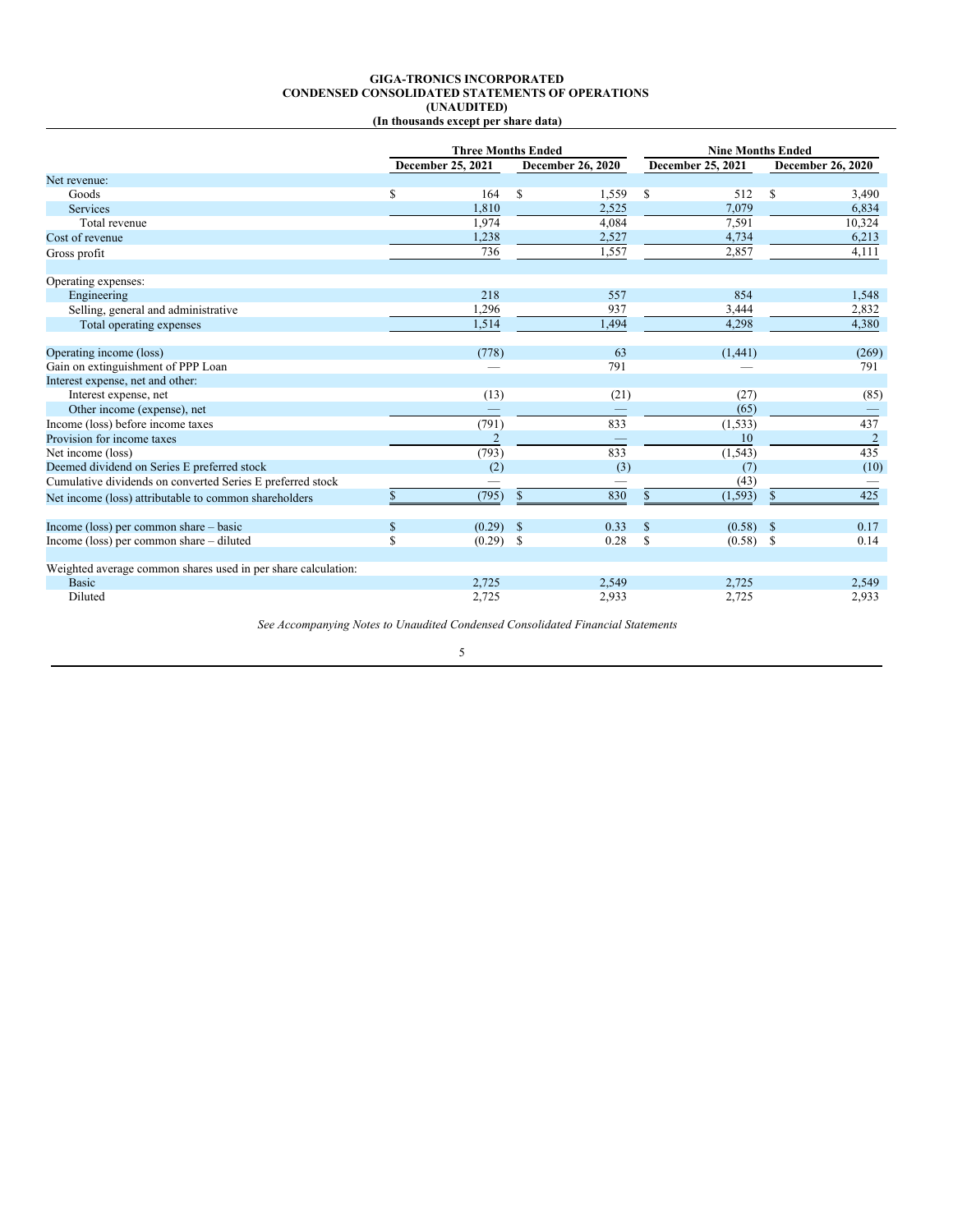#### **GIGA-TRONICS INCORPORATED CONDENSED CONSOLIDATED STATEMENTS OF SHAREHOLDERS**' **EQUITY (UNAUDITED) (In thousands except share data)**

|                               |               | <b>Preferred Stock</b> |                          | Common Stock  |  |        | Accumulated |           |  |       |
|-------------------------------|---------------|------------------------|--------------------------|---------------|--|--------|-------------|-----------|--|-------|
|                               | <b>Shares</b> |                        | Amount                   | <b>Shares</b> |  | Amount |             | Deficit   |  | Total |
| Balance at March 28, 2020     | 26.982        |                        | 2.922                    | 2,635,856     |  | 31.952 |             | (30, 574) |  | 4.300 |
| Net income                    |               |                        |                          |               |  |        |             | 72        |  | 72    |
| Stock based compensation      |               |                        |                          |               |  | 76     |             |           |  | 76    |
| Balance at June 27, 2020      | 26,982        |                        | 2,922                    | 2,635,856     |  | 32,028 |             | (30, 502) |  | 4,448 |
| Net loss                      | _             |                        | $\overline{\phantom{a}}$ | _             |  | _      |             | (477)     |  | (477) |
| Stock based compensation      |               |                        |                          |               |  | 66     |             |           |  | 66    |
| Balance at September 26, 2020 | 26,982        |                        | 2,922                    | 2,635,856     |  | 32,094 |             | (30,979)  |  | 4,037 |
| Net income                    |               |                        |                          |               |  |        |             | 830       |  | 830   |
| Stock based compensation      |               |                        |                          |               |  | 63     |             |           |  | 63    |
| Balance at December 26, 2020  | 26,982        |                        | 2,922                    | 2,635,856     |  | 32,157 |             | (30, 149) |  | 4,930 |

|                                              | <b>Preferred Stock</b> |        | <b>Common Stock</b> |        | Accumulated |       |
|----------------------------------------------|------------------------|--------|---------------------|--------|-------------|-------|
|                                              | <b>Shares</b>          | Amount | <b>Shares</b>       | Amount | Deficit     | Total |
| Balance at March 27, 2021                    | 26,982                 | 2,922  | 2,635,856           | 32,306 | (30, 981)   | 4,247 |
| Net loss                                     |                        |        |                     |        | (860)       | (860) |
| Restricted stock granted                     |                        |        | 18,000              |        |             |       |
| Restricted stock forfeited                   |                        |        | (10,000)            |        |             |       |
| Stock based compensation                     |                        |        |                     | 155    |             | 155   |
| Deemed dividend in connection with prefunded |                        |        |                     |        |             |       |
| warrants issuance                            |                        |        |                     |        | (203)       | (203) |
| Common stock issuance net of offering costs  |                        |        | 46,154              | 145    |             | 145   |
| Series E preferred stock converted to common | (3,500)                | (87)   | 35,000              | 130    |             | 43    |
| Balance at June 26, 2021                     | 23,482                 | 2,835  | 2,725,010           | 32,736 | (32,044)    | 3,527 |
| Net income                                   |                        |        |                     |        | 62          | 62    |
| Stock based compensation                     |                        |        |                     | 146    |             | 146   |
| Prefunded warrants granted                   |                        |        |                     | 1,608  |             | 1,608 |
| Balance at September 25, 2021                | 23,482                 | 2,835  | 2,725,010           | 34,490 | (31,982)    | 5,343 |
| Net loss                                     |                        |        |                     |        | (795)       | (795) |
| Stock based compensation                     |                        |        |                     | 113    |             | 113   |
| Balance at December 25, 2021                 | 23,482                 | 2,835  | 2,725,010           | 34,603 | (32, 777)   | 4,661 |

*See Accompanying Notes to Unaudited Condensed Consolidated Financial Statements*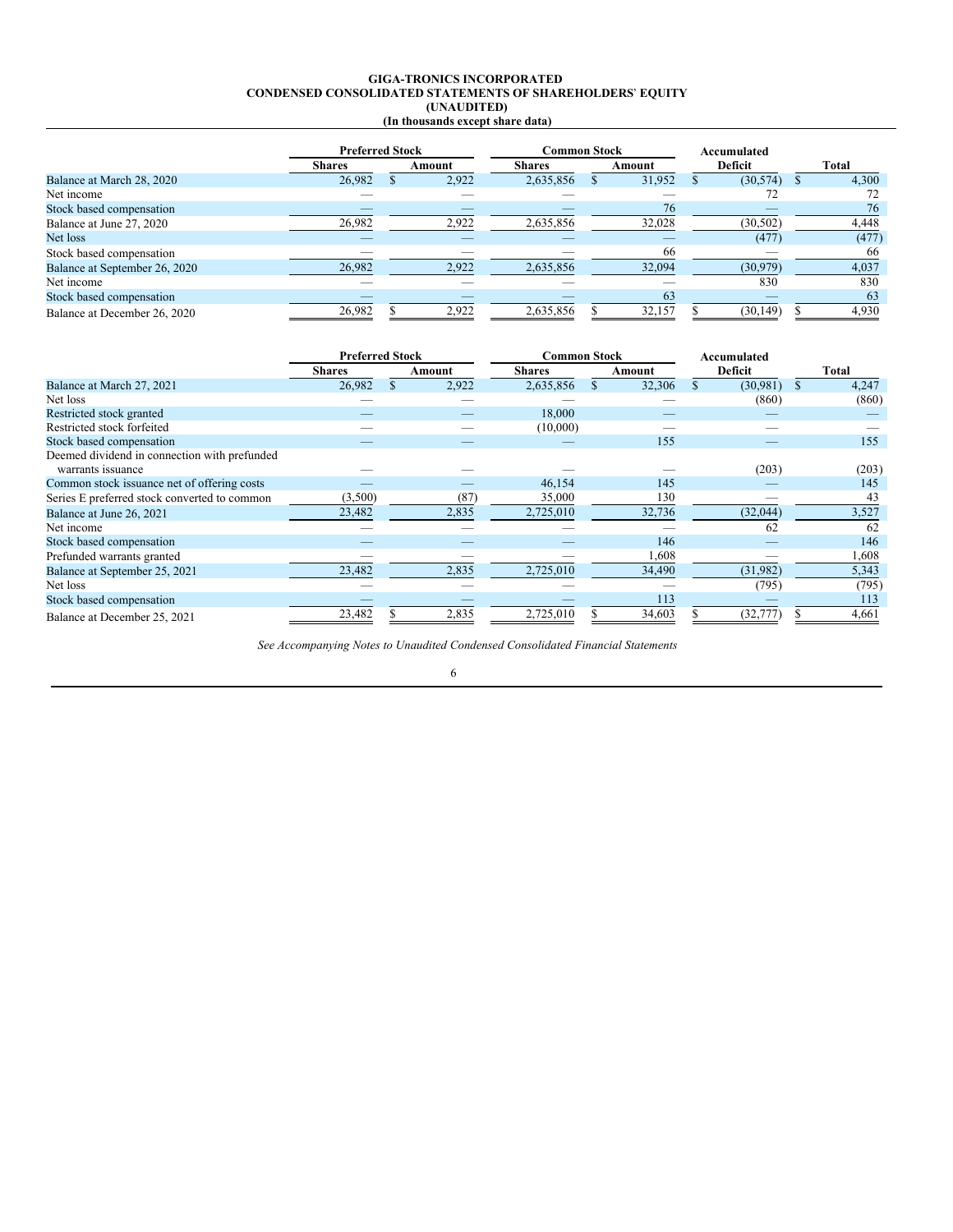#### **GIGA-TRONICS INCORPORATED CONDENSED CONSOLIDATED STATEMENTS OF CASH FLOWS (UNAUDITED) (in thousands)**

| December 25, 2021<br>Cash flows from operating activities:<br>\$<br>Net income (loss)<br>$(1,543)$ \$<br>Adjustments to reconcile net income (loss) to net cash used in operating activities:<br>Depreciation and amortization<br>157<br>Stock based compensation<br>414<br>Gain on extinguishment of PPP Loan<br>$\overline{\phantom{0}}$<br>Gain on forgiveness of interest on PPP Loan<br><u>e a</u><br>Finance costs for issuance of prefunded warrants<br>157<br>Gain on remeasurement of prefunded warrants liability<br>(92)<br>Changes in operating assets and liabilities:<br>Trade accounts receivable<br>578<br>Inventories<br>(1, 116)<br>Prepaid expenses<br>60<br>Unbilled receivable<br>(500)<br>Right-of-use asset<br>256<br>Other long term assets<br>(139)<br>Accounts payable<br>121<br>Accrued payroll and benefits<br>134<br>Deferred revenue<br>(7)<br>(44)<br>Other current and non-current liabilities<br>(1, 564)<br>Net cash provided by (used in) operating activities<br>Cash flows from investing activities:<br>Purchases of property and equipment<br>Net cash used in investing activities<br>Cash flows from financing activities:<br>Principal payments on leases<br>(331)<br>Repayments of borrowings<br>(4,989)<br>Proceeds from loans payable, net of issuance costs<br>4,976<br>Proceeds from issuance of stock, net of issuance costs<br>145<br>Proceeds from issuance of prefunded warrants<br>1,500<br>(157)<br>Finance costs for issuance of prefunded warrants<br>1,144<br>Net cash provided by (used in) financing activities<br>Increase (decrease) in cash<br>(420) |  | <b>Nine Months Ended</b> |
|-------------------------------------------------------------------------------------------------------------------------------------------------------------------------------------------------------------------------------------------------------------------------------------------------------------------------------------------------------------------------------------------------------------------------------------------------------------------------------------------------------------------------------------------------------------------------------------------------------------------------------------------------------------------------------------------------------------------------------------------------------------------------------------------------------------------------------------------------------------------------------------------------------------------------------------------------------------------------------------------------------------------------------------------------------------------------------------------------------------------------------------------------------------------------------------------------------------------------------------------------------------------------------------------------------------------------------------------------------------------------------------------------------------------------------------------------------------------------------------------------------------------------------------------------------------------------------------------------------------------|--|--------------------------|
|                                                                                                                                                                                                                                                                                                                                                                                                                                                                                                                                                                                                                                                                                                                                                                                                                                                                                                                                                                                                                                                                                                                                                                                                                                                                                                                                                                                                                                                                                                                                                                                                                   |  | <b>December 26, 2020</b> |
|                                                                                                                                                                                                                                                                                                                                                                                                                                                                                                                                                                                                                                                                                                                                                                                                                                                                                                                                                                                                                                                                                                                                                                                                                                                                                                                                                                                                                                                                                                                                                                                                                   |  |                          |
|                                                                                                                                                                                                                                                                                                                                                                                                                                                                                                                                                                                                                                                                                                                                                                                                                                                                                                                                                                                                                                                                                                                                                                                                                                                                                                                                                                                                                                                                                                                                                                                                                   |  | 435                      |
|                                                                                                                                                                                                                                                                                                                                                                                                                                                                                                                                                                                                                                                                                                                                                                                                                                                                                                                                                                                                                                                                                                                                                                                                                                                                                                                                                                                                                                                                                                                                                                                                                   |  |                          |
|                                                                                                                                                                                                                                                                                                                                                                                                                                                                                                                                                                                                                                                                                                                                                                                                                                                                                                                                                                                                                                                                                                                                                                                                                                                                                                                                                                                                                                                                                                                                                                                                                   |  | 195                      |
|                                                                                                                                                                                                                                                                                                                                                                                                                                                                                                                                                                                                                                                                                                                                                                                                                                                                                                                                                                                                                                                                                                                                                                                                                                                                                                                                                                                                                                                                                                                                                                                                                   |  | 205                      |
|                                                                                                                                                                                                                                                                                                                                                                                                                                                                                                                                                                                                                                                                                                                                                                                                                                                                                                                                                                                                                                                                                                                                                                                                                                                                                                                                                                                                                                                                                                                                                                                                                   |  | (786)                    |
|                                                                                                                                                                                                                                                                                                                                                                                                                                                                                                                                                                                                                                                                                                                                                                                                                                                                                                                                                                                                                                                                                                                                                                                                                                                                                                                                                                                                                                                                                                                                                                                                                   |  | (5)                      |
|                                                                                                                                                                                                                                                                                                                                                                                                                                                                                                                                                                                                                                                                                                                                                                                                                                                                                                                                                                                                                                                                                                                                                                                                                                                                                                                                                                                                                                                                                                                                                                                                                   |  |                          |
|                                                                                                                                                                                                                                                                                                                                                                                                                                                                                                                                                                                                                                                                                                                                                                                                                                                                                                                                                                                                                                                                                                                                                                                                                                                                                                                                                                                                                                                                                                                                                                                                                   |  | $\overline{\phantom{0}}$ |
|                                                                                                                                                                                                                                                                                                                                                                                                                                                                                                                                                                                                                                                                                                                                                                                                                                                                                                                                                                                                                                                                                                                                                                                                                                                                                                                                                                                                                                                                                                                                                                                                                   |  |                          |
|                                                                                                                                                                                                                                                                                                                                                                                                                                                                                                                                                                                                                                                                                                                                                                                                                                                                                                                                                                                                                                                                                                                                                                                                                                                                                                                                                                                                                                                                                                                                                                                                                   |  | 720                      |
|                                                                                                                                                                                                                                                                                                                                                                                                                                                                                                                                                                                                                                                                                                                                                                                                                                                                                                                                                                                                                                                                                                                                                                                                                                                                                                                                                                                                                                                                                                                                                                                                                   |  | 46                       |
|                                                                                                                                                                                                                                                                                                                                                                                                                                                                                                                                                                                                                                                                                                                                                                                                                                                                                                                                                                                                                                                                                                                                                                                                                                                                                                                                                                                                                                                                                                                                                                                                                   |  | 49                       |
|                                                                                                                                                                                                                                                                                                                                                                                                                                                                                                                                                                                                                                                                                                                                                                                                                                                                                                                                                                                                                                                                                                                                                                                                                                                                                                                                                                                                                                                                                                                                                                                                                   |  | (233)                    |
|                                                                                                                                                                                                                                                                                                                                                                                                                                                                                                                                                                                                                                                                                                                                                                                                                                                                                                                                                                                                                                                                                                                                                                                                                                                                                                                                                                                                                                                                                                                                                                                                                   |  | 237                      |
|                                                                                                                                                                                                                                                                                                                                                                                                                                                                                                                                                                                                                                                                                                                                                                                                                                                                                                                                                                                                                                                                                                                                                                                                                                                                                                                                                                                                                                                                                                                                                                                                                   |  |                          |
|                                                                                                                                                                                                                                                                                                                                                                                                                                                                                                                                                                                                                                                                                                                                                                                                                                                                                                                                                                                                                                                                                                                                                                                                                                                                                                                                                                                                                                                                                                                                                                                                                   |  | 541                      |
|                                                                                                                                                                                                                                                                                                                                                                                                                                                                                                                                                                                                                                                                                                                                                                                                                                                                                                                                                                                                                                                                                                                                                                                                                                                                                                                                                                                                                                                                                                                                                                                                                   |  | 215                      |
|                                                                                                                                                                                                                                                                                                                                                                                                                                                                                                                                                                                                                                                                                                                                                                                                                                                                                                                                                                                                                                                                                                                                                                                                                                                                                                                                                                                                                                                                                                                                                                                                                   |  | (159)                    |
|                                                                                                                                                                                                                                                                                                                                                                                                                                                                                                                                                                                                                                                                                                                                                                                                                                                                                                                                                                                                                                                                                                                                                                                                                                                                                                                                                                                                                                                                                                                                                                                                                   |  | (127)                    |
|                                                                                                                                                                                                                                                                                                                                                                                                                                                                                                                                                                                                                                                                                                                                                                                                                                                                                                                                                                                                                                                                                                                                                                                                                                                                                                                                                                                                                                                                                                                                                                                                                   |  | 1,333                    |
|                                                                                                                                                                                                                                                                                                                                                                                                                                                                                                                                                                                                                                                                                                                                                                                                                                                                                                                                                                                                                                                                                                                                                                                                                                                                                                                                                                                                                                                                                                                                                                                                                   |  |                          |
|                                                                                                                                                                                                                                                                                                                                                                                                                                                                                                                                                                                                                                                                                                                                                                                                                                                                                                                                                                                                                                                                                                                                                                                                                                                                                                                                                                                                                                                                                                                                                                                                                   |  | (64)                     |
|                                                                                                                                                                                                                                                                                                                                                                                                                                                                                                                                                                                                                                                                                                                                                                                                                                                                                                                                                                                                                                                                                                                                                                                                                                                                                                                                                                                                                                                                                                                                                                                                                   |  | (64)                     |
|                                                                                                                                                                                                                                                                                                                                                                                                                                                                                                                                                                                                                                                                                                                                                                                                                                                                                                                                                                                                                                                                                                                                                                                                                                                                                                                                                                                                                                                                                                                                                                                                                   |  |                          |
|                                                                                                                                                                                                                                                                                                                                                                                                                                                                                                                                                                                                                                                                                                                                                                                                                                                                                                                                                                                                                                                                                                                                                                                                                                                                                                                                                                                                                                                                                                                                                                                                                   |  | (317)                    |
|                                                                                                                                                                                                                                                                                                                                                                                                                                                                                                                                                                                                                                                                                                                                                                                                                                                                                                                                                                                                                                                                                                                                                                                                                                                                                                                                                                                                                                                                                                                                                                                                                   |  | (2,202)                  |
|                                                                                                                                                                                                                                                                                                                                                                                                                                                                                                                                                                                                                                                                                                                                                                                                                                                                                                                                                                                                                                                                                                                                                                                                                                                                                                                                                                                                                                                                                                                                                                                                                   |  | 1,941                    |
|                                                                                                                                                                                                                                                                                                                                                                                                                                                                                                                                                                                                                                                                                                                                                                                                                                                                                                                                                                                                                                                                                                                                                                                                                                                                                                                                                                                                                                                                                                                                                                                                                   |  | $\frac{1}{2}$            |
|                                                                                                                                                                                                                                                                                                                                                                                                                                                                                                                                                                                                                                                                                                                                                                                                                                                                                                                                                                                                                                                                                                                                                                                                                                                                                                                                                                                                                                                                                                                                                                                                                   |  |                          |
|                                                                                                                                                                                                                                                                                                                                                                                                                                                                                                                                                                                                                                                                                                                                                                                                                                                                                                                                                                                                                                                                                                                                                                                                                                                                                                                                                                                                                                                                                                                                                                                                                   |  |                          |
|                                                                                                                                                                                                                                                                                                                                                                                                                                                                                                                                                                                                                                                                                                                                                                                                                                                                                                                                                                                                                                                                                                                                                                                                                                                                                                                                                                                                                                                                                                                                                                                                                   |  | (578)                    |
|                                                                                                                                                                                                                                                                                                                                                                                                                                                                                                                                                                                                                                                                                                                                                                                                                                                                                                                                                                                                                                                                                                                                                                                                                                                                                                                                                                                                                                                                                                                                                                                                                   |  |                          |
|                                                                                                                                                                                                                                                                                                                                                                                                                                                                                                                                                                                                                                                                                                                                                                                                                                                                                                                                                                                                                                                                                                                                                                                                                                                                                                                                                                                                                                                                                                                                                                                                                   |  | 691                      |
| 736<br>Beginning cash                                                                                                                                                                                                                                                                                                                                                                                                                                                                                                                                                                                                                                                                                                                                                                                                                                                                                                                                                                                                                                                                                                                                                                                                                                                                                                                                                                                                                                                                                                                                                                                             |  | 657                      |
| 316<br>S<br>S<br>Ending cash                                                                                                                                                                                                                                                                                                                                                                                                                                                                                                                                                                                                                                                                                                                                                                                                                                                                                                                                                                                                                                                                                                                                                                                                                                                                                                                                                                                                                                                                                                                                                                                      |  | 1,348                    |
|                                                                                                                                                                                                                                                                                                                                                                                                                                                                                                                                                                                                                                                                                                                                                                                                                                                                                                                                                                                                                                                                                                                                                                                                                                                                                                                                                                                                                                                                                                                                                                                                                   |  |                          |
| Supplementary disclosure of cash flow information:                                                                                                                                                                                                                                                                                                                                                                                                                                                                                                                                                                                                                                                                                                                                                                                                                                                                                                                                                                                                                                                                                                                                                                                                                                                                                                                                                                                                                                                                                                                                                                |  |                          |
| Cash paid for income taxes<br>$\mathbb S$<br>10<br>$\mathbb S$                                                                                                                                                                                                                                                                                                                                                                                                                                                                                                                                                                                                                                                                                                                                                                                                                                                                                                                                                                                                                                                                                                                                                                                                                                                                                                                                                                                                                                                                                                                                                    |  | 2                        |
| $\mathbb{S}$<br>28<br>S<br>Cash paid for interest                                                                                                                                                                                                                                                                                                                                                                                                                                                                                                                                                                                                                                                                                                                                                                                                                                                                                                                                                                                                                                                                                                                                                                                                                                                                                                                                                                                                                                                                                                                                                                 |  | 85                       |
| Supplementary disclosure of noncash activities:                                                                                                                                                                                                                                                                                                                                                                                                                                                                                                                                                                                                                                                                                                                                                                                                                                                                                                                                                                                                                                                                                                                                                                                                                                                                                                                                                                                                                                                                                                                                                                   |  |                          |
| \$<br>Deemed dividend on common shares from prefunded warrants issuance<br>203<br>\$                                                                                                                                                                                                                                                                                                                                                                                                                                                                                                                                                                                                                                                                                                                                                                                                                                                                                                                                                                                                                                                                                                                                                                                                                                                                                                                                                                                                                                                                                                                              |  |                          |
| $\mathbf S$<br>$\mathbf S$<br>Fair value of dividends in kind                                                                                                                                                                                                                                                                                                                                                                                                                                                                                                                                                                                                                                                                                                                                                                                                                                                                                                                                                                                                                                                                                                                                                                                                                                                                                                                                                                                                                                                                                                                                                     |  | 10                       |

*See Accompanying Notes to Unaudited Condensed Consolidated Financial Statements*

|  | I |  |
|--|---|--|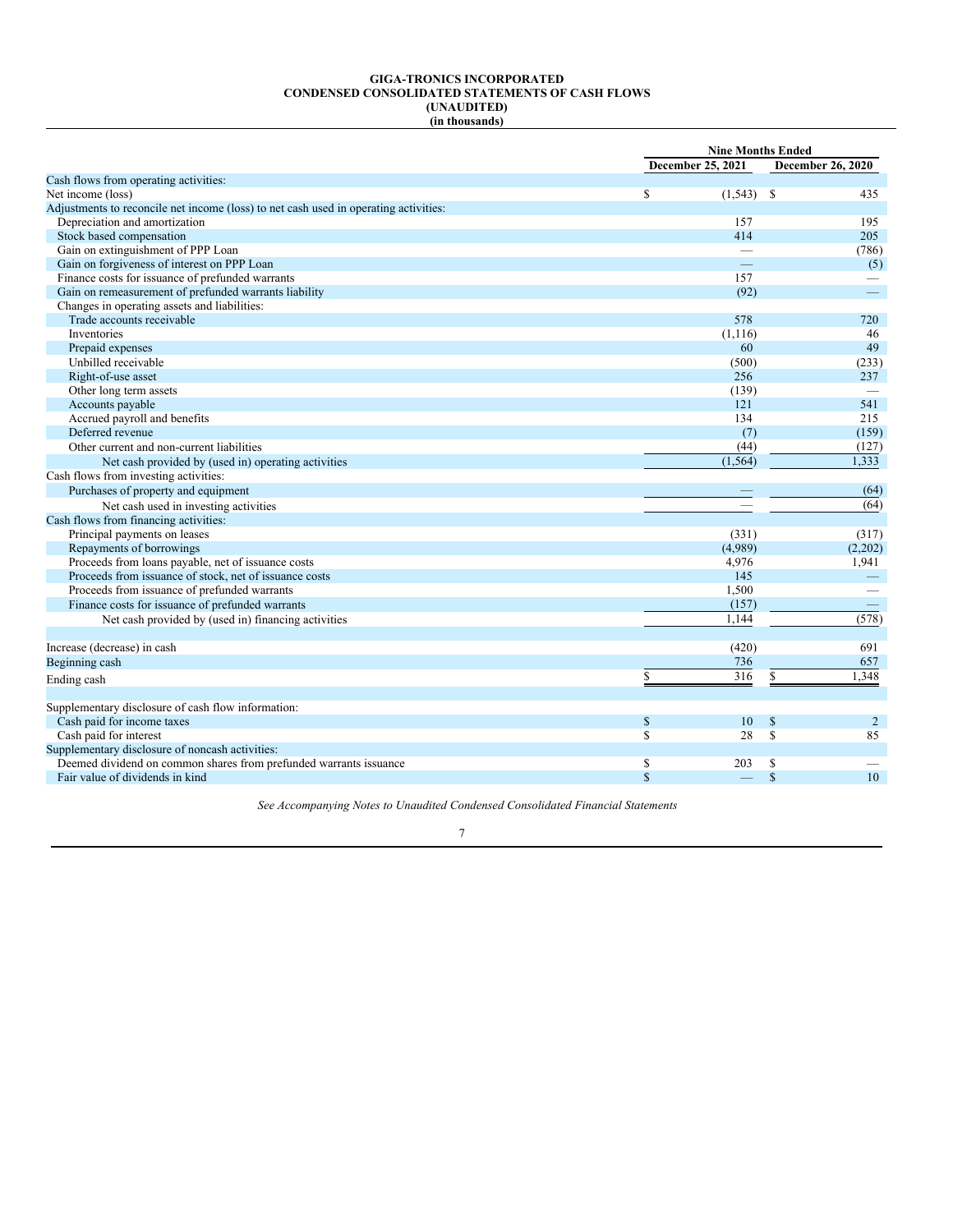### **NOTES TO UNAUDITED CONDENSED CONSOLIDATED FINANCIAL STATEMENTS**

#### **Note 1. Organization and Significant Accounting Policies**

The unaudited condensed consolidated financial statements included herein have been prepared by Giga-tronics Incorporated ("Giga-tronics," "Company" or "we"), pursuant to the rules and regulations of the Securities and Exchange Commission ("SEC"). The consolidated results of operations for the interim periods shown in this report are not necessarily indicative of results to be expected for the fiscal year. In the opinion of management, the information contained herein reflects all adjustments (consisting of normal recurring entries) necessary to make the consolidated results of operations for the interim periods a fair statement of such operations. Please refer to the Company's Annual Report on Form 10-K for the year endedMarch 27, 2021 for a discussion of our significant accounting policies. During thenine months ended December 25, 2021, there were no material changes to these policies other than as disclosed below. For further information, refer to the consolidated financial statements and footnotes thereto, included in the Annual Report on Form 10-K, filed with the SEC for the year endedMarch 27, 2021.

On December 12, 2019, the Company completed a one-for-fifteen reverse stock split of its common stock. All shares and per share amounts included in the financial statements and notes thereto have been adjusted to reflect the effect of the reverse stock split.

*Principles of Consolidation* The unaudited condensed consolidated financial statements include the accounts of Giga-tronics and its wholly owned subsidiary, Microsource, Inc. ("Microsource"). All significant intercompany balances and transactions have been eliminated in consolidation.

*Use of Estimates* The preparation of financial statements in conformity with accounting principles generally accepted in the United States of America ("GAAP") requires management to make estimates and assumptions that affect the reported amounts of assets and liabilities and the disclosure of contingent assets and liabilities at the date of the financial statements and the reported amounts of revenues and expenses during the reporting period. Actual results could differ from those estimates.

#### **Note 2. Inventories**

Inventories are comprised of the following (in thousands):

| Category                | <b>December 25, 2021</b> | <b>March 27, 2021</b> |       |  |
|-------------------------|--------------------------|-----------------------|-------|--|
| Raw materials           | 2,083                    |                       | 946   |  |
| Work-in-progress        | 2,402                    |                       | 2,418 |  |
| Finished goods          | 124                      |                       | 129   |  |
| Demonstration inventory | 36                       |                       | 108   |  |
| Total                   | 4.645                    |                       | 3.601 |  |

### **Note 3.** F**inanced Receivables**

On March 11, 2019, the Company entered into an Amended and Restated Business Financing Agreement ("Restated Financing Agreement") with Western Alliance Bank, as successor to Bridge Bank.

Under the Restated Financing Agreement, Western Alliance Bank may advance up to 85% of the amounts of invoices issued by the Company up to a maximum of \$2.5 million in aggregate advances outstanding at any time.

Under the Restated Financing Agreement, interest accrues on outstanding amounts at an annual rate equal to the greater of prime or4.5% plus one percent. The Company is required to pay certain fees, including an annual facility fee of \$14,700 that is paid intwo equal semi-annual installments. The Company's obligations under the Restated Financing Agreement are secured by a security interest in substantially all of the assets of the Company and any domestic subsidiaries, subject to certain customary exceptions. The Restated Financing Agreement has no specified term and may be terminated by either the Company or Western Alliance Bank at any time.

As of December 25, 2021, and March 27, 2021, the Company's total outstanding borrowings under the Restated Financing Agreement were \$170,000 and \$683,000, respectively, and are included in Loans payable, net of discounts and issuance costs on the unaudited condensed consolidated Balance Sheets.

## **Note 4. Term Loans**

On April 27, 2017, the Company entered into a \$1.5 million loan agreement with Partners For Growth ("PFG"), which was funded onApril 28, 2017 ("PFG Loan"). The Company's total outstanding balance on this loan were paid off in March 2021 and the agreement was terminated.

On November 12, 2021, the Company borrowed \$500,000 from Digital Power Lending, LLC, a California limited liability company and licensed California Finance Lender, and an affiliate of BitNile Holdings, Inc. ("BitNile"), a Delaware corporation. (See Note 16 – Subsequent Events). The loan is evidenced by a secured promissory note dated as of November 12, 2021, which provides, among other things that the principal amount of the loan will bear interest at the rate of10.0% per annum. Unless prepaid by the Company, all principal and accrued interest under the loan is payable on November 12, 2022 or, if earlier, upon the Company's completion of an underwritten public offering or the termination of the Share Exchange Agreement dated December 27, 2021 with BitNile and Gresham Worldwide Inc. ("Gresham"), a Delaware corporation ("Exchange Agreement"). The Company's obligations under the loan are secured by a pledge of all of the Company's assets. The loan and the Lender's security interest are subordinate to the Company's existing bank lending arrangement. The Company's outstanding balance of this loan at December 25, 2021 was \$500,000 and is included in Loans payable, net of discounts and issuance costs on the unaudited condensed consolidated Balance Sheets.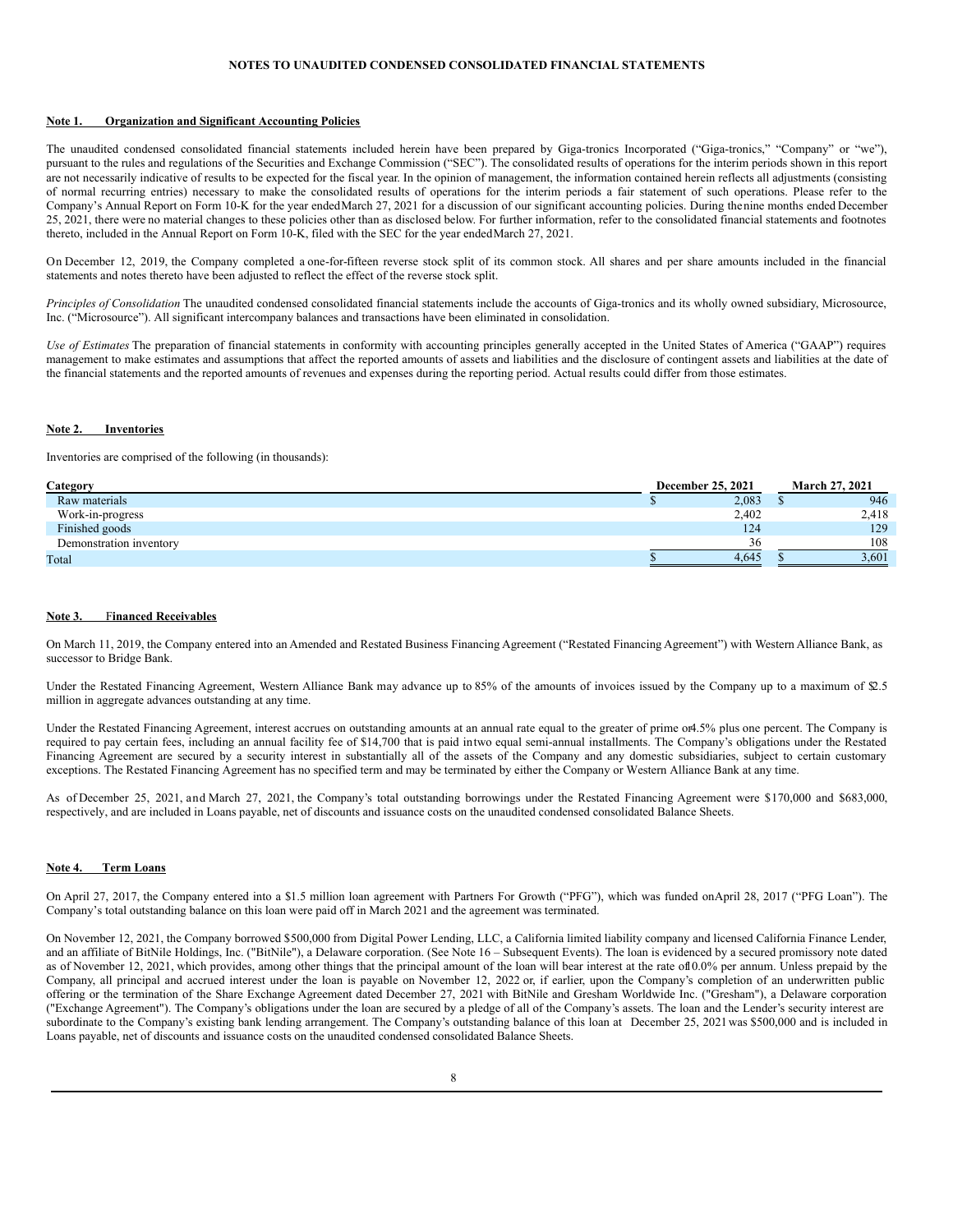## **Note 5. Paycheck Protection Program under the CARES Act**

On April 23, 2020, the Company borrowed \$786,000 from Western Alliance Bank pursuant to the Paycheck Protection Program ("PPP") under the Coronavirus Aid Relief, and the Economic Security Act ("PPP Loan"). The Company accounted for the PPP Loan as a loan under Accounting Standards Codification ("ASC") 470, Debt. The PPP Loan had a stated maturity date of April 23, 2022 with interest accruing on the principal balance at the rate of1.0% per annum.

On November 19, 2020, the outstanding principal and accrued interest for the PPP Loan was forgiven in full by the Small Business Administration ("SBA") and recognized as a gain on extinguishment.

In August 2021, the Company applied for the Employee Retention Credit ("ERC") for a total amount of \$233,000. This ERC is a fully refundable tax credit for employers equal to 50 percent of qualified wages that eligible employers pay their employees. This ERC applies to qualified wages paid afterMarch 12, 2020 and before January 1, 2021.

In January 2022, the Company applied for another ERC for a total amount of \$321,000. This ERC is a fully refundable tax credit for employers equal to70 percent of qualified wages that eligible employers pay their employees. This ERC applies to qualified wages paid after December 2020 and before January 1, 2022.

Currently, we are unable to provide an estimate as to whether and when we will receivethese ERC funds as the Company's applications are pending Internal Revenue Service processing and approval.

### **Note 6. Leases**

#### *Operating leases*

The Company has a non-cancelable operating lease for office, research and development, engineering, laboratory, storage and/or warehouse uses in Dublin, California for77 months from April 1, 2017 through August 31, 2023. The Company agreed to pay an aggregate base rent of \$2,384,913 for the period of 77 months, with an annual increase of \$0.05 per rentable square foot for each subsequent year. The lease provided for rent abatement of \$173,079 during the initial five months of the lease term, subject to the Company performing the terms and conditions required under the lease, and certain tenant improvements completed at the landlord's expense of \$358,095.

In December 2018, the Company entered into a lease agreement for an additional1,200 square foot facility for certain engineering personnel located in Nashua, New Hampshire, which began on February 1, 2019, and expires on January 31, 2022. Effective March 1, 2020, we amended and replaced in its entirety the original Nashua lease agreement to increase the facility size to 2,400 square feet and extend its expiration toFebruary 28, 2023. The monthly payment for FY22 and FY23 under the amended agreement is \$2,500.

Per the terms of the Company's lease agreements, the Company does not have any residual value guarantees. In calculating the present value of the lease payments, the Company has elected to utilize its incremental borrowing rate. The Company has elected for facility operating leases to not separate each lease component from its associated non-lease components. The building lease includes variable payments (i.e., common area maintenance) which are charged and paid separately from rent based on actual costs incurred and therefore are not included in the right-of-use asset and liability but reflected in operating expense in the period incurred.

#### *Lease costs*

For the nine months ended (in thousands):

| <b>Lease Costs</b>                                                                                   | <b>Classification</b> | December 25, 2021       |      |
|------------------------------------------------------------------------------------------------------|-----------------------|-------------------------|------|
| Operating lease costs                                                                                | Operating expenses    |                         | 397  |
| Other information (in thousands):                                                                    |                       |                         |      |
| Nine Month Period Ended December 25, 2021                                                            |                       | <b>Operating leases</b> |      |
| Operating cash used for leases                                                                       |                       |                         | 450  |
| Future lease payments as of December 25, 2021, were as follows (in thousands):<br><b>Fiscal Year</b> |                       | <b>Operating leases</b> |      |
| 2022 (remaining 3 months)                                                                            |                       |                         | 126  |
| 2023                                                                                                 |                       |                         | 515  |
| 2024                                                                                                 |                       |                         | 209  |
| Total future minimum lease payments                                                                  |                       |                         | 850  |
| Less: imputed interest                                                                               |                       |                         | (46) |
| Present value of lease liabilities                                                                   |                       |                         | 804  |

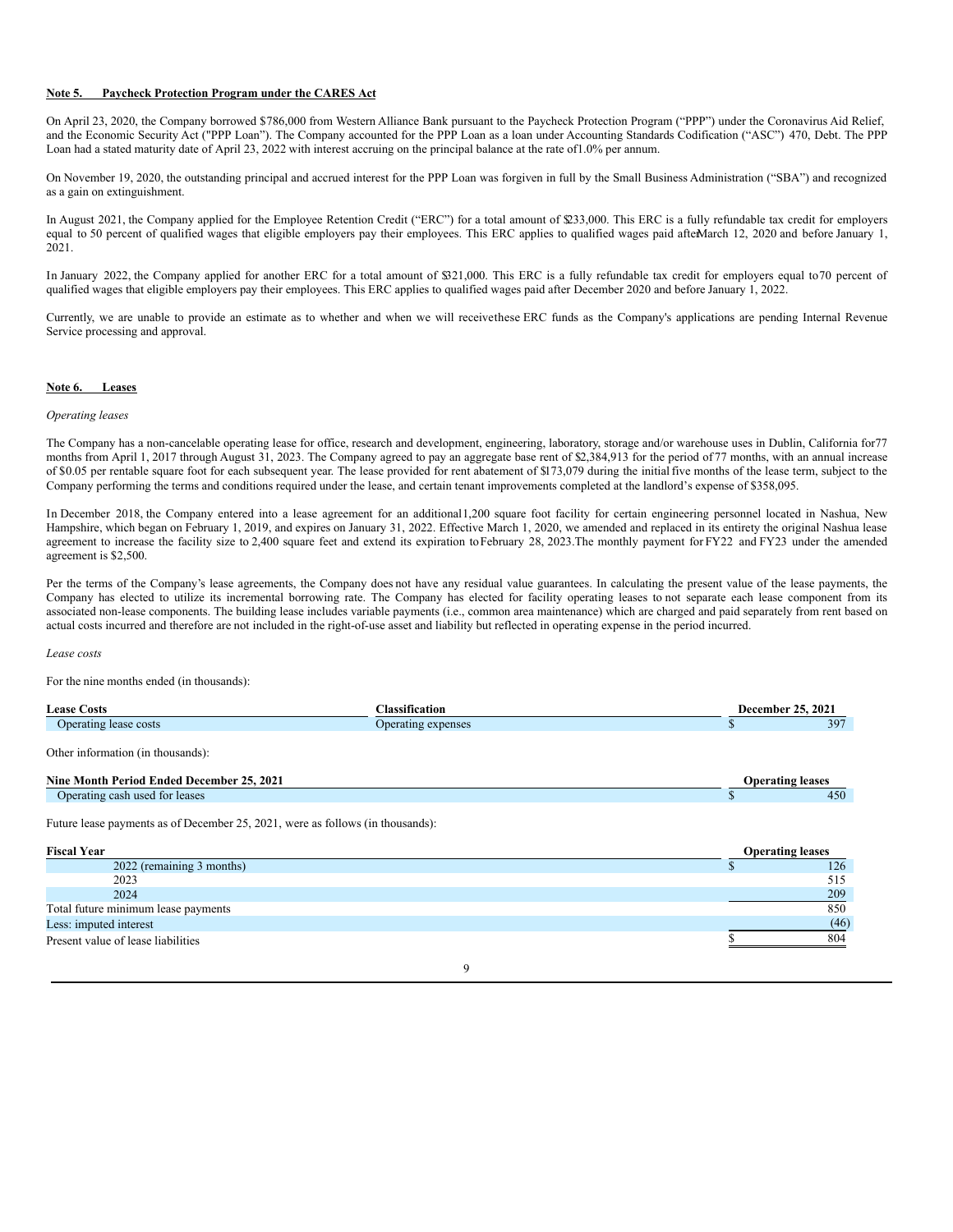#### **Note 7. Fair Value Measurement**

ASC 820 "Fair Value Measurements" ("ASC 820") defines fair value, establishes a framework for measuring fair value in GAAP and expands disclosures about fair value measurements. ASC 820 defines fair value as the price that would be received to sell an asset or paid to transfer a liability in an orderly transaction between market participants at the measurement date. ASC 820 establishes a fair value hierarchy that distinguishes between (1) market participant assumptions developed based on market data obtained from independent sources (observable inputs) and (2) an entity's own assumptions about market participant assumptions developed based on the best information available in the circumstances (unobservable inputs). The fair value hierarchy consists of three broad levels, which gives the highest priority to unadjusted quoted prices in active markets for identical assets or liabilities (Level 1) and the lowest priority to unobservable inputs (Level3).

The three levels of the fair value hierarchy under ASC820 are described below:

- Level 1 —Valuations are based on quoted prices in active markets for identical assets or liabilities and readily accessible by us at the reporting date. Examples of assets and liabilities utilizing Level 1 inputs are certain money market funds, U.S. Treasuries and trading securities with quoted prices in active markets.
- *Level 2* —Valuations based on inputs other than the quoted prices in active markets that are observable either directly or indirectly in active markets. Examples of assets and liabilities utilizing Level 2 inputs are U.S. government agency bonds, corporate bonds, commercial paper, certificates of deposit and over-the- counter derivatives.
- Level 3 —Valuations based on unobservable inputs in which there is little orno market data, which require us to develop our own assumptions.

In determining the fair value of warrants, the Company utilizes valuation techniques that maximize the use of observable inputs and minimize the use of unobservable inputs to the extent possible as well as considers counterparty credit risk in its assessment of fair value.

Upon issuance on April 27, 2021 and at June 26, 2021, the prefunded warrants liability was measured at fair value. On July 28, 2021, the Company and the holder amended the terms of the Prefunded Warrants to restrict the holder's option to require cash payment at the Black-Scholes value of the remaining unexercised portion of the holder's Prefunded Warrants to only Fundamental Transactions that are within the Company's control. Because of this modification of the put-option provision, the Prefunded Warrants are no longer required to be classified as a liability under either ASC480, "Distinguishing Liabilities from Equity", or ASC 815, "Derivatives and Hedging", guidance and do not include any embedded features that require bifurcation. Therefore, the Prefunded Warrants liability were remeasured on the modification date and reclassified to equity (See Note 8 – Sale of Common Stock and Prefunded Warrants).

The Company's fair value hierarchies for its financial assets and liabilities which require fair value measurement on a recurring basis are as follows:

|                                      | Level 1 | Level 2 | Level 3 | Total |
|--------------------------------------|---------|---------|---------|-------|
| <b>Balance at March 27, 2021</b>     |         |         |         |       |
| Liabilities                          |         |         |         |       |
| Prefunded warrants liability         |         |         |         |       |
| <b>Balance at June 26, 2021</b>      |         |         |         |       |
| Liabilities                          |         |         |         |       |
| Prefunded warrants liability         |         |         | 1,657   | 1,657 |
| <b>Balance at September 26, 2021</b> |         |         |         |       |
| Liabilities                          |         |         |         |       |
| Prefunded warrants liability         |         |         |         |       |
| <b>Balance at December 25, 2021</b>  |         |         |         |       |
| Liabilities                          |         |         |         |       |
| Prefunded warrants liability         |         |         |         |       |
|                                      |         |         |         |       |

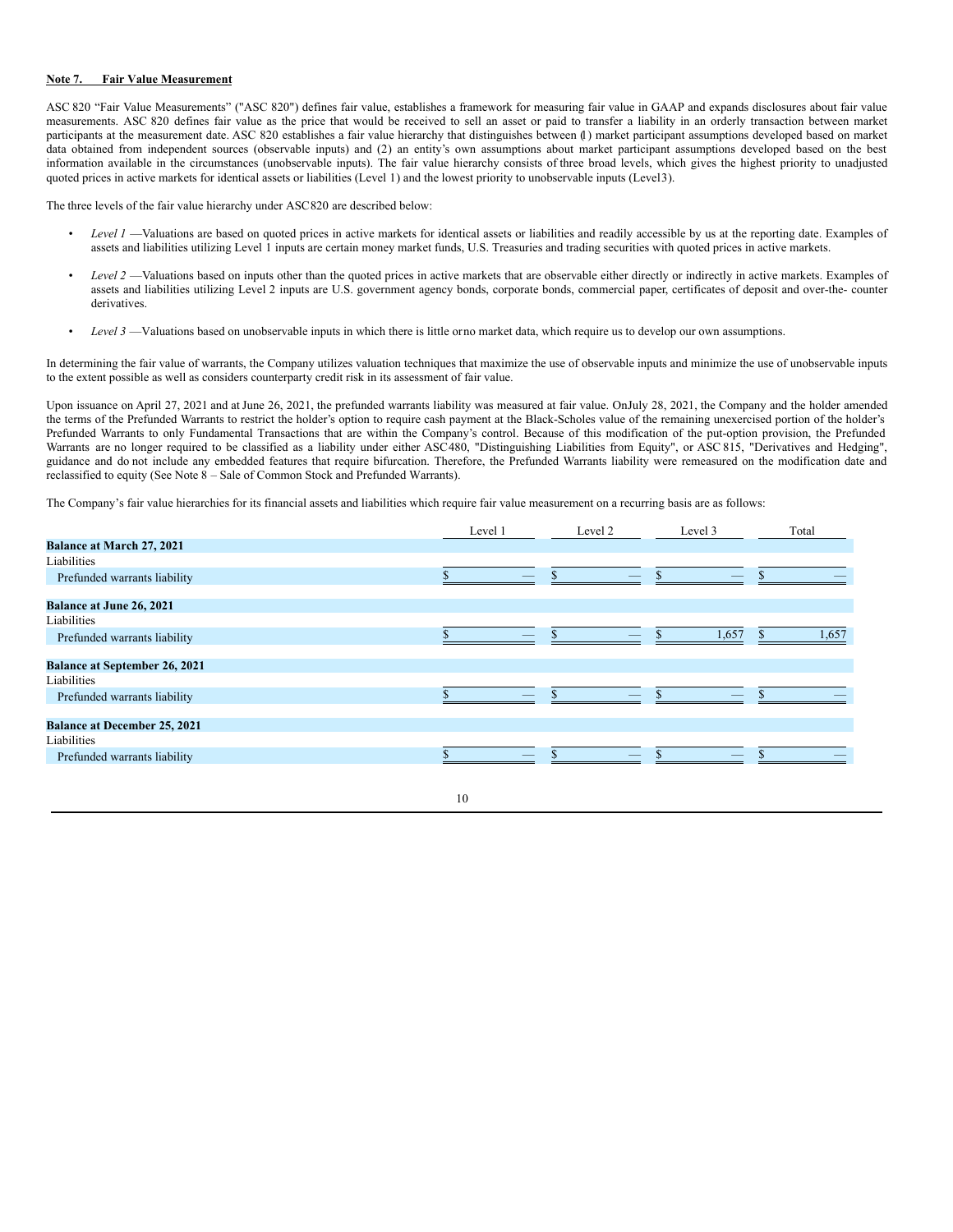During the nine months ended December 25, 2021 and the year ended March 27, 2021, there were no transfers between Level 1, Level 2, or Level 3 assets or liabilities reported at fair value and the valuation techniques used did not change compared to the Company's established practice.

The Company's common stock fair value is a significant Level3 input affecting the valuation of the prefunded warrants.

The following table sets forth a summary of the changes in the fair value of the Company's Level3 financial liabilities during thenine months ended December 25, 2021, which were measured at fair value on a recurring basis:

|                                                                | <b>Prefunded warrants</b><br>liability |         |
|----------------------------------------------------------------|----------------------------------------|---------|
| <b>Balance at March 27, 2021</b>                               |                                        |         |
| Initial fair value of pre-funded warrants issued in April 2021 |                                        | 1.703   |
| Gain on remeasurement of prefunded warrants liability          |                                        | (92)    |
| Payment of issuance costs                                      |                                        | (3)     |
| Reclassification of prefunded warrants liability to equity     |                                        | (1,608) |
| <b>Balance at December 25, 2021</b>                            |                                        |         |

There were no assets measured at fair value on a recurring basis and there wereno assets measured at fair value on a non-recurring basis atDecember 25, 2021 and March 27, 2021. There were no liabilities measured at fair value on a recurring or non-recurring basis atMarch 27, 2021.

# **Note 8. Sale of Common Stock and Prefunded Warrants**

On April 27, 2021, the Company entered into a Securities Purchase Agreement ("Purchase Agreement") with certain accredited investors ("Investors") pursuant to which it issued and sold prefunded warrants to purchase an aggregate of 461,538 shares of the Company's common stock ("Prefunded Warrants") for gross proceeds of \$1,500,000 or \$3.25 per Prefunded Warrant in a private placement on the same day. Net proceeds to the Company after fees and expenses of the private placement were approximately \$1,343,000. The Purchase Agreement contains customary representations and warranties of the Company and certain indemnification obligations and ongoing covenants of the Company.

The Prefunded Warrants are immediately exercisable and may be exercised for a de-minimis exercise price of \$0.01 per share subject to the limitation that a holder of a Prefunded Warrant will not have the right to exercise any portion of the Prefunded Warrant if the holder together with its affiliates and attribution parties (as such terms are defined in the Prefunded Warrants) would beneficially own in excess of 9.99% of the number of shares of the Company's common stock outstanding immediately after giving effect to the exercise, as such percentage ownership is determined in accordance with the terms of the Prefunded Warrants. The Prefunded Warrants do not expire. The Prefunded Warrants also contained a put option, exercisable under certain conditions. Because of this put-option provision, the Prefunded Warrants were initially classified as a liability at fair value of \$1,703,000 on the issuance date and marked to market at each reporting date. Further, because the fair value of the prefunded warrant liability on the issuance date was greater than the proceeds of the Prefunded Private Placement and the warrants were issued to existing common stockholders, the difference was recorded to accumulated deficit as a \$203,000 deemed dividend. There were finance costs of \$157,000 associated with the issuance of the Prefunded Warrants. There was a gain on measurement of \$46,000 on the prefunded warrant liability in the first quarter of fiscal 2022 and \$46,000 in the second quarter of fiscal 2022.These amounts are recorded in "Other income (expense), net" in the unaudited condensed consolidated Statements of Operations.

Pursuant to the terms of the Purchase Agreement, and as a condition to closing the private placement, the Company and each Investor simultaneously entered into a registration rights agreement ("Registration Rights Agreement") requiring the Company to file a registration statement with the SEC within 45 days of the closing of the private placement to register for resale the shares of the Company's common stock underlying the Prefunded Warrants. The Registration Rights Agreement contains customary terms and conditions, certain liquidated damages provisions for failing to comply with the timing obligations for the filing and effectiveness of the registration statement, and certain customary indemnification obligations.

On April 27, 2021, in connection with the private placement, the Company issued warrants to purchase23,076 shares of the Company's common stock to the placement agent for such offering ("Placement Agent Warrants"). The Placement Agent Warrants have an exercise price per share equal to \$ 3.575, subject to adjustment in certain circumstances, and will expire on April 27, 2026. The Placement Agent Warrant does not have the same put option provision as the original Prefunded Warrants and, therefore, are classified as equity.

On June 6, 2021, the Company entered into a Securities Purchase Agreement with a private investor for the sale of a total of46,154 common shares at the price of \$3.25 per share, for aggregate gross proceeds of \$150,000. The sale was completed, and the shares of common stock were issued onJune 6, 2021. Net proceeds to the Company after fees and expenses of the transaction were approximately \$145,000 (See Note 14 - Preferred Stock and Warrants).

On July 28, 2021, the Company and the holder amended the terms of the Prefunded Warrants to restrict the holder's option to require cash payment at the Black-Scholes value of the remaining unexercised portion of the holder's Prefunded Warrants to only Fundamental Transactions that are within the Company's control. Because of this modification of the put-option provision, the Prefunded Warrants are no longer required to be classified as a liability under either ASC480, "Distinguishing Liabilities from Equity", or ASC 815, "Derivatives and Hedging", guidance and do not include any embedded features that require bifurcation. Therefore, the Prefunded Warrants liability were remeasured on the modification date of July 28, 2021 and reclassified to equity as of that date.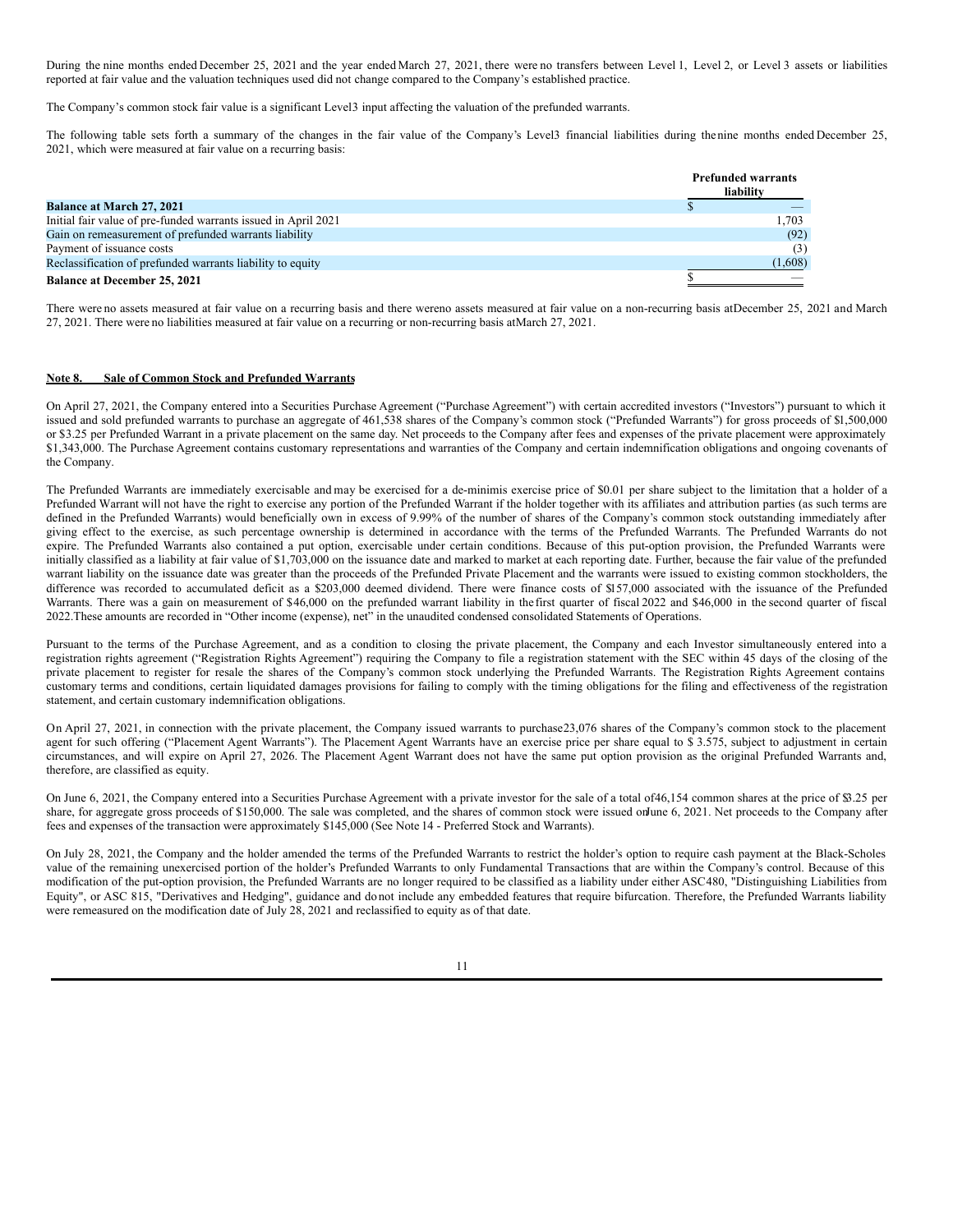## **Note 9. Income (Loss) Per Share**

Basic income (loss) per share is calculated by dividing net income (loss) by the weighted average common shares outstanding during the period. Diluted earnings per share ("EPS") reflects the net incremental shares that would be issued if unvested restricted shares became vested and dilutive outstanding stock options and warrants were exercised, using the treasury stock method. In addition, certain options are considered anti-dilutive because assumed proceeds from exercise price, related tax benefits and average future compensation was greater than the weighted average number of options outstanding multiplied by the average market price during the period.

Shares excluded from the diluted EPS calculation for thenine month periods endedDecember 25, 2021 and December 26, 2020 are as follows (in thousands):

| Anti-dilutive securities                                               | <b>December 25, 2021</b> | <b>December 26, 2020</b> |
|------------------------------------------------------------------------|--------------------------|--------------------------|
| Common shares is suable upon exercise of stock options                 |                          | 250                      |
| Restricted stock awards                                                | 38                       | 10                       |
| Common shares is suable upon conversion of convertible preferred stock | 157                      | 61                       |
| Common shares is suable upon exercise of warrants                      | 462                      | 169                      |

| (In thousands except per share data)      | <b>Three Months ended</b>                     |             |  |       |  |  |  |  |
|-------------------------------------------|-----------------------------------------------|-------------|--|-------|--|--|--|--|
|                                           | <b>December 26, 2020</b><br>December 25, 2021 |             |  |       |  |  |  |  |
| Net income (loss)                         |                                               | (795)       |  | 830   |  |  |  |  |
|                                           |                                               |             |  |       |  |  |  |  |
| Weighted average basic shares outstanding |                                               | 2,725       |  | 2,549 |  |  |  |  |
| Effect of dilutive securities             |                                               | __          |  | 384   |  |  |  |  |
| Weighted-average dilutive shares          |                                               | 2.725       |  | 2,933 |  |  |  |  |
|                                           |                                               |             |  |       |  |  |  |  |
| Basic earnings per share                  |                                               | $(0.29)$ \$ |  | 0.33  |  |  |  |  |
| Diluted earnings per share                |                                               | $(0.29)$ \$ |  | 0.28  |  |  |  |  |

| (In thousands except per share data)      | <b>Nine Months ended</b> |                          |  |       |  |  |  |  |
|-------------------------------------------|--------------------------|--------------------------|--|-------|--|--|--|--|
|                                           | December 25, 2021        | <b>December 26, 2020</b> |  |       |  |  |  |  |
| Net income (loss)                         |                          | $(1,593)$ \$             |  | 425   |  |  |  |  |
|                                           |                          |                          |  |       |  |  |  |  |
| Weighted average basic shares outstanding |                          | 2.725                    |  | 2,549 |  |  |  |  |
| Effect of dilutive securities             |                          | -                        |  | 384   |  |  |  |  |
| Weighted-average dilutive shares          |                          | 2.725                    |  | 2.933 |  |  |  |  |
|                                           |                          |                          |  |       |  |  |  |  |
| Basic earnings per share                  |                          | $(0.58)$ \$              |  | 0.17  |  |  |  |  |
| Diluted earnings per share                |                          | $(0.58)$ \$              |  | 0.14  |  |  |  |  |

There were no dilutive securities in the three months and nine months ended December 25, 2021 because the stock options and warrants were anti-dilutive.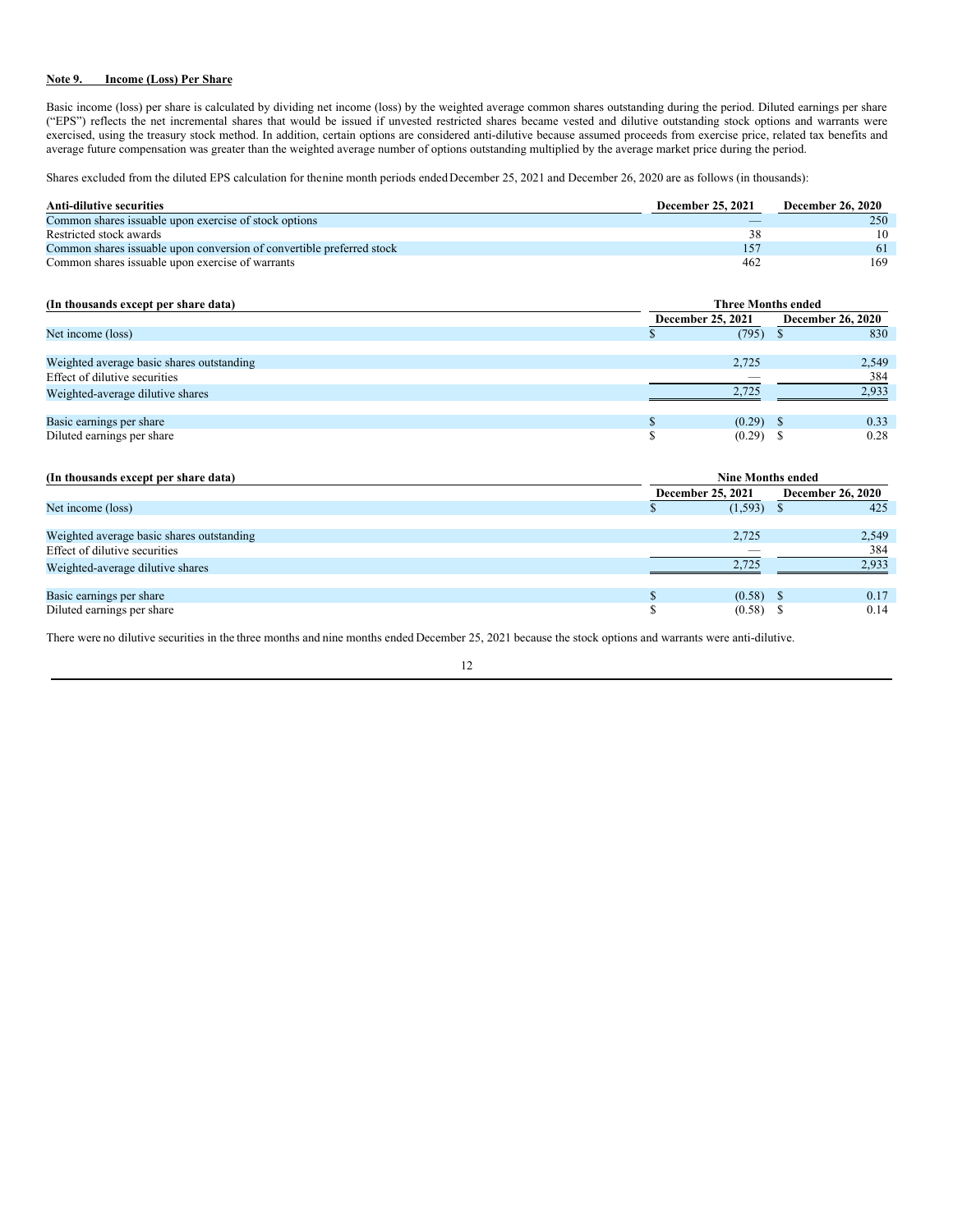#### **Note 10. Stock-based Compensation and Employee Benefit Plans**

The Company maintains a 2018 Equity Incentive Plan which provides for the issuance of up to416,667 shares of common stock upon the exercise of options, stock awards and grants. With the adoption of the 2018 Equity Incentive Plan, no further awards will be issued under the Company's2005 Equity Incentive Plan, though all awards under the 2005 Equity Incentive Plan that are outstanding will continue to be governed by the terms, conditions and procedures set forth in the plan and any applicable award agreement.

During the first nine months of fiscal year2022, the Company granted stock to purchase42,000 shares of common stock which vest over afour year service period. The weighted average fair value of stock options granted during the first nine months of fiscal year 2022 was \$118,904. During the first nine months of fiscal year 2021, the Company did not grant any stock options. The vested portion of all option grantsmay be exercised only while the grantee is employed by the Company (or while providing services under a service arrangement in the case of non-employees) or within a certain period after termination of employment or service arrangement in the case of nonemployees. Options granted to employees shall not have terms in excess of 10 years from the grant date. Holders of optionsmay be granted stock appreciation rights ("SARs"), which entitle them to surrender outstanding awards for a cash distribution under certain changes in ownership of the Company, as defined in the stock option plan. As of December 25, 2021, and March 27, 2021, no SARs have been granted under any option plan.

As of December 25, 2021, there were 79,307 shares of common stock available for issuance of additional awards under the2018 Equity Incentive Plan. The Company records compensation cost associated with stock-based compensation equivalent to the estimated fair value of the awards over the requisite service period.

### Stock Options

In calculating compensation related to stock option grants, the fair value of each stock option was estimated on the date of grant using the Black-Scholes-Merton optionpricing model and the following weighted average assumptions:

| <b>Description</b>      | <b>Three Months Ended</b> |                          | <b>Nine Months Ended</b> |                          |
|-------------------------|---------------------------|--------------------------|--------------------------|--------------------------|
|                         | December 25, 2021         | <b>December 26, 2020</b> | <b>December 25, 2021</b> | <b>December 26, 2020</b> |
| Dividend yield          |                           |                          |                          |                          |
| Expected volatility     | 101.67%                   | 168.81%                  | 103.99%                  | 168.81%                  |
| Risk-free interest rate | $0.77\%$                  | 0.34%                    | 0.79%                    | 0.34%                    |
| Expected term (years)   | 5.50                      | 8.36                     | 5.50                     | 8.36                     |

The computation of expected volatility used in the Black-Scholes-Merton option-pricing model is based on the historical volatility of the Company's share price. The expected term is estimated based on a review of historical employee exercise behavior with respect to option grants. The risk-free interest rate is based on the U.S. Treasury rates with maturity similar to the expected term of the option on the date of grant.

A summary of the changes in stock options outstanding for the year endedMarch 27, 2021 and the nine month period endedDecember 25, 2021 is as follows:

| <b>Description</b>               | <b>Shares</b> | Weighted<br><b>Average Price</b><br>per share | <b>Weighted Average</b><br><b>Remaining Contractual</b><br>Term (Years) |     | Aggregate<br><b>Intrinsic</b><br>Value |
|----------------------------------|---------------|-----------------------------------------------|-------------------------------------------------------------------------|-----|----------------------------------------|
| Outstanding at March 28, 2020    | 240,758       | 5.86                                          | 7.90                                                                    | \$. |                                        |
| Granted                          | 148,000       | 3.53                                          | 9.20                                                                    |     |                                        |
| Forfeited / Expired              | (13,950)      | 4.15                                          |                                                                         |     |                                        |
| Outstanding at March 27, 2021    | 374,808       | 5.00                                          | 7.90                                                                    |     |                                        |
| Granted                          | 42,000        | 2.83                                          | 9.76                                                                    |     |                                        |
| Forfeited / Expired              | (25, 453)     |                                               |                                                                         |     |                                        |
| Outstanding at December 25, 2021 | 391,355       | 4.70                                          | 7.60                                                                    |     |                                        |
| Exercisable at December 25, 2021 | 173,663       | 5.84                                          | 6.15                                                                    |     |                                        |
| Expected to vest in the future   | 217,692       | 3.05                                          | 8.77                                                                    |     |                                        |
|                                  | 13            |                                               |                                                                         |     |                                        |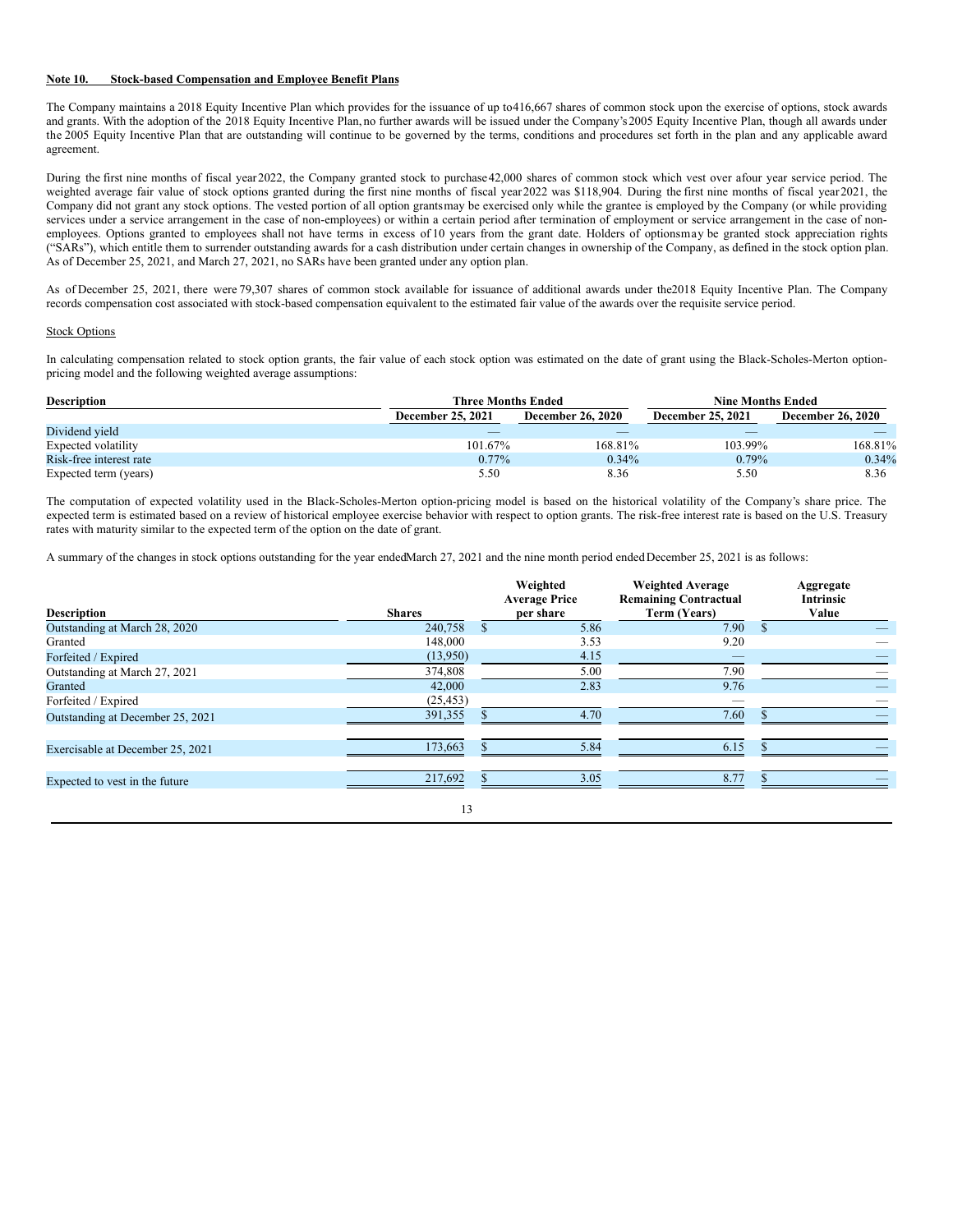As of December 25, 2021, there was \$327,000 of total unrecognized compensation cost related to non-vested options. That cost is expected to be recognized over a weighted average period of 2.34 years and will be adjusted for subsequent changes in estimated forfeitures. There were options to purchase12,258 shares that vested during the quarter ended December 25, 2021, and options to purchase 12,675 shares that vested during the quarter endedDecember 26, 2020. The total fair value of options vested during the quarters ended December 25, 2021 and December 26, 2020 was \$57,000 and \$53,000 respectively. There were no options exercised in the nine-month periods ended December 25, 2021 and December 26, 2020. Share based compensation cost related to stock options recognized in operating results for thenine months ended December 25, 2021 and December 26, 2020 totaled \$356,000 and \$182,000, respectively.

## Restricted Stock

The Company granted 38,020 Restricted Stock Awards ("RSAs") during the first nine months of fiscal 2022 and zero RSAs during the first nine months of fiscal 2021. RSAs are considered fixed awards as the number of shares and fair value at the grant date is amortized over the requisite service period net of estimated forfeitures.

As of December 25, 2021, there was \$27,000 of total unrecognized compensation cost related to non-vested RSAs. That cost is expected to be recognized over a weighted average period of 0.80 years and will be adjusted for subsequent changes in estimated forfeitures. Compensation cost recognized for RSAs and unrestricted stock awards for the nine months ended December 25, 2021 and December 26, 2020 totaled \$58,000 and \$23,000, respectively.

A summary of the changes in non-vested RSAs outstanding for thenine month period ended December 25, 2021 is as follows:

|                                 |                                 | <b>Weighted Average</b>      |
|---------------------------------|---------------------------------|------------------------------|
| <b>Restricted Stock Awards</b>  | <b>Shares</b>                   | <b>Grant Date Fair Value</b> |
| Non-vested at March 27, 2021    | $\hspace{0.1mm}-\hspace{0.1mm}$ | _                            |
| Granted                         | 38,020                          | 3.87                         |
| Vested                          | (3,000)                         | 4.12                         |
| Non-vested at December 25, 2021 | 35,020                          | 3.85                         |

#### **Note 11. Significant Customer andIndustry Segment Information**

The Company hastwo reportable segments: Microsource and the Giga-tronics Division. Microsource's primary business is the design of custom Microwave Integrated Components ("MIC") as well as the production of MIC components using chip and wire assembly methods. Microsource offers a line of tunable, synthesized Band Reject Filters for solving interference problems in Radar/Electronic Warfare ("EW") ("RADAR/EW") applications. Self-protection systems onboard high-performance military aircraft often require RADAR filters to block electromagnetic interference generated by other onboard electronic systems, primarily from the aircraft's main RADAR system. These high-speed, tunable notch filters can quickly block interference from both continuous wave and wide bandwidth emissions. Using proprietary driver and phase lock technology, these filters offer tuning speeds that are up to ten times faster than traditional filter designs. We design these filters specifically for each application. Microsource's two largest customers are prime contractors for which it develops and manufactures RADAR filters used in fighter jet aircraft.

The Giga-tronics Division designs, manufactures and markets a family of functional test products for the RADAR/EW segment of the defense electronics market. Our RADAR/EW test products are used to evaluate and improve the performance of RADAR/EW systems.

The table below presents information for thetwo reportable segments (in thousands):

|                                 |                 | Three Month Period Ended December 25, 2021 |       |                 | Three Month Period Ended December 26, 2020 |       |
|---------------------------------|-----------------|--------------------------------------------|-------|-----------------|--------------------------------------------|-------|
|                                 | Giga-tronics    |                                            |       | Giga-tronics    |                                            |       |
| <b>Description</b>              | <b>Division</b> | <b>Microsource</b>                         | Total | <b>Division</b> | Microsource                                | Total |
| Revenue                         | 164             | 1.810                                      | l.974 | 1.559           | 2.525                                      | 4.084 |
| Interest expense and other, net | $(15)$ \$       |                                            | (15)  | (21)            |                                            | (21)  |
| Depreciation and amortization   | 50              | _                                          | 50    | 61              | $\overline{\phantom{a}}$                   | 61    |
| Net income (loss)               | (875)           | 80                                         | 795)  | (164)           | 994                                        | 830   |
| Assets (at period end)          | 5.554           | 2.577                                      | 8.131 | 6.229           | 2.438                                      | 8.667 |

|                                 |                                        | Nine Month Period Ended December 25, 2021 |          |                                 | Nine Month Period Ended December 26, 2020 |        |
|---------------------------------|----------------------------------------|-------------------------------------------|----------|---------------------------------|-------------------------------------------|--------|
| <b>Description</b>              | <b>Giga-tronics</b><br><b>Division</b> | Microsource                               | Total    | Giga-tronics<br><b>Division</b> | <b>Microsource</b>                        | Total  |
|                                 |                                        |                                           |          |                                 |                                           |        |
| Revenue                         | 512                                    | 7.079                                     | 7.591    | 3.490                           | 6.834                                     | 10.324 |
| Interest expense and other, net | (37)                                   |                                           | (37)     | $(99)$ \$                       | $\overline{\phantom{a}}$                  | (99)   |
| Depreciation and amortization   | 157                                    | $-$                                       | 157      | 195                             | $\overline{\phantom{a}}$                  | 195    |
| Net income (loss)               | (2.225)                                | 632                                       | (1, 593) | $(2,131)$ \$                    | 2.556                                     | 425    |
| Assets (at period end)          | 5.554                                  | 2.577                                     | 8.131    | 6.229                           | 2.438                                     | 8.667  |

During the third quarter of fiscal 2022, one customer accounted for 79% of the Company's consolidated revenues and was included in the Microsource segment. A second customer accounted for 11% and was included in the Microsource segment. During the third quarter of fiscal 2021, three customers accounted for approximately 95% of the Company's consolidated revenues. One customer accounted for 54% of the Company's consolidated revenue and was included in the Microsource segment. A second customer accounted for 25% of the Company's consolidated revenue and was included in the Microsource segment. A third customer accounted for 16% of the Company's consolidated revenue and was included in the Giga-tronics Division.

During the first nine months of fiscal 2022, one customer accounted for 80% of the Company's consolidated revenues and was included in the Microsource segment. During the first nine months of fiscal 2021, three customers accounted for approximately 89% of the Company's consolidated revenues. One customer accounted for 55% of the Company's consolidated revenues and was primarily included in the Microsource segment. A second and third customer accounted for a total of 34% of the Company's consolidated revenue and were included in the Microsource segment and the Giga-tronics Division.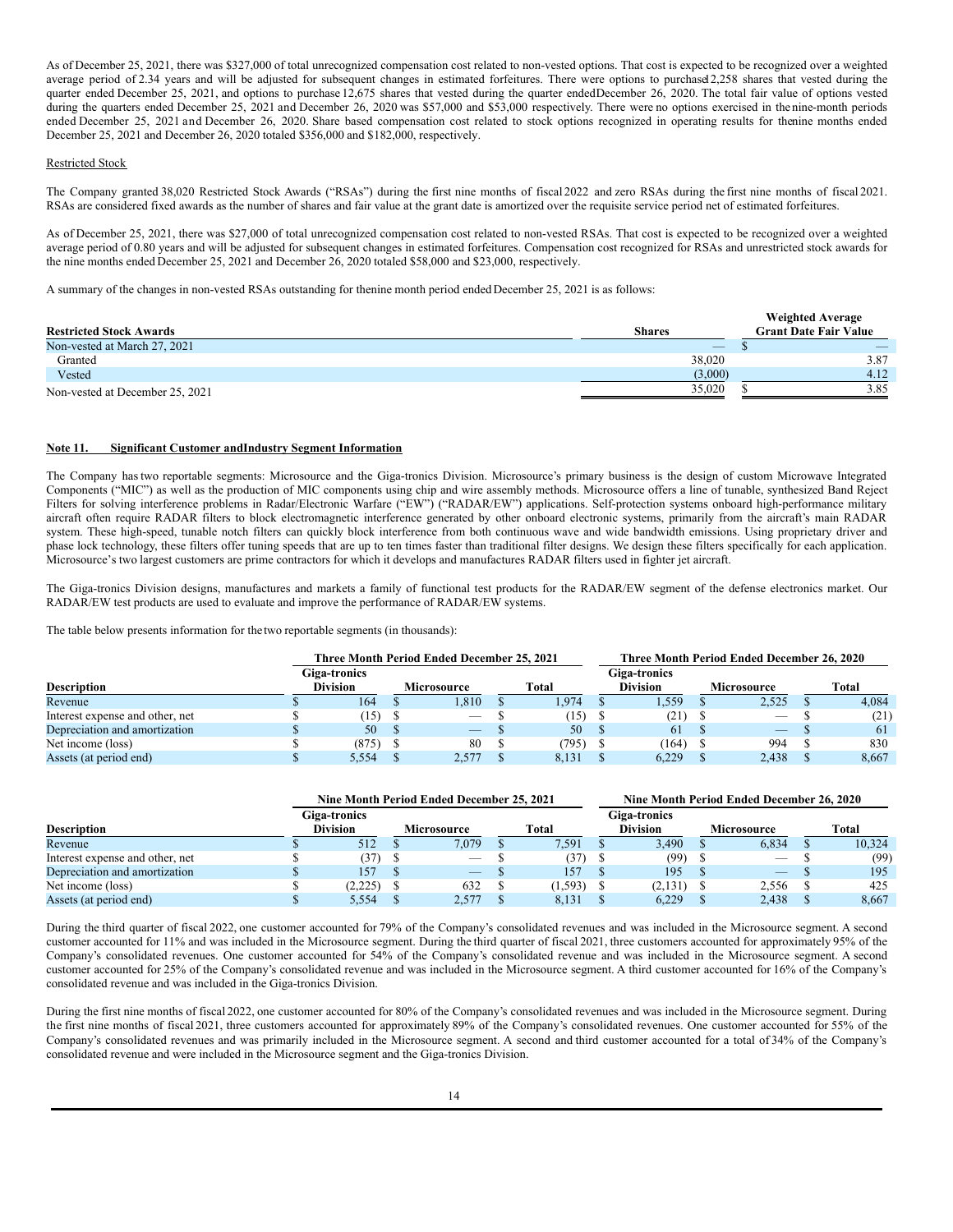## **Note 12. Income Taxes**

The Company accounts for income taxes using the asset and liability method as codified in Topic740. Under this method, deferred tax assets and liabilities are recognized for the future tax consequences attributable to differences between the financial statement carrying amounts of existing assets and liabilities and their respective tax bases and operating loss and tax credit carry-forwards.

The Company recorded \$10,000 and \$2,000 in income tax expense for thenine months ended December 25, 2021 and December 26, 2020 respectively. The effective tax rate for the nine months ended December 25, 2021 was 1% and for the nine months ended December 26, 2020 was 0%, primarily due to a valuation allowance recorded against the net deferred tax asset balance.

As of December 25, 2021, the Company had recorded \$52,000 for unrecognized tax benefits related to uncertain tax positions. The unrecognized tax benefit is netted against the non-current deferred tax asset on the Condensed Consolidated Balance Sheet. The Company does expect the liability for unrecognized tax benefits to change materially during the next 12 months as a result of the Exchange Agreement (See Note16 – Subsequent Events).

### **Note 13. Warranty Obligations**

The Company records a liability for estimated warranty obligations in cost of revenue at the date products are sold. Adjustments are made as new information becomes available. The Company provides no other guarantees.

The following provides a reconciliation of changes in the Company's warranty obligation for the respective periods (in thousands):

|                                |                          | <b>Three Months Ended</b> |  |                          |  |                   | <b>Nine Months Ended</b> |                          |  |  |  |
|--------------------------------|--------------------------|---------------------------|--|--------------------------|--|-------------------|--------------------------|--------------------------|--|--|--|
|                                | <b>December 25, 2021</b> |                           |  | <b>December 26, 2020</b> |  | December 25, 2021 |                          | <b>December 26, 2020</b> |  |  |  |
| Balance at beginning of period |                          | 47                        |  | 44                       |  |                   |                          | 34                       |  |  |  |
| Provision                      |                          |                           |  |                          |  |                   |                          | 16                       |  |  |  |
| Warranty costs incurred        |                          | (12)                      |  | _                        |  | 37                |                          |                          |  |  |  |
| Balance at end of period       |                          | 39                        |  | 50                       |  | 39                |                          | 50                       |  |  |  |

### **Note 14. Preferred Stock and Warrants**

#### **Series E Senior Convertible Voting Perpetual Preferred Stock**

On March 26, 2018, the Company issued and sold 42,800 shares of a newly designated series of 6.0% Series E Senior Convertible Voting Perpetual Preferred Stock ("Series E Shares") to approximately 15 investors in a private placement for gross proceeds of approximately \$1.1 million. Net proceeds to the Company after fees and expenses were approximately \$1.0 million. During the 2019 fiscal year, the Company issued and sold an additional 56,200 Series E Shares resulting in additional gross proceeds of \$1,405,000 or approximately \$1.2 million after fees and expenses of approximately \$212,000.

Holders of Series E Shares are entitled to receive, when, as and if declared by the Company's Board of Directors, cumulative preferential dividends, payable semiannual in cash at a rate per annum equal to 6.0% of the initial purchase price of \$25.00 per share or in-kind (at the Company's election) through the issuance of shares of the Company's common stock, based on the 10 day volume weighted average price of the common stock. The deemed dividend is reflected on the face of the income statement as a decrease in net income (or increase to net loss) to arrive at net income or loss attributable to common shareholders.

#### **Series E Exchange**

The Company completed a private exchange offer onNovember 7, 2019, issuing an aggregate of 896,636 shares of common stock in exchange for88,600 shares of Series E Preferred Stock and the unpaid dividends accrued thereon. The shares of common stock issued in the exchange were issued in reliance on the exemption from registration set forth in Section 3(a)(9) of the Securities Act of 1933 (the "Securities Act"), though other exemptionsmay be available.

During the nine months ended December 25, 2021, the Company issued 35,000 shares of common stock in exchange for3,500 shares of Series E Preferred Stock. As a result, 5,700 shares of Series E preferred stock with an aggregate liquidation preference of \$214,000 remained outstanding as of December 25, 2021.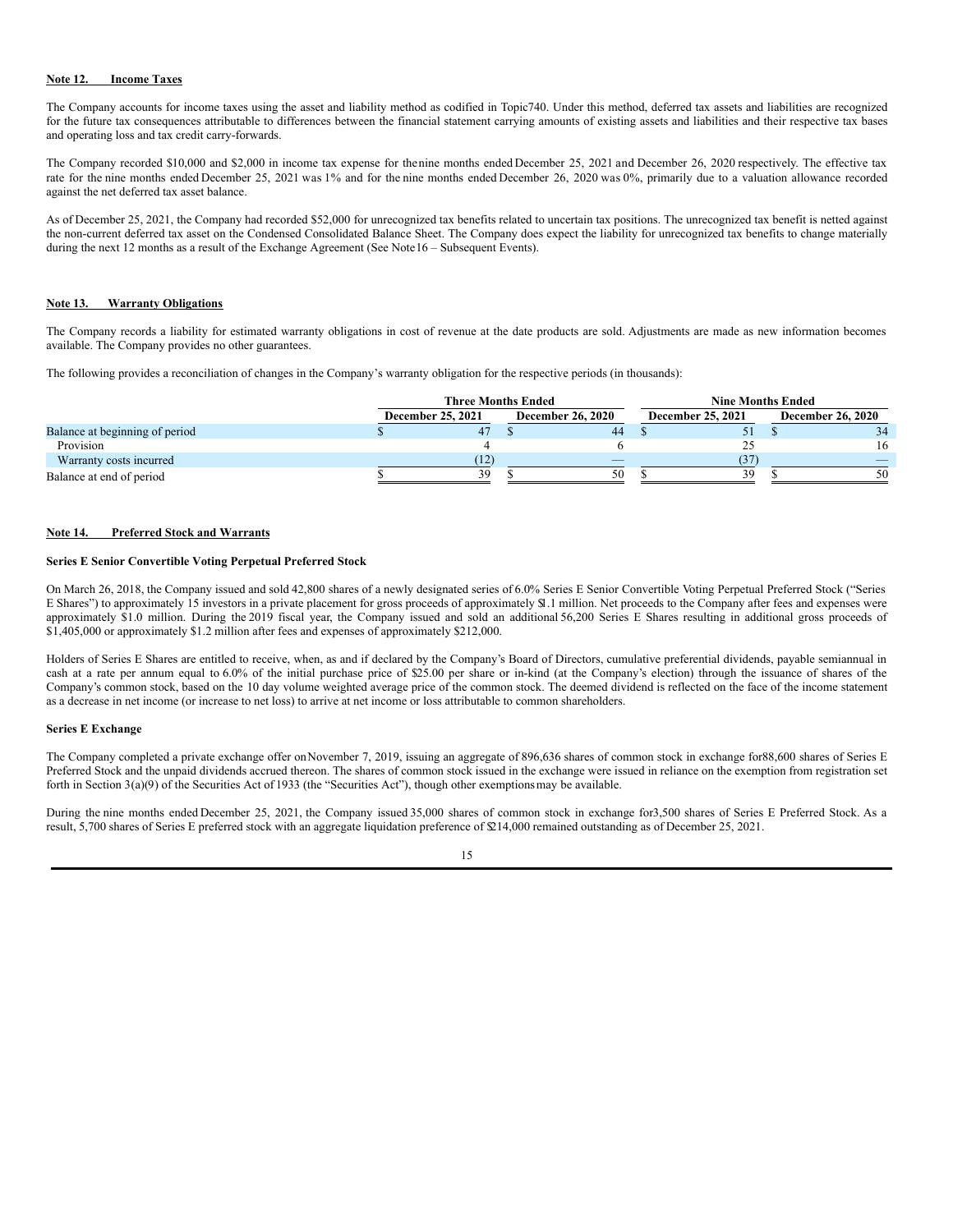The table below presents Preferred Stock information as ofDecember 25, 2021 and March 27, 2021 (\$ in thousands):

| <b>Preferred Stock</b><br>As of December 25, 2021 | <b>Designated</b><br><b>Shares</b> | <b>Shares</b><br><b>Issued</b> | <b>Shares</b><br>Outstanding | Liauidation<br>Preference |
|---------------------------------------------------|------------------------------------|--------------------------------|------------------------------|---------------------------|
| Series B                                          | 10.000                             | 9,245                          | 9,245                        | 2,136                     |
| Series C                                          | 3.500                              | 3.425                          | 3,425                        | 500                       |
| Series D                                          | 6.000                              | 5.112                          | 5,112                        | 731                       |
| Series E                                          | 100,000                            | 5,700                          | 5,700                        | 214                       |
| Total at December 25, 2021                        | 119.500                            | 23.482                         | 23.482                       | 3.581                     |

| <b>Preferred Stock</b><br>As of March 27, 2021 | <b>Designated</b><br><b>Shares</b> | <b>Shares</b><br><b>Issued</b> | <b>Shares</b><br>Outstanding | Liauidation<br>Preference |
|------------------------------------------------|------------------------------------|--------------------------------|------------------------------|---------------------------|
| Series B                                       | 10.000                             | 9,245                          | 9,245                        | 2,136                     |
| Series C                                       | 3,500                              | 3,425                          | 3,425                        | 500                       |
| Series D                                       | 6.000                              | 5.112                          | 5.112                        | 731                       |
| Series E                                       | 100,000                            | 9,200                          | 9,200                        | 345                       |
| Total at March 27, 2021                        | 119.500                            | 26.982                         | 26.982                       | 3.712                     |

## **Note 15. COVID-19 (Coronavirus)**

On January 30, 2020, the World Health Organization ("WHO") announced a global health emergency because of a new strain of coronavirus ("COVID-19") and in March 2020 classified the outbreak as a pandemic. In March 2020, the President of the United States and the Governor of California declared a state of emergency, based on the rapid increase in COVID-19 cases including in California. In response to the COVID-19 pandemic, the Company has implemented a number of measures intended to ensure the safety of personnel and the continuity of operations. Following a mandated shut down in March 2020, the Company was designated as an essential business and has largely returned to normal operations though it continues to implement and follow the protective measures described above.

The COVID-19 pandemic has caused significant disruptions to the global, national and local economy. The overall economic and other impacts of the COVID-19 pandemic in the areas in which the Company and its customers and suppliers operates is not known and cannot be predicted at this time. While the disruption is currently expected to be temporary, there is uncertainty about the duration and the total economic impact. If this situation is prolonged, the pandemic could cause additional delays and could have a short- or long-term adverse impact, possibly material, on the Company's future financial condition, liquidity, and results of operations.

To mitigate these risks, the Company has purchased long-lead inventory ahead of order receipt according to a forecast of anticipated business for its EW business. Microsource generally buys inventory upon receipt of each contract but has experienced delays in delivery of specialty components and certain chips needed for its RADAR filter production. Microsource management is working to secure supply of these materials to minimize gaps in delivery to its customers.

#### **Note 16. Subsequent Events**

On December 27, 2021, Giga-tronics entered into a Share Exchange Agreement with BitNile and Gresham, which is a wholly-owned subsidiary of BitNile.

The Exchange Agreement provides that the Company will acquire all of the outstanding shares of capital stock of Gresham in exchange for issuing to BitNile2,920,085 shares of the Company's common stock and 514.8 shares of a new series of preferred stock that are convertible into an aggregate of3,960,043 shares of the Company's common stock, subject to potential adjustments, and the assumption of Gresham's outstanding equity awards representing, on an as-assumed basis, 249,875 shares of the Company's common stock (the "Exchange Transaction"). Completion of the Exchange Transaction is subject to the approval of the Company's shareholders and other customary closing conditions.

Immediately following the completion of the Exchange Transaction, Gresham will be a wholly-owned subsidiary of the Company. Outstanding shares of the Company's common stock, warrants and options will remain outstanding and unaffected upon completion of the Exchange Transaction. The Company's common stock will continue to be registered under the Securities Exchange Act of 1934, as amended, immediately following the Exchange Transaction.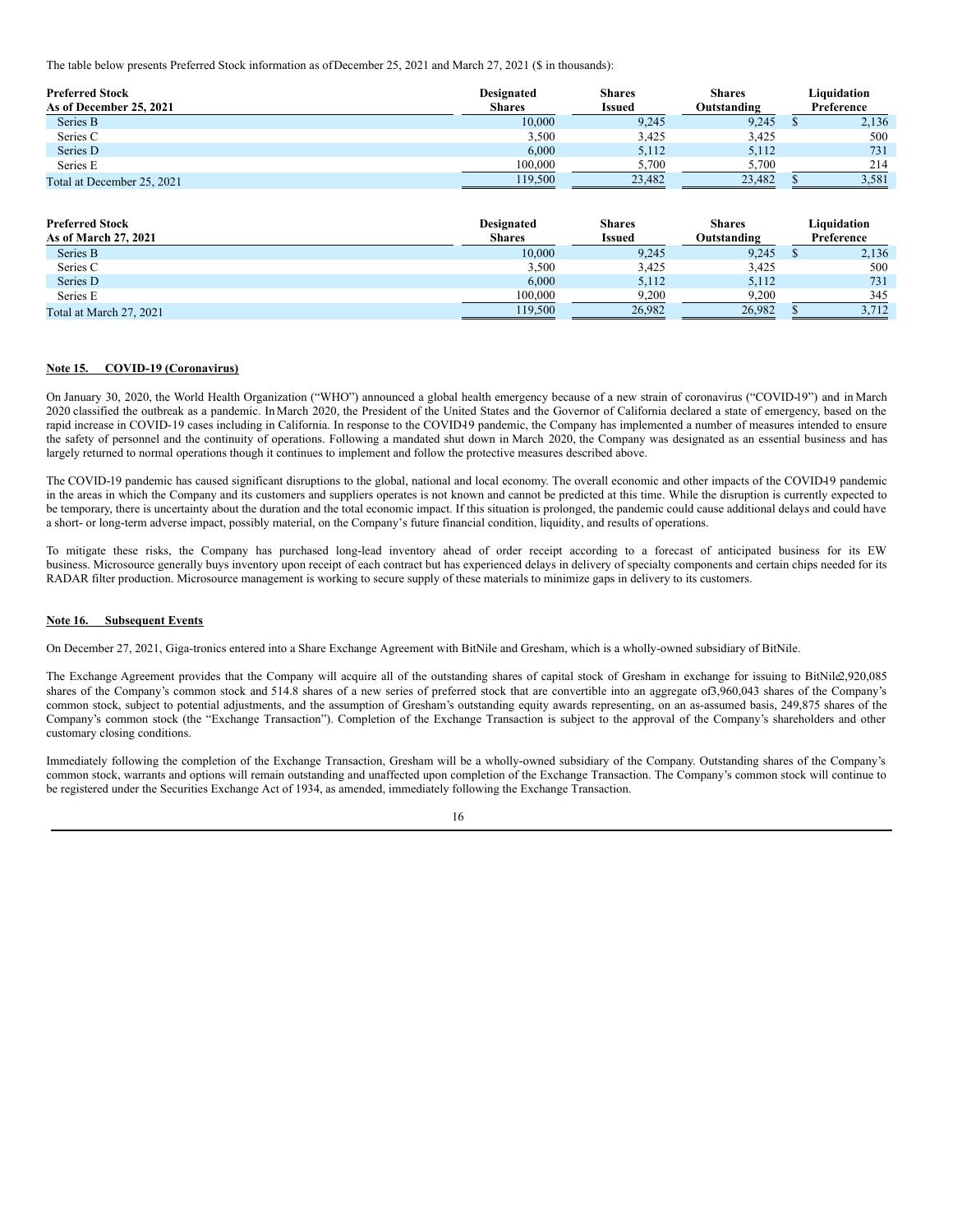The Exchange Agreement further provides that, BitNile will loan the Company \$4.25 million upon the closing of the Exchange Transaction and the Company will use these funds, in part, to repurchase or redeem all of the currently outstanding shares of the Company's Series B, Series C, Series D and Series E preferred stock (the "Outstanding Preferred"). The Exchange Agreement further provides that following the Exchange Transaction, the Company will pursue an underwritten public offering of \$25 million of its common stock. BitNile has agreed to purchase up to \$10 million of common stock in the offering, which amount would include the conversion of the \$4.25 million to be loaned to the Company upon the closing of the Exchange Transaction.

The Company has also agreed to seek the approval of the Company's shareholders to (1) increase the number of shares of common stock that the Company is authorized to issue to 100 million shares, (2) to complete a reverse split of the Company's common stock and (3) to change the Company's charter from that of a California corporation to that of a Delaware corporation.

The Exchange Agreement contains certain termination rights for each of the parties, including if (i) the Exchange Transaction isnot consummated by June 30, 2022, (ii) the approval of the Company's shareholders is not obtained, or (iii) there has been a breach by a non-terminating party that isnot cured such that the applicable closing conditions are not satisfied. In addition, in certain circumstances, BitNilemay terminate the Exchange Agreement prior to the Company's shareholder approval of the Exchange Transaction in the event that (A) the Company materially breaches its non-solicitation obligations relating to alternative business combination transactions, (B) the Company's board withdraws or adversely modifies its recommendation to shareholders with respect to the Exchange Transaction or fails to affirm its recommendation within the required time period after an alternate acquisition proposal is made, (C) the Company's board recommends a tender offer or exchange offer or fails to recommend against such a tender offer or exchange offer within ten business days after commencement. In addition, the Company may terminate the Exchange Agreement to pursue an alternative acquisition transaction. The Exchange Agreement also provides that the Company will be obligated to pay a termination fee of \$1.0 million to Gresham if the Exchange Agreement (i) is terminated by BitNile in the circumstances described in the preceding sentence or (ii) (A) if an acquisition proposal is made to the Company or to its shareholders publicly, (B) the Exchange Agreement is terminated for failure to consummate the Exchange Transaction by the End Date for failure to obtain the approval of the Company's shareholders and (C) the Company enters into a definitive agreement with respect to or consummates certain acquisition proposals within 12 months of termination of the Exchange Agreement or (iii) the Company terminates the Exchange Agreement in order to enter into a definitive agreement with respect to an alternate acquisition proposal. In addition, the Company would be required to immediately repay a \$500,000 loan made by an affiliate of BitNile inNovember 2021 and any additional borrowings received under the loan agreement that otherwise matures in November 2022 (See Note 4 – Term Loans).

During the third quarter of fiscal year 2022, the Company incurred certain costs in connection with the Exchange Agreement as follows (in thousands):

|                                      | <b>Three Months Ended</b> |  |  |  |  |
|--------------------------------------|---------------------------|--|--|--|--|
| Category                             | December 25, 2021         |  |  |  |  |
| Legal fees                           | 126                       |  |  |  |  |
| Investment banker's fairness opinion | 150                       |  |  |  |  |
| Consulting fees                      | 60                        |  |  |  |  |
| <b>Retention bonuses</b>             | 66                        |  |  |  |  |
| Total                                | 402                       |  |  |  |  |

Of the \$402,000 of Exchange Transaction related costs incurred during thethird quarter of fiscal year 2022, \$366,000 and \$36,000 were recognized as general and administrative expenses and costs of revenues, respectively.

On January 7, 2022, the Company amended the loan agreement with Digital Power Lending, LLC and received an additional \$300,000 in loan proceeds which increased the outstanding loan amount from \$500,000 to \$800,000. All other terms of the loan remained the same (See Note4 – Term Loans).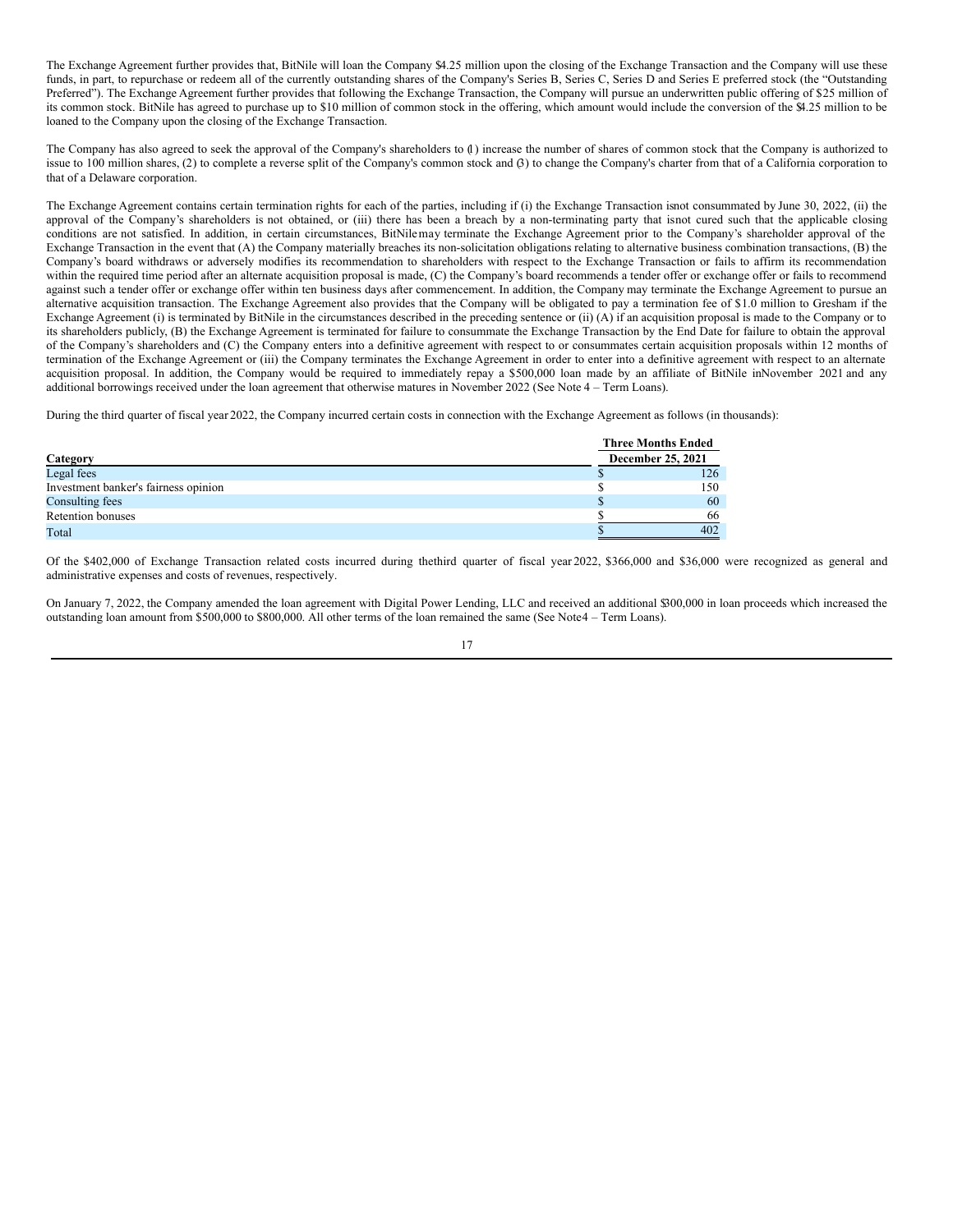## **ITEM 2 - MANAGEMENT**'**S DISCUSSION AND ANALYSIS OF FINANCIAL CONDITION AND RESULTS OF OPERATIONS**

#### **Overview**

Giga-tronics manufactures specialized electronic equipment for use in both military test and airborne operational applications. Our operations consist of two business segments, those of our wholly owned subsidiary, Microsource, Inc. and those of our Giga-tronics Division. Our Microsource segment designs and manufactures custom microwave products for military airborne applications while the Giga-tronics Division designs and manufactures real time solutions for RADAR/EW test applications.

Our Microsource subsidiary generates revenue through sole-source production contracts for custom engineered components funded by the U.S. Federal Government. Microsource revenue for fiscal year 2021 was \$9.4 million related to production of RADAR filters for the F-15D, F-16 and F/A-18E aircrafts. These filters solve an interference problem that occurs between the aircraft's radar system and the onboard electronic warfare suite when these older aircrafts receive upgraded radar systems. The engineering of each filter variant was funded by the U.S. Government indirectly through each prime contractor, including filters for foreign military sales. Orders for Microsource components involve production contracts where the period of performance typically spans multiple years. During the first nine months of fiscal 2022, Microsource received a new customer-funded development contract valued at \$726,000 for redesigning an oscillator component used in missile defense systems that is expected to lead to increased volume production in future years.

Opportunities exist for expanding the use of our Microsource RADAR filters by offering to design variants, such as for use in situations where the electronic warfare suite is externally mounted on a pylon rather than onboard the aircraft. Microsource will also pursue development contracts for adapting the Company's Advanced Signal Generator and Analyzer ("ASGA") technology for the benefit of customers who will appreciate faster operation of our RADAR filters, representing a potential source of new revenue as customers upgrade their installed base.

Our Giga-tronics Division participates in the EW test segment with modular microwave up and down converters, real-time Threat Emulation Systems ("TEmS") and integrated playback and record solutions ("COMPASS"). The Giga-tronics solutions are architected like a RADAR system but built like a test system. This approach differentiates the Company from other suppliers that serve this segment and allows solutions using this technology to provide a better correlation between laboratory tests and actual field results. The platform was specifically designed to address the need for multiple test channels and delivers a product that is smaller, more flexible, easier to use and lower in cost than those previously available.

Orders for Giga-tronics EW test solutions are relatively large, tend to be sporadic and typically involve a long and consultive sales process. Competing against market incumbents has exposed greater than expected challenges in displacing them in laboratory settings. We have achieved limited success to date because existing solutions offer extensive test capability with a record of success built over years of use. These larger and higher cost multi-purpose solutions have become the accepted standard and customers face substantial risk switching to a new solution on a large-scale basis. Consequently, our EW test sales have fallen short of our expectations due to the long time required to establish credibility and grow market share in the laboratory segment.

During fiscal 2021, we moved beyond the laboratory environment and pursued opportunities for open-air range applications for our TEmS solution. Market incumbents on these ranges offer single-purpose solutions because the applications being addressed are less data-intensive and narrower in their requirements compared to those in the laboratory environment. During fiscal 2021, Giga-tronics successfully won sales into applications for air-crew training and air-to-ground missile testing. We believe our initial success in the market for open-air range application results in part because customers only need to compare our accuracy and fidelity against a competing single purpose solution rather than the extensive capability offered by competing laboratory solutions. We believe the Giga-tronics solution is also competitive with incumbent open-air solutions due to its lower price point, smaller size, and relative ease of use. Our early success in applications for air-crew training and air-to-ground missile testing leads us to believe that we can grow our market share faster in this segment compared to laboratory settings. Several program offices within the Army, the Navy, the Marine Corps and the Air Force have expressed interest in Giga-tronics offerings to satisfy EW simulation requirements. However, several of the interested program offices must rely on an independent contracting organization within the Defense Department to manage the selection and awards to contractors under applicable federal acquisition regulations which makes the procurement process less predictable.

Giga-tronics made inventory investments of approximately \$1 million in the first nine months of fiscal 2022 in anticipation of orders for its electronic warfare simulation offerings to mitigate anticipated supply chain issues. Delays in the procurement process combined with surging Coronavirus Omicron case rates have caused unplanned staff shortages and compelled many of the acquisition organizations and staff to work remotely, slowing the evaluation, review, and approval processes in the contracting organization. We believe the aforementioned circumstances have resulted in the delay of some anticipated contract award processes into the first half of calendar 2022.

#### **COVID-19 Impact**

Following the initial impact of the COVID-19 pandemic in early 2020, Giga-tronics was subsequently identified as an essential business by the Department of Homeland Security due to the importance of our Microsource RADAR filters to the U.S. Department of Defense. The Company restored operations as quickly as feasible while taking the necessary steps to protect our employees from potential harm. Although Giga-tronics experienced a relatively brief shutdown period in late fiscal 2020, the impact was nevertheless significant financially as we had to absorb all of our overhead expenses without any offsetting shipments during that period. During fiscal 2021, Giga-tronics applied for and received a PPP Loan of \$786,200 from the SBA. The loan, and all accrued interest, was subsequently forgiven in November 2020 and was recorded as a gain on extinguishment of debt during our third quarter of fiscal 2021.

The COVID-19 pandemic had a significant impact on our ability to directly interact in person with customers at the end of fiscal 2020 and throughout most of fiscal 2021. Consequently, the progress in demonstrating solutions to customers and increasing awareness of Giga-tronics within the user community was delayed. Furthermore, we were unable to discuss customer needs in-person and how our solutions could solve their problems as the military bases blocked outside personnel from visiting and mandated their own personnel to work from home. In addition, travel restrictions made it difficult for our sales team to visit locations throughout the country due to mandatory quarantine periods.

While we expect the impact of COVID-19 to be temporary, the disruptions caused have negatively impacted our revenue and results from operations throughout most of fiscal years 2021 and 2022. During the quarter ended December 25, 2021, we experienced several COVID-19 cases in our Dublin factory which has caused certain production related disruptions.

The pandemic also impacted our supply chain during most of fiscal 2021 and 2022. Many of our suppliers have indicated similar challenges in keeping their own operations running and management believes there may still be some residual delays in fulfilling orders due to the limited availability of parts and services. We expect this situation to improve in calendar 2022.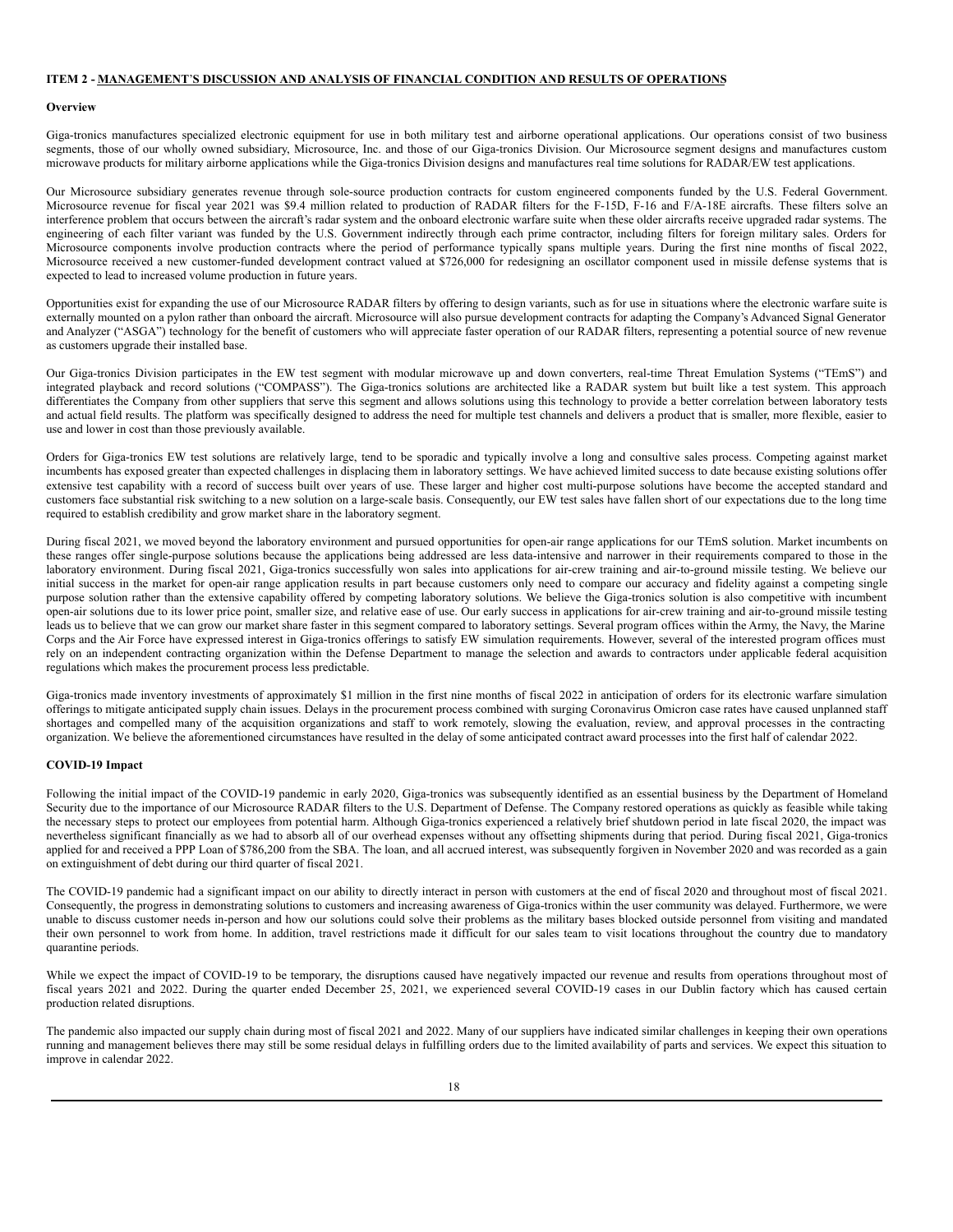### **Critical Accounting Policies**

Please refer to the section of the Company's Annual Report on Form 10-K for the year ended March 27, 2021 entitled "Management's Discussion and Analysis of Financial Condition and Results of Operations - Critical Accounting Policies" for a discussion of our critical accounting policies. During the nine months ended December 25, 2021, there were no material changes to these policies other than as disclosed in Note 1 Organization and Significant Accounting Policies to our unaudited condensed consolidated financial statements included with this Quarterly Report on Form 10-Q.

In preparing the unaudited consolidated financial statements, management is required to make estimates based on the information available that affect the reported amounts of assets and liabilities as of the balance sheet dates and revenues and expenses for the reporting periods. While we believe that these accounting policies and estimates are based on sound measurement criteria, actual future events can and often do result in outcomes that can be materially different from these estimates and forecasts.

### **Results of Operations**

New orders by reporting segments are as follows at the end of the respective periods (in thousands):

| <b>Three Months Ended</b> |                   |                          |  |                 |            |  |  |  |  |
|---------------------------|-------------------|--------------------------|--|-----------------|------------|--|--|--|--|
| Segment                   | December 25, 2021 | <b>December 26, 2020</b> |  | <b>S</b> Change | $%$ Change |  |  |  |  |
| Giga-tronics Division     | 195               | 1.615                    |  | (1, 420)        | (88)%      |  |  |  |  |
| Microsource               | 20                | 506                      |  | 147             | (94)%      |  |  |  |  |
| Total                     | 224               | 2.121                    |  | (1, 897)        | (89)%      |  |  |  |  |

|                       | <b>Nine Months Ended</b> |                          |                 |          |
|-----------------------|--------------------------|--------------------------|-----------------|----------|
| Segment               | <b>December 25, 2021</b> | <b>December 26, 2020</b> | <b>S</b> Change | % Change |
| Giga-tronics Division | 831                      | 2,713                    | (1,882)         | (69)%    |
| Microsource           | 4.231                    | 5.649                    | (1.418)         | (25)%    |
| Total                 | 5.062                    | 8.362                    | (3.300)         | (39)%    |

New orders received in the third quarter of fiscal 2022 decreased to \$224,000 from \$2.1 million for orders received in the third quarter of fiscal 2021. The Giga-tronics Division booked only one Advanced Signal Generator order in the third quarter of fiscal 2022, as compared to a TEmS and two COMPASS orders booked in the third quarter of fiscal 2021. The Microsource business unit only booked a repair order during the third quarter of fiscal 2022. The timing of receipt of large RADAR filter contracts and EW Test orders vary significantly from period to period.

New orders received in the first nine months of fiscal 2022 decreased to \$5.1 million from \$8.4 million received in the first nine months of fiscal 2021. The Giga-tronics Division booked a COMPASS order, an Advanced Signal Generator order, and Microwave Synthesizer orders in the first nine months of fiscal 2022 compared two TeMS orders and 2 COMPASS orders in the comparable prior year period. The Microsource business unit experienced an 25% decrease in orders in the first nine months of fiscal 2022 with the bookings of several orders totaling \$4.2 million from three prime contractors as compared to one large order from one prime contractor of \$5.0 million booked in the first nine months of fiscal 2021.

Military program offices must rely on an independent contracting organization within the Defense Department to manage the selection and awards to contractors under applicable federal acquisition regulations which makes the procurement process less predictable. In addition, during the third fiscal quarter ended December 25, 2021, surging COVID-19 case rates caused unplanned staff shortages at the independent contracting organizations and compelled many of the acquisition organizations and their staff to work remotely, slowing the evaluation, review, and approval processes in the contracting organization. We believe these factors have resulted in the further delay of certain anticipated contract award processes from the second half of calendar 2021 into the first half of calendar 2022.

The following table shows order backlog and related information at the end of the respective periods (in thousands):

|                            | As of                    |                          |                 |          |
|----------------------------|--------------------------|--------------------------|-----------------|----------|
| Segment                    | <b>December 25, 2021</b> | <b>December 26, 2020</b> | <b>S</b> Change | % Change |
| Giga-tronics Division      | 389                      | 122                      | 267             | 219%     |
| Microsource                | 2.198                    | 4,669                    | , 2.47'         | (53)%    |
| Backlog of unfilled orders | 2,587                    | 4.791                    | (2,204)         | (46)%    |

Backlog at the end of the first nine months of fiscal 2022 decreased 46% compared to the prior year period end. Giga-tronics Division backlog at December 25, 2021 was \$389,000, a large percentage increase from the comparable prior year date due to the receipt of a synthesizer order from a foreign military service provider. Microsource experienced a 53% decrease in backlog in the first nine months of fiscal 2022 due primarily to a 25% increase in YIG filter production in the first nine months of fiscal 2022 as well as lower bookings during that period.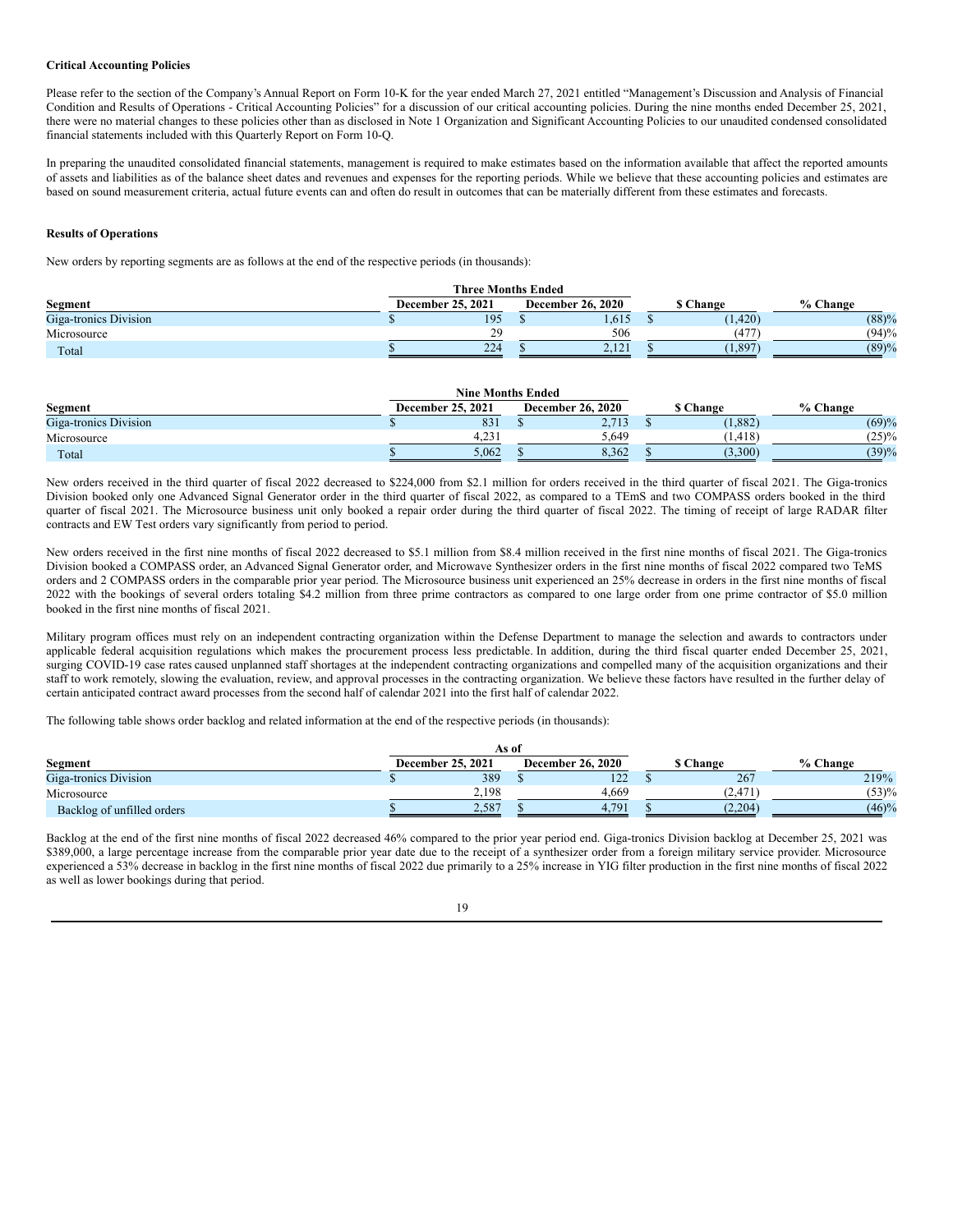The allocation of net revenue was as follows for the periods shown (in thousands):

| <b>Segment</b>        | December 25, 2021 | <b>December 26, 2020</b> | <b>S</b> Change | % Change |
|-----------------------|-------------------|--------------------------|-----------------|----------|
| Giga-tronics Division | 164               | 1,559                    | (1, 395)        | (89)%    |
| Microsource           | 1.810             | 2.525                    |                 | (28)%    |
| Total                 | 1.974             | 4.084                    | (2.110)         | (52)%    |

|                       | <b>Nine Months Ended</b> |                          |                 |          |
|-----------------------|--------------------------|--------------------------|-----------------|----------|
| Segment               | December 25, 2021        | <b>December 26, 2020</b> | <b>S</b> Change | % Change |
| Giga-tronics Division | 512                      | 3,490                    | (2,978)         | (85)%    |
| Microsource           | 7.079                    | 6.834                    | 245             | $4\%$    |
| Total                 | 7.591                    | 10.324                   | (2,733)         | (26)%    |

The Giga-tronics Division net revenue for the fiscal quarter ended December 25, 2021 was \$164,000, an 89% decrease from the comparable prior year quarter. The Gigatronics Division shipped an Advanced Signal Generator order in the third quarter of fiscal 2022, as compared to shipping a TEmS system and two COMPASS in the third quarter of fiscal 2021. Net revenue for the Microsource segment during the quarter ended December 25, 2021 decreased 28% over the comparable prior year period primarily due lower orders in fiscal 2022. The timing of receipt of expected large RADAR filter contracts varies from period to period.

Net revenue for the first nine months of fiscal 2022 was \$7.6 million, a 26% decrease as compared to \$10.3 million for the first nine months of fiscal 2021. The Giga-tronics division reported \$512,000 in revenue during the first nine months of fiscal 2022 as compared to \$3.4 million in the first nine months of fiscal 2021. The decrease in revenues was due to the aforementioned delays in receiving certain large, anticipated military orders which have long approval and processing cycles. Microsource reported an increase of \$245,000 in revenues for the first nine months of fiscal 2022 as compared to the first nine months of fiscal 2021, primarily due to an increase in the production capacity of YIG filters with the addition of a third production test station.

Cost of revenue and gross profit was as follows for the periods shown (in thousands):

|                       |                   | <b>Three Months Ended</b> | <b>Three Months Ended</b> |                      |  |  |
|-----------------------|-------------------|---------------------------|---------------------------|----------------------|--|--|
| Segment               | December 25, 2021 | % of Segment Revenue      | <b>December 26, 2020</b>  | % of Segment Revenue |  |  |
| Giga-tronics Division | 137               | $84\%$ \$                 | 995                       | 64%                  |  |  |
| Microsource           | 1,101             | 61%                       | 1,532                     | 61%                  |  |  |
| Total Cost of revenue | .238              | $63\%$ \$                 | 2.527                     | 62%                  |  |  |
| Gross profit          | 736               | 37%                       | 1.557                     | 38%                  |  |  |

|                       |                   |       | <b>Nine Months Ended</b> | <b>Nine Months Ended</b> |                      |  |  |
|-----------------------|-------------------|-------|--------------------------|--------------------------|----------------------|--|--|
| Segment               | December 25, 2021 |       | % of Segment Revenue     | <b>December 26, 2020</b> | % of Segment Revenue |  |  |
| Giga-tronics Division |                   | 443   | $87\%$ \$                | 1,935                    | 55%                  |  |  |
| Microsource           |                   | 4,291 | 61%                      | 4,278                    | 63%                  |  |  |
| Total Cost of revenue |                   | 4.734 | 62%                      | 6.213                    | 60%                  |  |  |
| Gross profit          |                   | 2.857 | 38%                      | 4.111                    | 40%                  |  |  |

Gross profit decreased by \$821,000 in the third quarter of fiscal 2022 as compared to the third quarter of fiscal 2021 primarily due to the decrease in revenue as described above. Gross profit decreased by \$1.2 million in the first nine months of fiscal 2022 to \$2.9 million from \$4.1 million in the first nine months of fiscal 2021 primarily due to lower revenues during the first nine months of fiscal 2022 and an unfavorable product mix with 85% lower revenue in the typically higher margin Giga-tronics division during the first nine months of fiscal 2022 as compared to the first nine months of fiscal 2021.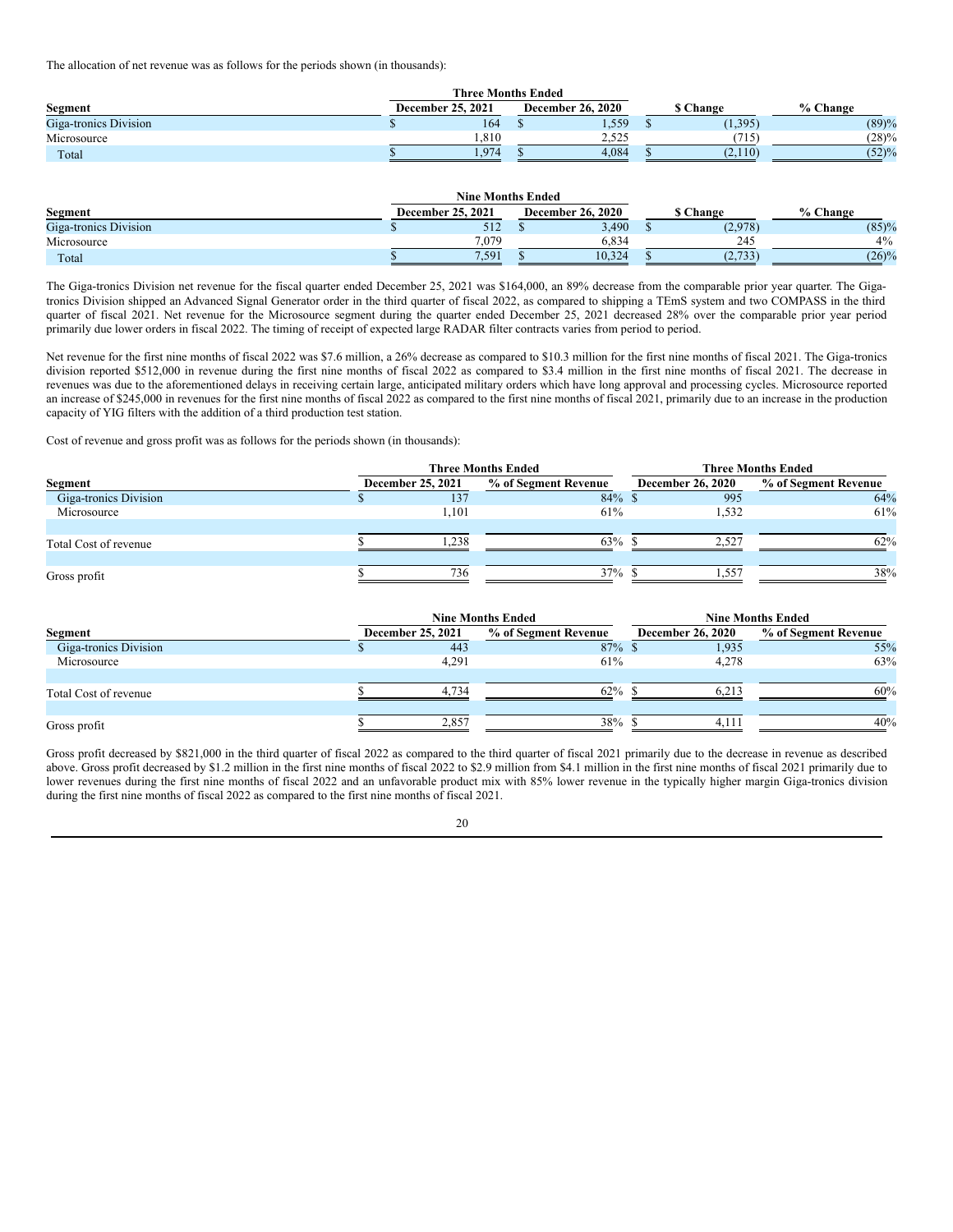Operating expenses were as follows for the periods shown (in thousands):

| Category                            | December 25, 2021 | <b>December 26, 2020</b> | <b>S</b> Change | % Change |
|-------------------------------------|-------------------|--------------------------|-----------------|----------|
| Engineering                         | 218               | 557                      | (339)           | (61)%    |
| Selling, general and administrative | 1.296             | 937                      | 359             | 38%      |
| Total                               | 1,514             | .494                     | 20              | $1\%$    |

|                                     | <b>Nine Months Ended</b> |                          |                 |          |
|-------------------------------------|--------------------------|--------------------------|-----------------|----------|
| Category                            | December 25, 2021        | <b>December 26, 2020</b> | <b>S</b> Change | % Change |
| Engineering                         | 854                      | 1,548                    | (694)           | (45)%    |
| Selling, general and administrative | 3.444                    | 2.832                    | 612             | 22%      |
| Total                               | 4.298                    | 4.380                    | (82)            | (2)%     |

Total operating expenses increased 1% or \$20,000 in the third quarter of fiscal 2022 versus the third quarter of fiscal 2021. Engineering expenses decreased by \$339,000 primarily due to increased capitalization of software engineering expenses, reduced engineering personnel costs, reduced consulting costs and a greater portion of nonrecurring engineering expenses for contract services which were allocated to cost of revenue. Selling, general and administrative expenses increased by 38% primarily due to transaction related expenses of \$402,000 associated with the aforementioned Exchange Agreement with BitNile and Gresham (See Note 16 – Subsequent Events).

Total operating expenses decreased by \$82,000 in the first nine months of fiscal 2022 as compared to the first nine months of fiscal 2021. Engineering expenses decreased \$694,000 in the first nine months of fiscal 2022 versus the comparable prior year period, primarily due to lower personnel costs, increased capitalization of software engineering expenses, lower consulting costs and a greater portion of non-recurring engineering expenses for contract services which were allocated to cost of revenue. Selling, general and administrative expenses increased by \$612,000 in the first nine months of fiscal 2022 versus the comparable prior year period primarily due to transaction related expenses of \$402,000 as well as higher personnel costs, an increase in stock-based compensation and an increased headcount in the sales team.

Interest expense, net and other were as follows for the periods shown (in thousands):

|                                             | <b>Three Months Ended</b> |                          |                 |               |
|---------------------------------------------|---------------------------|--------------------------|-----------------|---------------|
| Category                                    | December 25, 2021         | <b>December 26, 2020</b> | <b>S</b> Change | % Change      |
| Interest expense, net                       | (13)                      | (21)                     |                 | (38)%         |
| Gain on Extinguishment of PPP Loan          | $\hspace{0.05cm}$         | 791                      |                 | (100)%<br>791 |
| Deemed dividend on Series E preferred stock | (2)                       | (3)                      |                 | (33)%         |

|                                                       | <b>Nine Months Ended</b> |                          |           |          |
|-------------------------------------------------------|--------------------------|--------------------------|-----------|----------|
| Category                                              | <b>December 25, 2021</b> | <b>December 26, 2020</b> | \$ Change | % Change |
| Interest expense, net                                 | (27)                     | (85)                     | 58        | (68)%    |
| Gain on extinguishment of PPP Loan                    |                          | 791                      | 791       | $-$ %    |
| Gain on remeasurement of prefunded warrants liability | 92                       |                          | 92        | $-$ %    |
| Finance costs for issuance of prefunded warrants      | (157)                    |                          | (157)     | $-$ %    |
| Deemed dividend on Series E preferred stock           | (7)                      | $(10)$ \$                |           | $(30)\%$ |
| Cumulative dividends on Series E preferred stock      | (43)                     |                          | (43       | $-$ %    |

Net interest expense in the third quarter of fiscal 2022 was \$13,000, a decrease of \$8,000 from the third quarter of fiscal 2021. Interest expense decreased primarily due to the repayment of the PFG Loan in fiscal 2021.

Net interest expense in the first nine months of fiscal 2022 was \$27,000, a decrease of \$58,000 over the first nine months of fiscal 2021. Interest expense decreased primarily due to the repayment of the PFG Loan. During the first nine months of fiscal 2022 the conversion of 35,000 Series E preferred stock to common shares resulted in a \$43,000 cumulative dividend non-cash charge. In addition, the issuance of the prefunded warrants incurred financing costs of \$157,000 and the remeasurement of prefunded warrants liability realized a gain of \$92,000 (See Note 14 – Preferred Stock and Warrants).

#### **Net income (loss)**

Net loss attributable to common shareholders for the third quarter of fiscal 2022 was \$795,000, compared to net income of \$830,000 recorded in the third quarter of fiscal 2021. The \$1.6 million decrease in income during the third quarter of fiscal 2022 was primarily due to lower net revenue along with the transaction related costs of \$402,000 in the third quarter of fiscal 2022 versus the comparable prior year period as well as a one-time gain of \$791,000 in the third quarter of fiscal 2021 in connection with the extinguishment of the PPP Loan.

Net loss attributable to common shareholders for the first nine months of fiscal 2022 was \$1.6 million compared to net income of \$425,000 recorded in the first nine months of fiscal 2021. The \$2.0 million decrease in net income was primarily due to the decrease in net revenue for the Giga-tronics division along with the transaction related costs of \$402,000 in the third quarter of fiscal 2022 versus the comparable prior year period as well as a one-time gain of \$791,000 in the third quarter of fiscal 2021 in connection with the extinguishment of the PPP Loan.

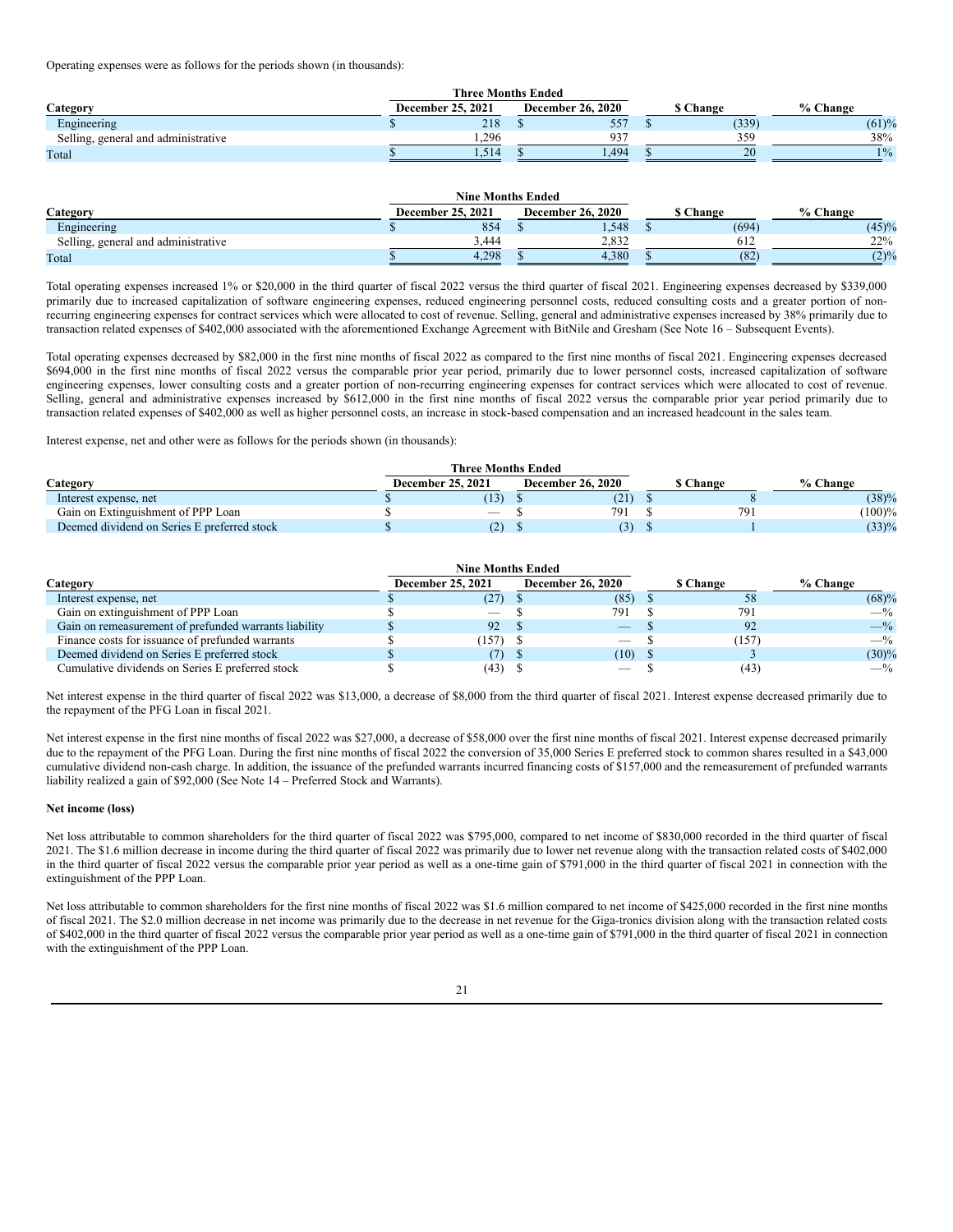### **Financial Condition and Liquidity**

|                            | As of |                   |  |                       |  |  |  |
|----------------------------|-------|-------------------|--|-----------------------|--|--|--|
| Category (\$ in thousands) |       | December 25, 2021 |  | <b>March 27, 2021</b> |  |  |  |
| Cash                       |       | 316               |  | 736                   |  |  |  |
| Total current assets       |       | 6,844             |  | 6,358                 |  |  |  |
| Total current liabilities  |       | 3,138             |  | 2,904                 |  |  |  |
| <b>Working Capital</b>     |       | 3,706             |  | 3.454                 |  |  |  |
| Current ratio              |       | 2.18              |  | 2.19                  |  |  |  |

Our primary sources of liquidity come from customer sales and our Financing Agreement with Western Alliance Bank, both of which are dependent on our receipt and shipment of customer orders, and capital raised from investors and lenders. Therefore, if we are unable to maintain sufficient levels of liquidity solely from sales to customers and borrowings under the Financing Agreement, we may be required to seek funding from other sources. To address our liquidity needs in the near term, we entered into a loan agreement with Digital Power Lending, LLC, an affiliate of BitNile, the parent company of Gresham and borrowed \$500,000 on November 12, 2021 (See Note 4 – Term Loans). On January 7, 2022 the parties amended this loan agreement which allowed the Company to borrow an additional \$300,000 under the agreement (See Note 16 – Subsequent Events). Our Share Exchange Agreement with BitNile and Gresham provides that following our acquisition of Gresham, we will pursue an underwritten public offering of \$25 million of our common stock. BitNile has agreed to purchase up to \$5.75 million of common stock in the public offering and simultaneous therewith, to convert \$4.25 million of indebtedness that BitNile has agreed to lend to us upon the closing of our acquisition of Gresham. There can be no assurance that we will successfully complete the public offering or that additional financing will be available to us in the future. Our ability to obtain additional financing is subject to several factors, including market and economic conditions, our performance and investor and lender sentiment with respect to us and our industry. If we are unable to raise additional financing in the near term as needed, our operations and production plans may be scaled back or curtailed and our operations and growth would be impeded.

Our near-term fixed commitments for cash expenditures are primarily for payments for employee salaries, operating leases and inventory purchase commitments.

#### **Cash Flows**

The following summary of our cash flows for the periods indicated has been derived from our unaudited condensed consolidated financial statements included elsewhere in this filing (in thousands):

|                                                     | <b>Nine Months Ended</b> |                          |
|-----------------------------------------------------|--------------------------|--------------------------|
| Category                                            | December 25, 2021        | <b>December 26, 2020</b> |
| Net cash provided by (used in) operating activities | $(1,564)$ \$             | 1,333                    |
| Net cash used in investing activities               | _                        | (64)                     |
| Net cash provided by (used in) financing activities | 1,144                    | (578)                    |
| Net decrease in cash                                | (420)                    | 691                      |
|                                                     |                          |                          |
| Cash at the beginning of the fiscal year            | 736                      | 657                      |
| Cash at the end of the period                       | 316                      | 1.348                    |

### **Cash Flows from Operating Activities**

During the first nine months of fiscal 2022, we used cash of \$1.6 million for operating activities, as compared to \$1.3 million provided in the first nine months of fiscal 2021. The increased use of cash was primarily due to an increase in inventories of \$1.1 million in anticipation of new orders and the net loss of \$1.6 million.

We expect that cash flows from operating activities will fluctuate in future periods due to a number of factors including our level of revenue, which fluctuates significantly from one period to another due to the timing of receipt of contracts, operating results, amounts of non-cash charges, and the timing of our inventory purchases, billings, collections and disbursements.

#### **Cash Flows from Financing Activities**

Cash provided by financing activities for the nine month period ended December 25, 2021 was \$1.1 million which was primarily due to \$1.5 million proceeds from the issuance of prefunded warrants offset by \$157,000 of issuance expense. In addition, we received a loan of \$500,000 from an affiliate of the parent company of Gresham Worldwide and received net proceeds of \$145,000 from the sale of common shares at \$3.25 per share.

Net cash used in financing activities for the nine month period ended December 26, 2020 was \$578,000, primarily due to \$2.2 million of loan repayments associated with the PFG loan and financed receivables and \$317,000 of capital lease payments partially offset by \$1.9 million in proceeds from financed receivables and the forgiveness of the PPP Loan of \$791,000 which is reflected as a non-cash reconciling item to net income.

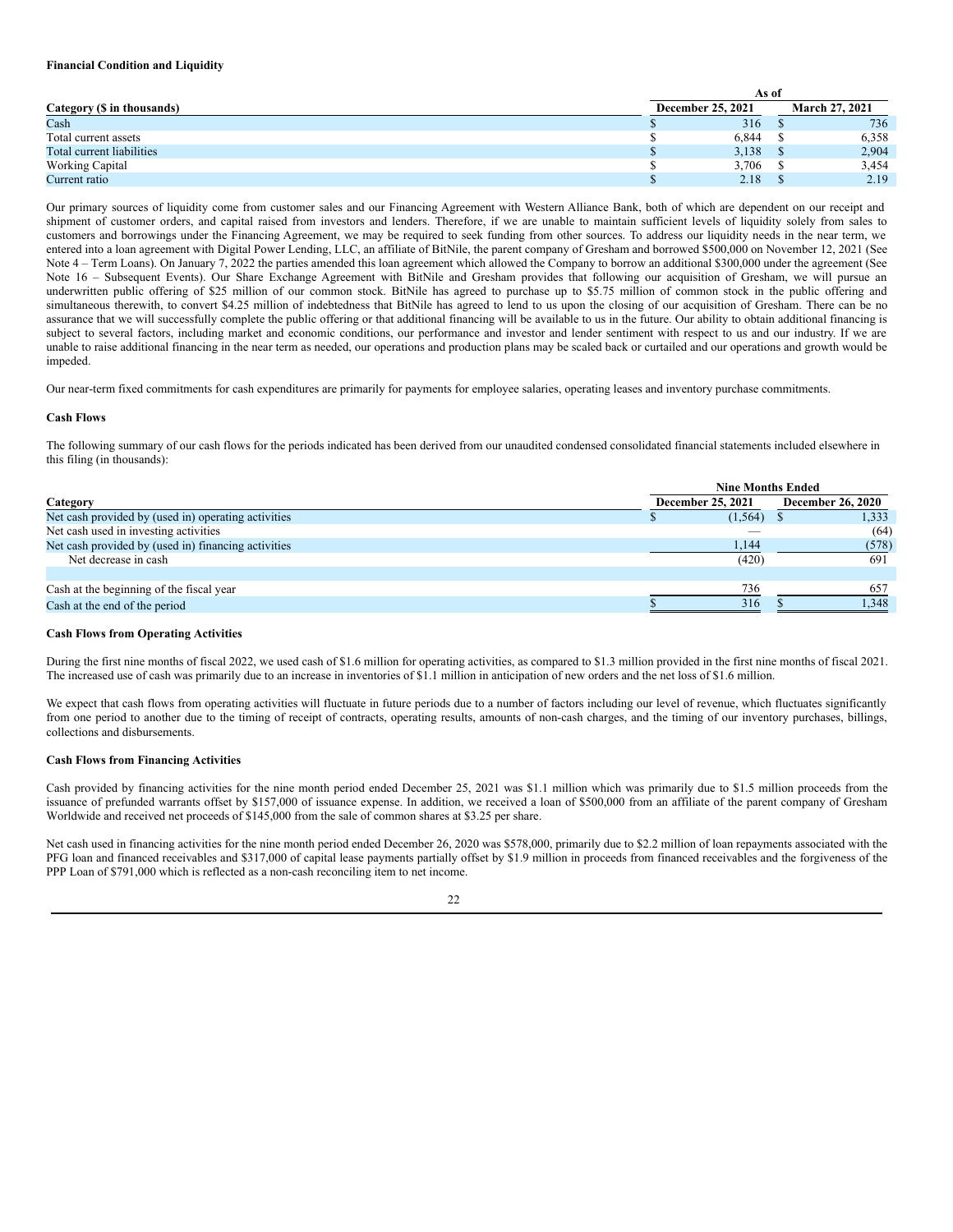### **Non-GAAP Financial Measures**

A Non-GAAP financial measure is generally defined by the SEC as a numerical measure of a company's historical or future performance, financial position or cash flows that includes or excludes amounts from the most directly comparable measure under GAAP. Non-GAAP financial measures should be viewed in addition to, and not as an alternative to, our reported results prepared in accordance with GAAP. Users of this financial information should consider the types of events and transactions that are excluded from these measures.

We measure our operating performance in part based on earnings before interest, taxes, depreciation and amortization ("EBITDA") which is a non-GAAP financial measure that is commonly used but is not a recognized accounting term under GAAP. We use EBITDA to monitor and facilitate internal evaluation of the performance of our business operations, to facilitate external comparison of our business results to those of others in our industry, and to plan and evaluate operating budgets. We believe that our measure of EBITDA provides useful information to the public regarding our operating performance and ability to service debt and fund capital expenditures and may help our investors understand and compare our results to other companies that have different financing, capital and tax structures. EBITDA should not be considered in isolation or as a substitute for, but instead as a supplemental to, income or loss from operations, net income or loss, cash flows from operating activities, or other income or cash flow data prepared in accordance with GAAP.

We define Adjusted EBITDA as EBITDA adjusted for net other income or expense items, share based compensation and certain one-time income or expense items. In the following reconciliation, we provide amounts as reflected in our accompanying unaudited condensed consolidated financial statements unless otherwise noted.

The reconciliation of our Net income (loss) to Adjusted EBITDA is as follows (in thousands):

|                                                             | <b>Three Months Ended</b> |                          |
|-------------------------------------------------------------|---------------------------|--------------------------|
|                                                             | December 25, 2021         | <b>December 26, 2020</b> |
| Net income (loss)                                           | (793)                     | 833                      |
| Cumulative and deemed dividends on Series E preferred stock | (2                        | (3)                      |
| Net income (loss) attributable to common shareholders       | (795)                     | 830                      |
| Depreciation and amortization                               | 50                        | 61                       |
| Interest and taxes                                          |                           | 24                       |
| <b>EBITDA</b>                                               | (728)                     | 915                      |
|                                                             |                           |                          |
| Adjustments:                                                |                           |                          |
| Stock-based compensation                                    | 113                       | 63                       |
| Gain on extinguishment of PPP Loan                          |                           | (791)                    |
| Transaction related expenses                                | 402                       |                          |
| <b>Adjusted EBITDA</b>                                      | (213)                     | 187                      |

|                                                             |                   | <b>Nine Months Ended</b> |  |
|-------------------------------------------------------------|-------------------|--------------------------|--|
|                                                             | December 25, 2021 | <b>December 26, 2020</b> |  |
| Net income (loss)                                           | (1, 543)          | 435                      |  |
| Cumulative and deemed dividends on Series E preferred stock | (50)              | (10)                     |  |
| Net income (loss) attributable to common shareholders       | (1, 593)          | 425                      |  |
| Depreciation and amortization                               | 157               | 195                      |  |
| Interest and taxes                                          | (27)              | 97                       |  |
| <b>EBITDA</b>                                               | (1, 463)          | 717                      |  |
|                                                             |                   |                          |  |
| Adjustments:                                                |                   |                          |  |
| Stock-based compensation                                    | 414               | 205                      |  |
| Finance costs for issuance of prefunded warrants            | 157               |                          |  |
| Gain on remeasurement of prefunded warrants liability       | (92)              |                          |  |
| Gain on extinguishment of PPP Loan                          |                   | (791)                    |  |
| Transaction related expenses                                | 402               |                          |  |
| <b>Adjusted EBITDA</b>                                      | (582)             | 131                      |  |
|                                                             |                   |                          |  |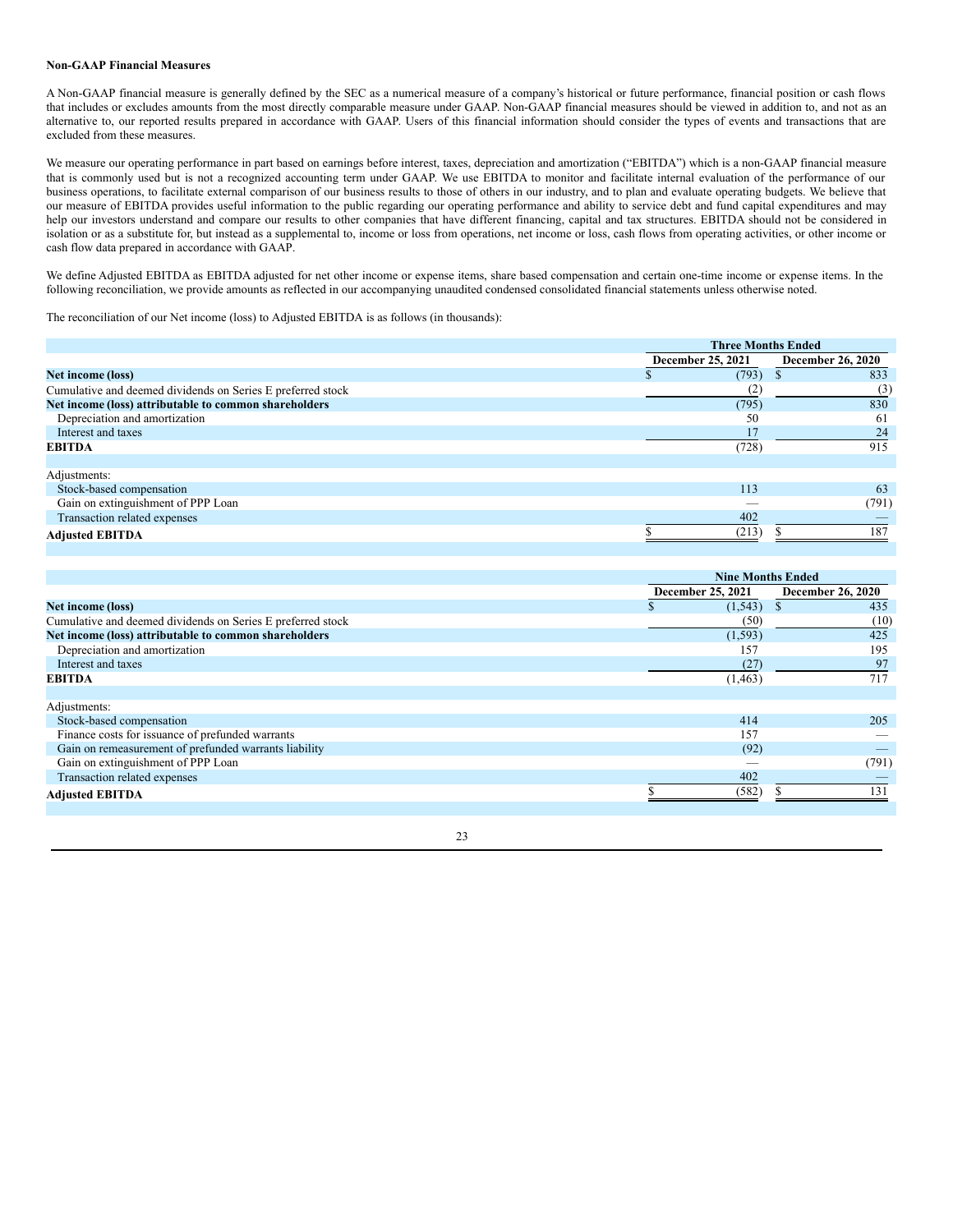### **ITEM 3** – **QUANTITATIVE AND QUALITATIVE DISCLOSURES ABOUT MARKET RISK**

Pursuant to Item 305 of Regulation S-K, the Company, as a smaller reporting company, is not required to provide the information required by this item.

## **ITEM 4** – **CONTROLS AND PROCEDURES**

The Company carried out an evaluation, under the supervision and with the participation of the Company's management, including the Company's Chief Executive Officer and Chief Financial Officer, of the effectiveness of the design and operation of the Company's disclosure controls and procedures as of December 25, 2021, which is the end of the fiscal quarter covered by this report. Based upon that evaluation, the Chief Executive Officer and Chief Financial Officer concluded that the Company's disclosure controls and procedures are effective to provide reasonable assurances that (i) the information the Company is required to disclose in the reports it files or submits under the Securities Exchange Act of 1934 is recorded, processed, summarized and reported within the time period required by the Commission's rules and forms, and (ii) such information is accumulated and communicated to our management, including our Chief Executive Officer and Chief Financial Officer, as appropriate to allow timely decisions regarding required disclosures.

There were no significant changes in the Company's internal control over financial reporting during the period covered by this report that have materially affected or are reasonably likely to materially affect our internal control over financial reporting.

|   | I |
|---|---|
| I |   |
|   |   |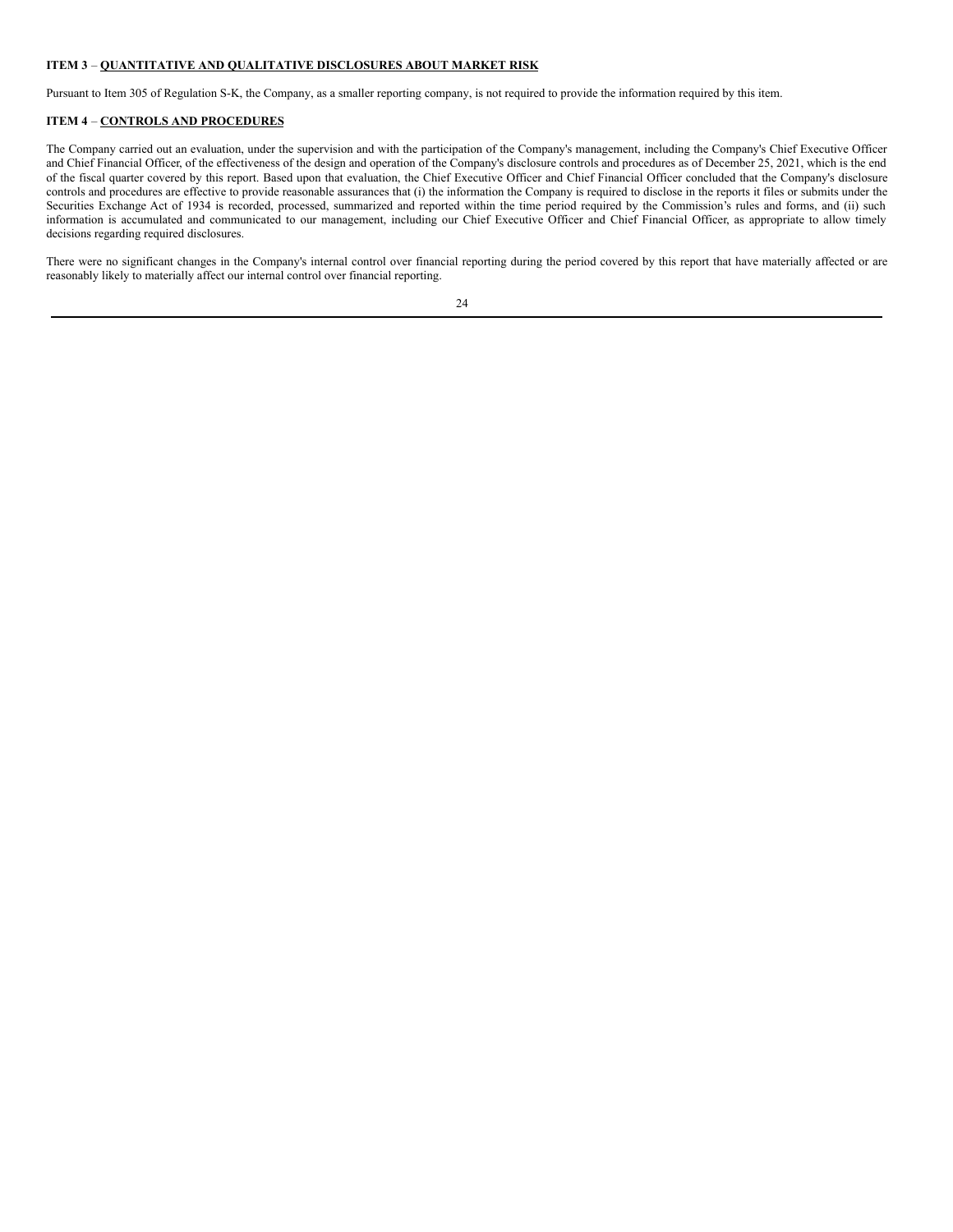### **II - OTHER INFORMATION**

# **ITEM 1** – **LEGALPROCEEDINGS**

As of December 25, 2021, the Company has no material pending legal proceedings. From time to time, the Company is involved in various disputes and litigation matters that arise in the ordinary course of business.

## **ITEM 1A** – **RISKFACTORS**

There has been no material change in the risk factors disclosed in the registrant's Annual Report on Form 10-K for the fiscal year ended March 27, 2021.

# **ITEM 2** – **UNREGISTEREDSALES OF EQUITY SECURITIES AND USE OF PROCEEDS**

None.

# **ITEM 3** – **DEFAULTSUPON SENIOR SECURITIES**

None.

## **ITEM 4** – **MINESAFETY DISCLOSURES**

Not applicable.

# **ITEM 5** – **OTHERINFORMATION**

None.

# **ITEM 6** – **EXHIBITS**

| $31.1*$<br>$31.2*$ | Certification of Chief Executive Officer pursuant to Section 302 of Sarbanes-Oxley Act.<br>Certification of Chief Financial Officer pursuant to Section 302 of Sarbanes-Oxley Act. |
|--------------------|------------------------------------------------------------------------------------------------------------------------------------------------------------------------------------|
| $32.1**$           | Certification of Chief Executive Officer and Chief Financial Officer pursuant to Section 906 of Sarbanes-Oxley Act.                                                                |
| $101.$ INS*        | Inline XBRL Instance                                                                                                                                                               |
| $101.SCH*$         | Inline XBRL Taxonomy Extension Schema                                                                                                                                              |
| $101.CAL*$         | Inline XBRL Taxonomy Extension Calculation                                                                                                                                         |
| $101.$ DEF*        | Inline XBRL Taxonomy Extension Definition                                                                                                                                          |
| $101.LAB*$         | Inline XBRL Taxonomy Extension Labels                                                                                                                                              |
| $101.PRE*$         | Inline XBRL Taxonomy Extension Presentation                                                                                                                                        |
| 104                | Cover Page Interactive Data File (embedded within the Inline XBRL and contained in Exhibit 101)                                                                                    |

\* Filed herewith

\*\* Furnished herewith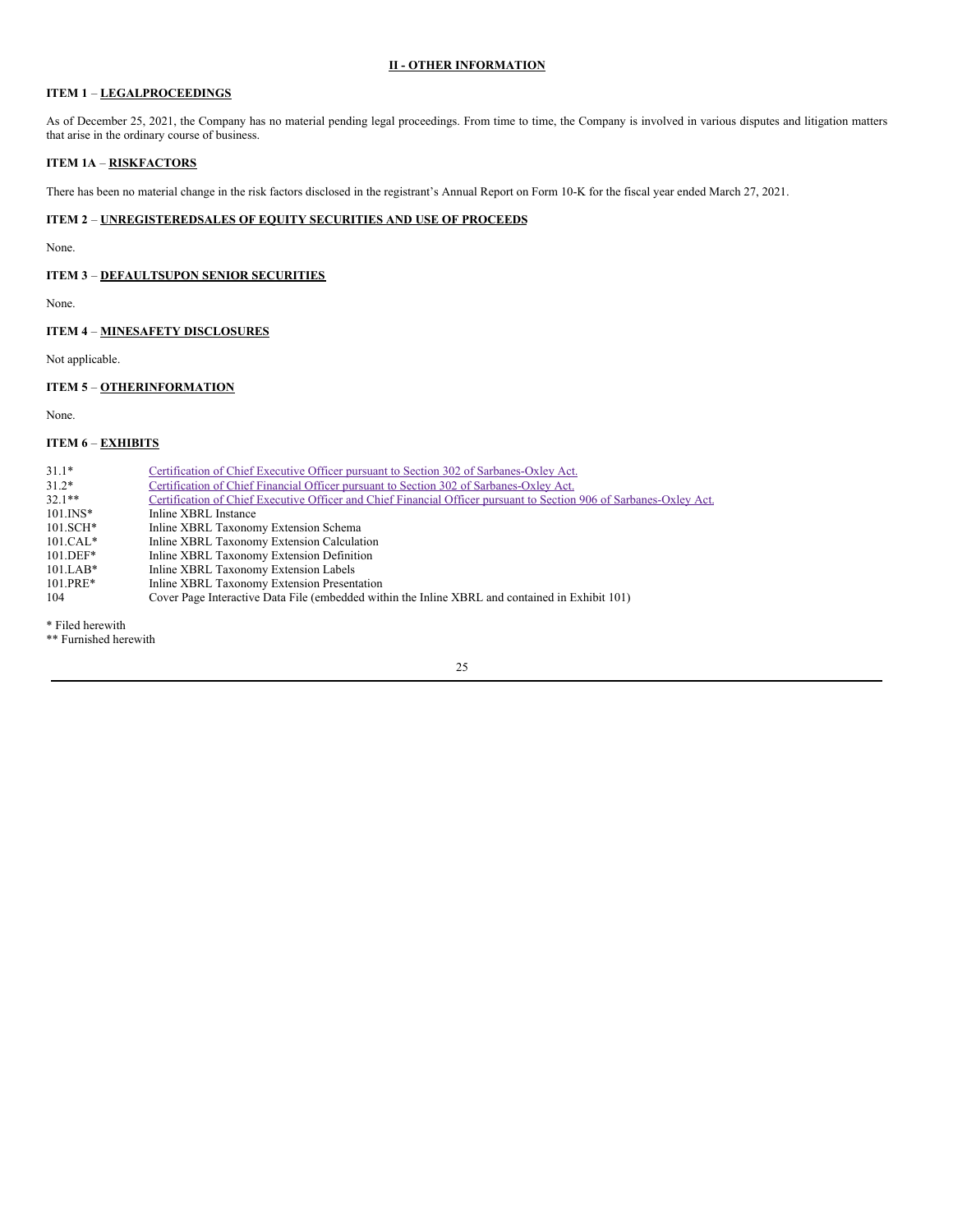### **SIGNATURES**

Pursuant to the requirements of the Securities Exchange Act of 1934, the registrant has duly caused this report to be signed on its behalf by the undersigned thereunto duly authorized.

Date: February 8, 2022 /s/ John R. Regazzi

Date: February 8, 2022 /s/ Lutz P. Henckels

GIGA-TRONICS INCORPORATED

(Registrant)

By:

John R. Regazzi Chief Executive Officer (Principal Executive Officer)

Lutz P. Henckels Chief Financial Officer Chief Operating Officer and Director (Principal Financial and Accounting Officer)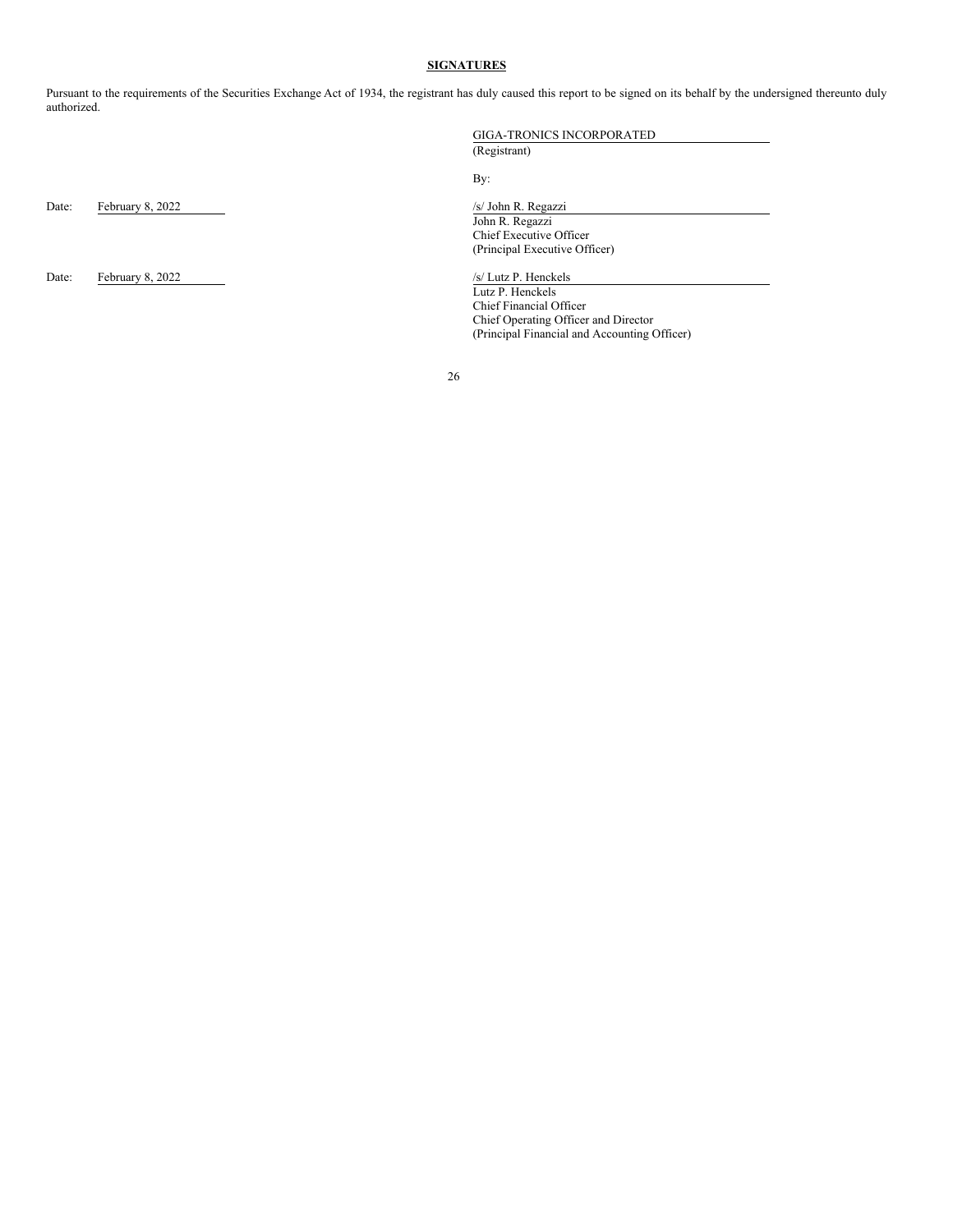### **CERTIFICATION OF CHIEF EXECUTIVE OFFICER PURSUANT TO 18 U.S.C. SECTION 1350, AS ADOPTED PURSUANT TO SECTION 302 OF THE SARBANES-OXLEY ACT OF 2002**

<span id="page-26-0"></span>I, John R. Regazzi, Chief Executive Officer (principal executive officer) of Giga-tronics, Inc., a California corporation (the "**Registrant**"), certify that:

- 1. I have reviewed this quarterly report on Form 10-Q of the Registrant;
- 2. Based on my knowledge, this report does not contain any untrue statement of a material fact or omit to state a material fact necessary to make the statements made, in light of the circumstances under which such statements were made, not misleading with respect to the period covered by this report;
- 3. Based on my knowledge, the financial statements, and other financial information included in this report, fairly present in all material respects the financial condition, results of operations and cash flows of the Registrant as of, and for, the periods presented in this report;
- 4. The registrant's other certifying officer(s) and I are responsible for establishing and maintaining disclosure controls and procedures (as defined in Exchange Act Rules 13a-15(e) and 15d-15(e)) and internal control over financial reporting (as defined in Exchange Act Rules 13a-15(f) and 15d-15(f)) for the registrant and have:
	- a) Designed such disclosure controls and procedures, or caused such disclosure controls and procedures to be designed under our supervision, to ensure that material information relating to the Registrant, including its consolidated subsidiaries, is made known to us by others within those entities, particularly during the period in which this report is being prepared;
	- b) Designed such internal control over financial reporting, or caused such internal control over financial reporting to be designed under our supervision, to provide reasonable assurance regarding the reliability of financial reporting and the preparation of financial statements for external purposes in accordance with generally accepted accounting principles;
	- c) Evaluated the effectiveness of the Registrant's disclosure controls and procedures and presented in this report my conclusions about the effectiveness of the disclosure controls and procedures, as of the end of the period covered by this report based on such evaluation; and
	- d) Disclosed in this report any change in the Registrant's internal control over financial reporting that occurred during the Registrant's most recent fiscal quarter (the Registrant's fourth fiscal quarter in the case of an annual report) that has materially affected, or is reasonably likely to materially affect, the Registrant's internal control over financial reporting; and
- 5. The registrant's other certifying officer(s) and I have disclosed, based on our most recent evaluation of internal control over financial reporting, to the Registrant's auditors and the audit committee of the Registrant's board of directors (or persons performing the equivalent functions):
	- a) All significant deficiencies and material weaknesses in the design or operation of internal control over financial reporting which are reasonably likely to adversely affect the Registrant's ability to record, process, summarize and report financial information; and
	- b) Any fraud, whether or not material, that involves management or other employees who have a significant role in the Registrant's internal control over financial reporting.

February 8, 2022

### **Giga-tronics Incorporated**

By: /s/ John R. Regazzi

John R. Regazzi, Chief Executive Officer (Principal Executive Officer)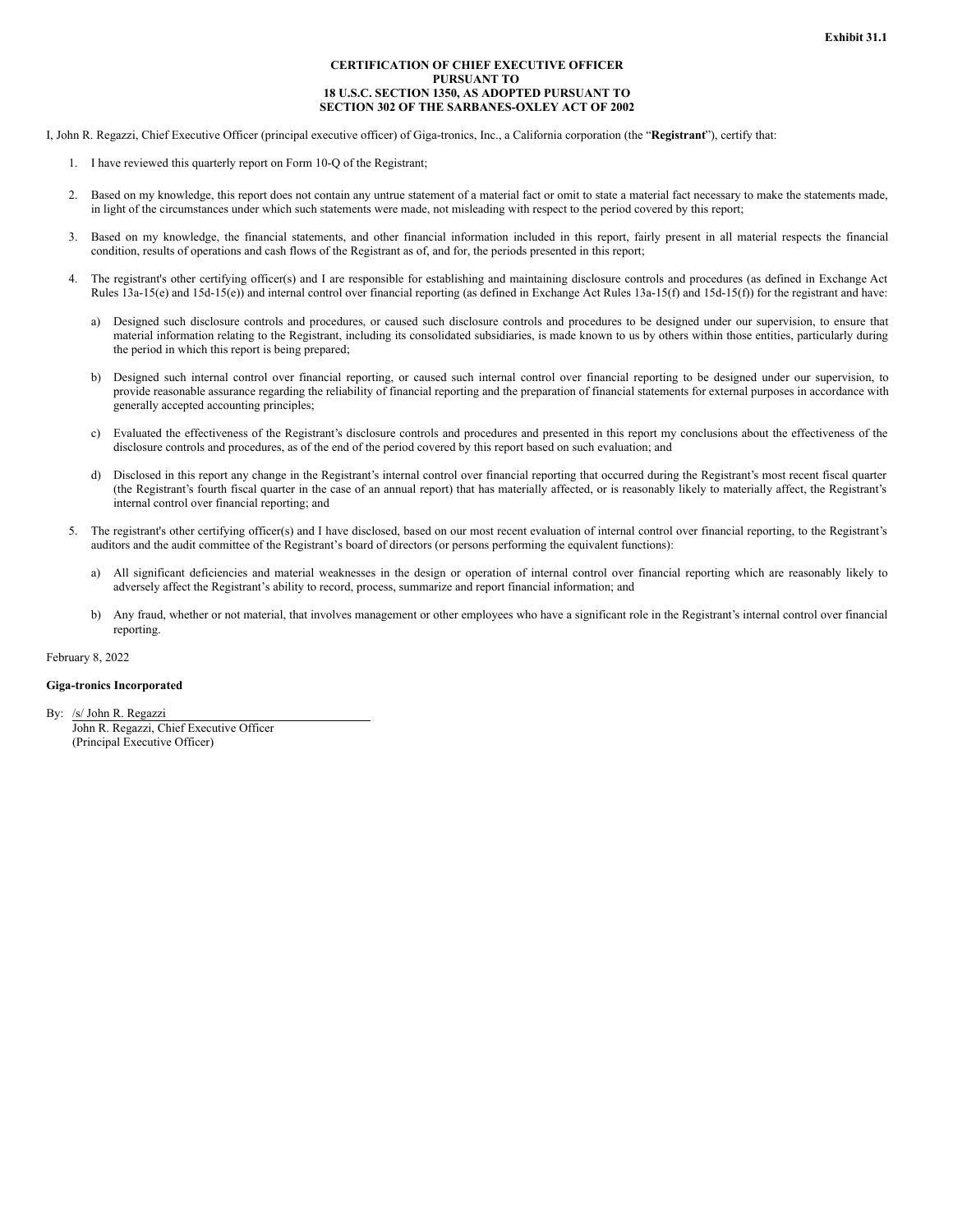### **CERTIFICATION OF CHIEF FINANCIAL OFFICER PURSUANT TO 18 U.S.C. SECTION 1350, AS ADOPTED PURSUANT TO SECTION 302 OF THE SARBANES-OXLEY ACT OF 2002**

<span id="page-27-0"></span>I, Lutz Henckels, Chief Financial Officer (principal financial and accounting officer) of Giga-tronics, Inc., a California corporation (the "**Registrant**"), certify that:

- 1. I have reviewed this report on Form 10-Q of the Registrant;
- 2. Based on my knowledge, this report does not contain any untrue statement of a material fact or omit to state a material fact necessary to make the statements made, in light of the circumstances under which such statements were made, not misleading with respect to the period covered by this report;
- 3. Based on my knowledge, the financial statements, and other financial information included in this report, fairly present in all material respects the financial condition, results of operations and cash flows of the Registrant as of, and for, the periods presented in this report;
- 4. The registrant's other certifying officer(s) and I are responsible for establishing and maintaining disclosure controls and procedures (as defined in Exchange Act Rules 13a-15(e) and 15d-15(e)) and internal control over financial reporting (as defined in Exchange Act Rules 13a-15(f) and 15d-15(f)) for the registrant and have:
	- a) Designed such disclosure controls and procedures, or caused such disclosure controls and procedures to be designed under our supervision, to ensure that material information relating to the Registrant, including its consolidated subsidiaries, is made known to us by others within those entities, particularly during the period in which this report is being prepared;
	- b) Designed such internal control over financial reporting, or caused such internal control over financial reporting to be designed under our supervision, to provide reasonable assurance regarding the reliability of financial reporting and the preparation of financial statements for external purposes in accordance with generally accepted accounting principles;
	- c) Evaluated the effectiveness of the Registrant's disclosure controls and procedures and presented in this report my conclusions about the effectiveness of the disclosure controls and procedures, as of the end of the period covered by this report based on such evaluation; and
	- d) Disclosed in this report any change in the Registrant's internal control over financial reporting that occurred during the Registrant's most recent fiscal quarter (the Registrant's fourth fiscal quarter in the case of an annual report) that has materially affected, or is reasonably likely to materially affect, the Registrant's internal control over financial reporting; and
- 5. The registrant's other certifying officer(s) and I have disclosed, based on our most recent evaluation of internal control over financial reporting, to the Registrant's auditors and the audit committee of the Registrant's board of directors (or persons performing the equivalent functions):
	- a) All significant deficiencies and material weaknesses in the design or operation of internal control over financial reporting which are reasonably likely to adversely affect the Registrant's ability to record, process, summarize and report financial information; and
	- b) Any fraud, whether or not material, that involves management or other employees who have a significant role in the Registrant's internal control over financial reporting.

Date: February 8, 2022

### **Giga-tronics Incorporated**

By: /s/ LUTZ P. HENCKELS Lutz P. Henckels, Chief Financial Officer (Principal Financial and Accounting Officer)